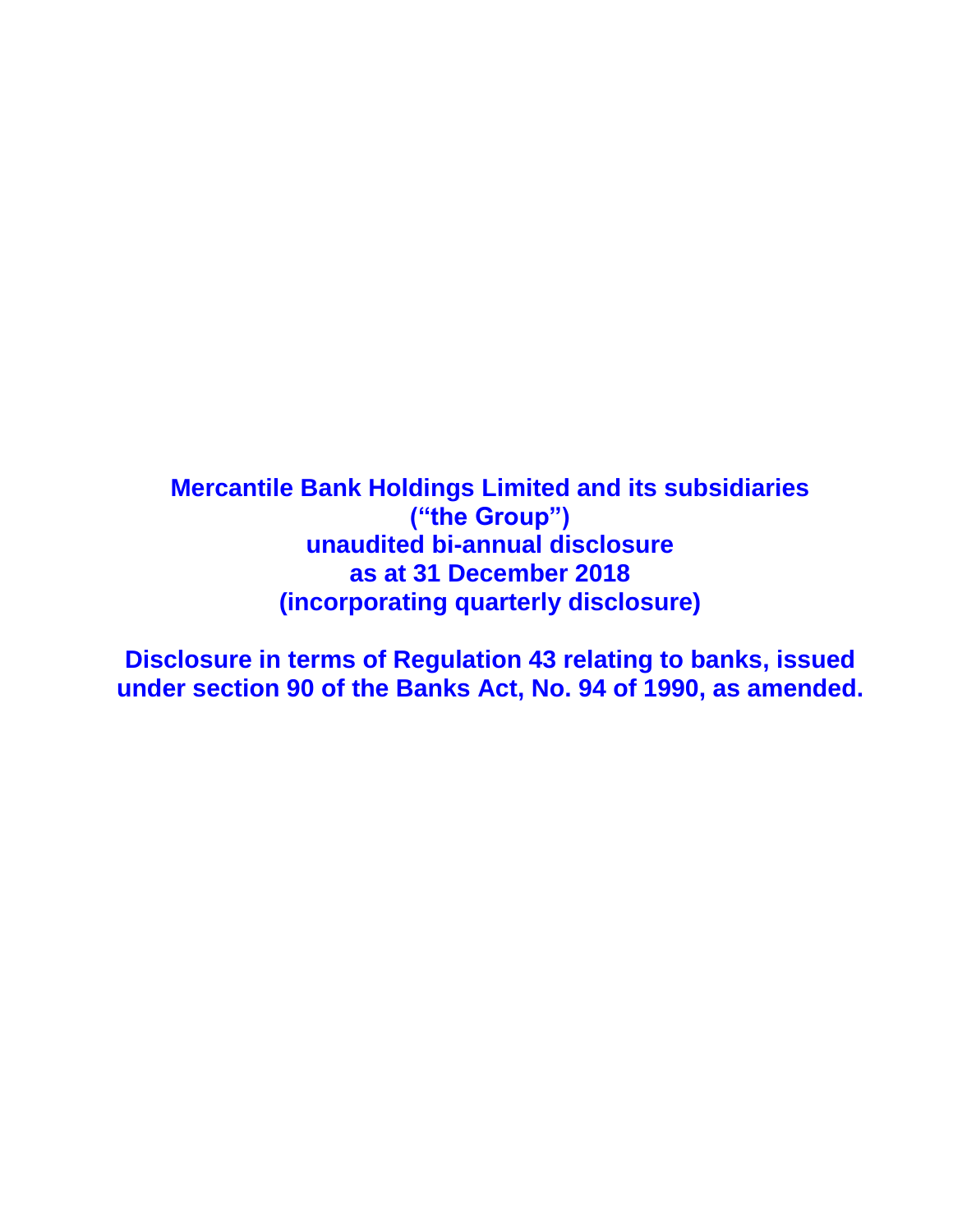#### **1. Basis of compilation**

The following information is compiled in terms of Regulation 43 relating to banks, issued under section 90 of the Banks Act, No 94 of 1990 (as amended) ("the Regulations"), which incorporates the Basel 3 Pillar Three requirements on market discipline.

All disclosures presented below are consistent with those disclosed in terms of International Financial Reporting Standards ("IFRS"), unless otherwise stated. In the main, differences between IFRS and information disclosed in terms of the Regulations relate to the definition of capital and the calculation and measurement thereof.

These disclosures have been prepared in compliance with the Group's disclosure policy.

Additional information providing context for disclosures contained herein is included in the following documents published by the Mercantile Holdings Group, available under the financial results link on the website https://www.mercantile.co.za/, which contains information as listed under each section.

Mercantile Bank Holding Limited Integrated Annual Report 2018

- □ Group review
- □ Strategy
- □ Sustainability
- □ Corporate governance
- □ Accounting policies
- $\Box$  Notes to the annual financial statements
- □ Risk management and control

#### **2. Scope of reporting**

This report covers the consolidated results of Mercantile Bank Holdings Limited and its subsidiaries ("the Group") for the year ending 31 December 2018.

Mercantile Bank Holdings Limited is a registered bank-controlling and investment-holding company. Its 100% holding company is Caixa Geral de Depósitos S.A. ("CGD"), a company registered in Portugal.

The consolidated approach adopted for accounting purposes is consistent with the approach adopted for regulatory purposes. The descriptions and details of the consolidated entities within the Group are as follows:

|                                        | <b>Effective</b> | <b>Nature of</b>              | <b>Fully</b> |
|----------------------------------------|------------------|-------------------------------|--------------|
|                                        | <b>Holding</b>   | <b>business</b>               | consolidated |
|                                        | $\%$             |                               |              |
| <b>Company name</b>                    |                  |                               |              |
| <b>Mercantile Bank Limited</b>         | 100              | <b>Banking</b>                | <b>Yes</b>   |
| Portion 2 of Lot 8 Sandown (Pty) Ltd   | 100              | <b>Property holding</b>       | <b>Yes</b>   |
| Mercantile Rental Finance (Pty) Ltd    | 100              | <b>Rental finance</b>         | <b>Yes</b>   |
| <b>Compass Securitisation (RF) Ltd</b> | 100              | <b>Securitisation vehicle</b> | <b>Yes</b>   |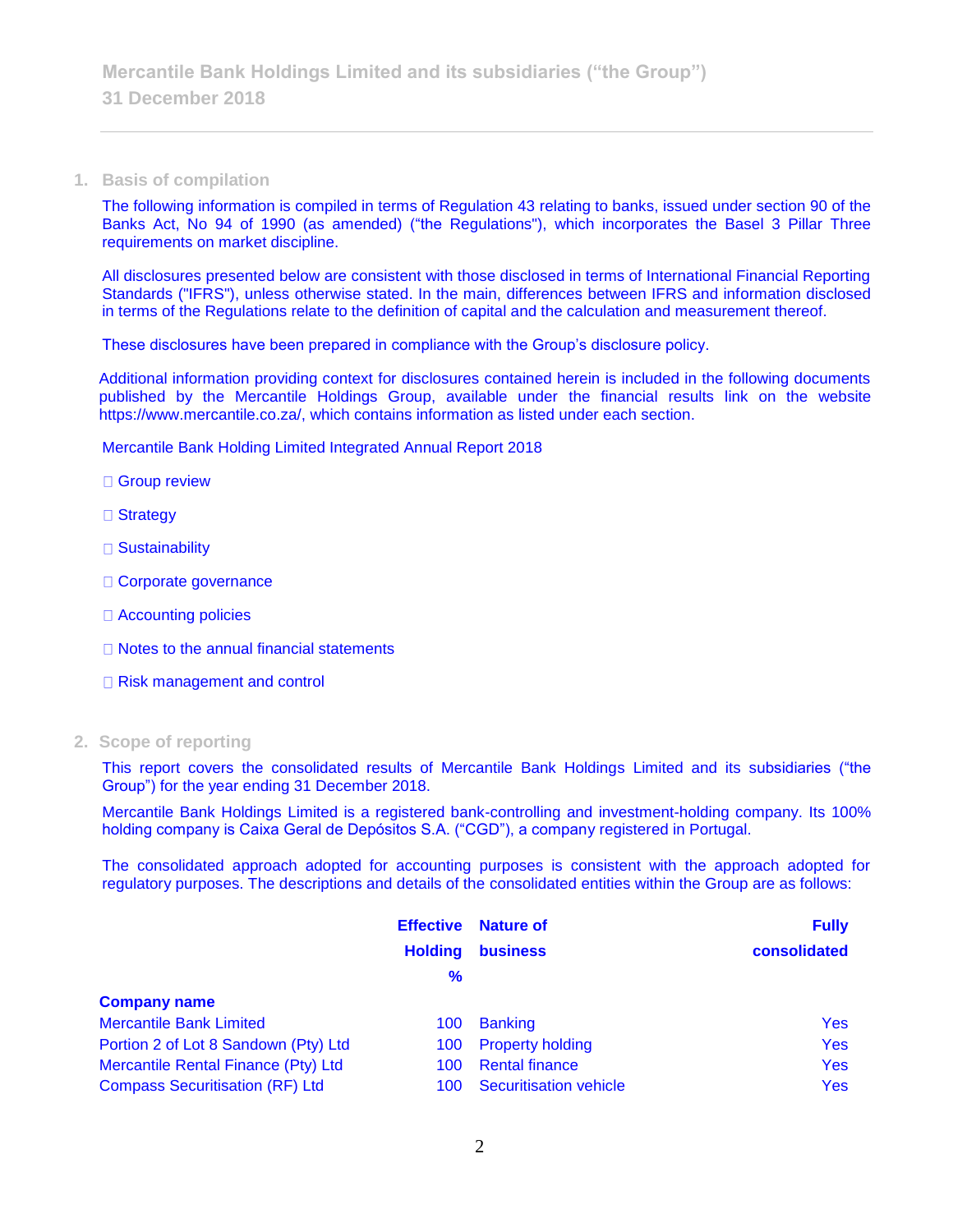Other than Regulatory capital adequacy requirements, there are currently no restrictions or other major impediments on the transfer of funds or capital within the Group.

### **3. Key prudential information**

The Group's key prudential metrics related to regulatory capital, leverage ratio, liquidity ratios and risk weighted assets as at 31 December 2018 are disclosed below.

**3.1 Overview of risk management, key prudential metrics**

|                |                                                            | <b>Mercantile Bank Holdings Limited</b> |              |                          |                |       |
|----------------|------------------------------------------------------------|-----------------------------------------|--------------|--------------------------|----------------|-------|
|                |                                                            | 31-Dec-18                               | 30-Sep-18    | 30-Jun-18                | 31-Mar-18      | $T-4$ |
|                | Available capital (amounts) R'000                          |                                         |              |                          |                |       |
| $\mathbf 1$    | Common Equity Tier 1 (CET1)                                | 2,347,258                               | 2,260,483    | 2,153,549                | 2,185,406      |       |
| 1a             | Fully loaded ECL accounting model                          | (35, 586)                               | (35, 586)    | (27, 035)                | (23, 657)      |       |
| $\overline{2}$ | Tier 1                                                     | 2,234,014                               | 2,149,616    | 2,153,549                | 2,060,259      |       |
| 2a             | Fully loaded accounting model Tier 1                       | (35, 586)                               | (35, 586)    | (27, 035)                | (23, 657)      |       |
| 3              | <b>Total capital</b>                                       | 2,333,660                               | 2,251,921    | 2,249,668                | 2,131,130      |       |
| За             | Fully loaded ECL accounting model total capital            | 99,646                                  | 102,305      | 96,119                   | 70,871         |       |
|                | Risk-weighted assets (amounts) R'000                       |                                         |              |                          |                |       |
| 4              | Total risk-weighted assets (RWA)                           | 12,347,184                              | 11,579,783   | 11,309,228               | 10,911,211     |       |
|                | Risk-based capital ratios as a percentage of RWA           |                                         |              |                          |                |       |
| 5              | Common Equity Tier 1 ratio (%)                             | 18.093                                  | 18.564       | 19.042                   | 18.88          |       |
| 5a             | Fully loaded ECL accounting model CET1 (%)                 | (0.015)                                 | (0.016)      | (0.013)                  | (0.011)        |       |
| 6              | Tier 1 ratio (%)                                           | 18.093                                  | 18.564       | 19.042                   | 18.88          |       |
| 6a             | Fully loaded ECL accounting model Tier 1 ratio (%)         | (0.015)                                 | (0.016)      | (0.013)                  | (0.011)        |       |
| $\overline{7}$ | Total capital ratio (%)                                    | 18.900                                  | 19.447       | 19.892                   | 19.53          |       |
| 7a             | Fully loaded ECL accounting model total capital ratio (%)  | 0.043                                   | 0.045        | 0.043                    | 0.03           |       |
|                | Additional CET1 buffer requirements as a percentage of RWA |                                         |              |                          |                |       |
|                | Capital conservation buffer requirement (2.5% from 2019)   |                                         |              |                          |                |       |
| 8              | (%)                                                        | 1.875                                   | 1.875        | 1.875                    | 1.875          |       |
| 9              | Countercyclical bufferer requirement (%)                   | $\blacksquare$                          | $\Box$       | $\equiv$                 | $\blacksquare$ |       |
| 10             | Bank D-SIB additional requirements (%)                     | $\overline{\phantom{a}}$                | $\sim$       | $\overline{\phantom{a}}$ | ÷,             |       |
|                | Total of bank CET1 specific buffer requirements (%) (row 8 |                                         |              |                          |                |       |
| 11             | + row 9+ row 10)                                           | 1.875                                   | 1.875        | 1.875                    | 1.875          |       |
|                | CET1 available after meeting the bank's minimum capital    |                                         |              |                          |                |       |
| 12             | requirements (%)                                           | 10.718                                  | 11.189       | 11.667                   | 11.51          |       |
|                | <b>Basel III Leverage Ratio</b>                            |                                         |              |                          |                |       |
| 13             | Total Basel III leverage ratio measure                     | 15,576,933                              | 15, 196, 102 | 14,420,870               | 13,641,976     |       |
| 14             | Basel III leverage ratio (%) (row 2/row 13)                | 14.34%                                  | 14.15%       | 14.93%                   | 0.15           |       |
|                | Fully loaded ECL accounting model Basel III leverage ratio |                                         |              |                          |                |       |
| 14a            | (%) (row 2A/row 13)                                        | (0.228)                                 | (0.234)      | (0.187)                  | (0.173)        |       |
|                | <b>Liquidity Coverage Ratio</b>                            |                                         |              |                          |                |       |
| 15             | <b>Total HQLA</b>                                          | 1,067,990                               | 1,579,276    | 1,268,966                | 1,073,509      |       |
| 16             | Total net cash outflow                                     | 477,349                                 | 538,132      | 496,448                  | 413,222        |       |
| 17             | LCR ratio (%)                                              | 224%                                    | 293%         | 256%                     | 260%           |       |
|                | <b>Net Stable Funding Ratio</b>                            |                                         |              |                          |                |       |
| 18             | Total available stable funding                             | 11,421,973                              | 11,128,111   | 10,692,650               | 9,774,400      |       |
| 19             | Total required stable funding                              | 8,828,810                               | 8,818,044    | 8,612,662                | 8,309,443      |       |
| 20             | NSFR ratio (%)                                             | 124                                     | 126          | 124                      | 118            |       |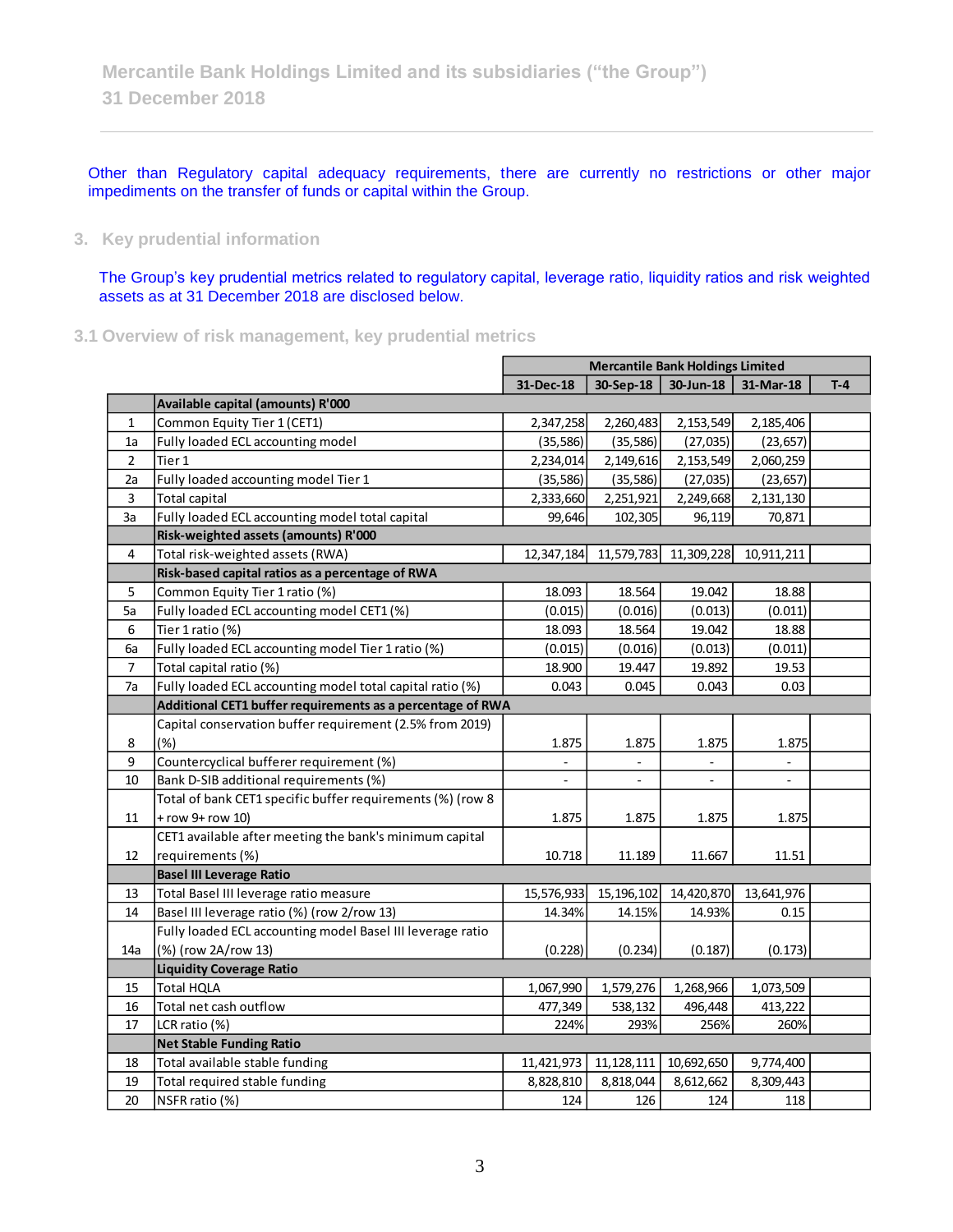### **3.2 Overview of risk weighted assets**

The following table provides an overview of the risk weighted asset requirements at the respective reporting date. The detailed qualitative information can be found under Capital Management on page 104 of the 2018 integrated annual report.

|                |                                                  | Mercantile Bank Holdings Limited |            | Mercantile Bank Limited |               |            |               |
|----------------|--------------------------------------------------|----------------------------------|------------|-------------------------|---------------|------------|---------------|
|                |                                                  |                                  |            | Minimum                 |               |            | Minimum       |
|                |                                                  |                                  |            | capital                 |               |            | capital       |
| Line           | R'000                                            | <b>RWA</b>                       |            | requirements            | <b>RWA</b>    |            | requirements  |
|                |                                                  |                                  |            | (1)                     |               |            | (1)           |
| #              |                                                  | Dec-18                           | $Dec-17$   | Dec-18                  | <b>Dec-18</b> | Dec-17     | <b>Dec-18</b> |
|                | Credit risk (excluding counterparty credit risk) |                                  |            |                         |               |            |               |
| $\mathbf{1}$   | (CCR)                                            | 9,717,469                        | 8,913,615  | 1,081,068               | 9,894,371     | 8,891,428  | 1,100,749     |
| $\overline{2}$ | Of which standardised approach (SA)              | 9,717,469                        | 8,913,615  | 1,081,068               | 9,894,371     | 8,891,428  | 1,100,749     |
| 3              | Of which internal rating-based (IRB) approach    |                                  |            |                         |               |            |               |
| 4              | Counterparty credit risk                         | 23,622                           | 144,858    | 2,628                   | 23,622        | 144,858    | 2,628         |
|                | Of which standardised approach for               |                                  |            |                         |               |            |               |
| 5              | counterparty credit risk (SA-CCR) <sup>(2)</sup> | 23,622                           | 144,858    | 2,628                   | 23,622        | 144,858    | 2,628         |
| 6              | Of which internal model method (IMM)             |                                  |            |                         |               |            |               |
| 16             | Market risk                                      | 14,338                           | 55,863     | 1,595                   | 14,338        | 55,863     | 1,595         |
| 17             | Of which standardised approach (SA)              | 14,338                           | 55,863     | 1,595                   | 14,338        | 55,863     | 1,595         |
| 18             | Of which internal model approaches (IMM)         |                                  |            |                         |               |            |               |
| 19             | Operational risk                                 | 1,735,251                        | 1,524,915  | 193,047                 | 1,648,930     | 1,455,297  | 183,444       |
| 20             | Of which Basic Indicator Approach                |                                  |            |                         |               |            |               |
| 21             | Of which standardised Approach                   | 1,735,251                        | 1,524,915  | 193,047                 | 1,648,930     | 1,455,297  | 183,444       |
| 22             | Of which Advanced Measurement Approach           |                                  |            |                         |               |            |               |
| 23             | Other risk                                       | 856,504                          | 979,989    | 95,286                  | 1,032,290     | 1,113,572  | 114,842       |
| 25             | Total                                            | 12,347,184                       | 11,619,240 | 1,373,624               | 12,613,551    | 11,661,019 | 1,403,258     |

(1) The minimum capital requirement per risk category is 11.125%, which comprises the base minimum (8.000%), plus the pillar 2A systemic risk add-on (1.25%), plus the conservation buffer (1.875%).

(2) The Bank applies the current exposure method to calculate counterparty risk.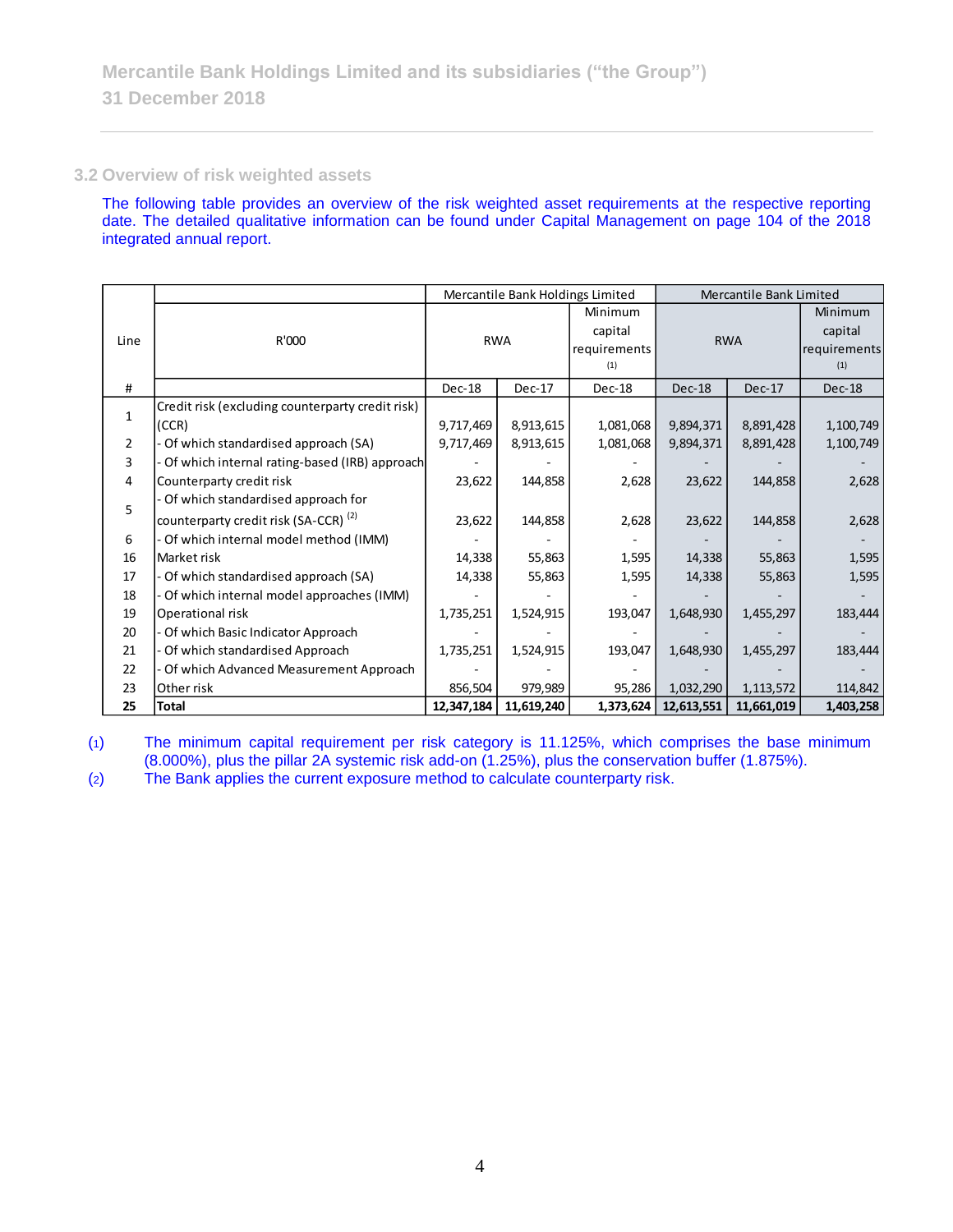**4. Linkages between financial statements and regulatory exposures**

This section outlines the treatment and the carrying values as published in the financial statements and used for the various regulatory risk categories, along with the carrying values of the items for the calculation of regulatory capital. Certain differences arise as a result of differing treatment under regulatory and IFRS rules, as further explained below.

**4.1 Difference between accounting and regulatory scopes of consolidation and mapping of financial categories with regulatory risk categories**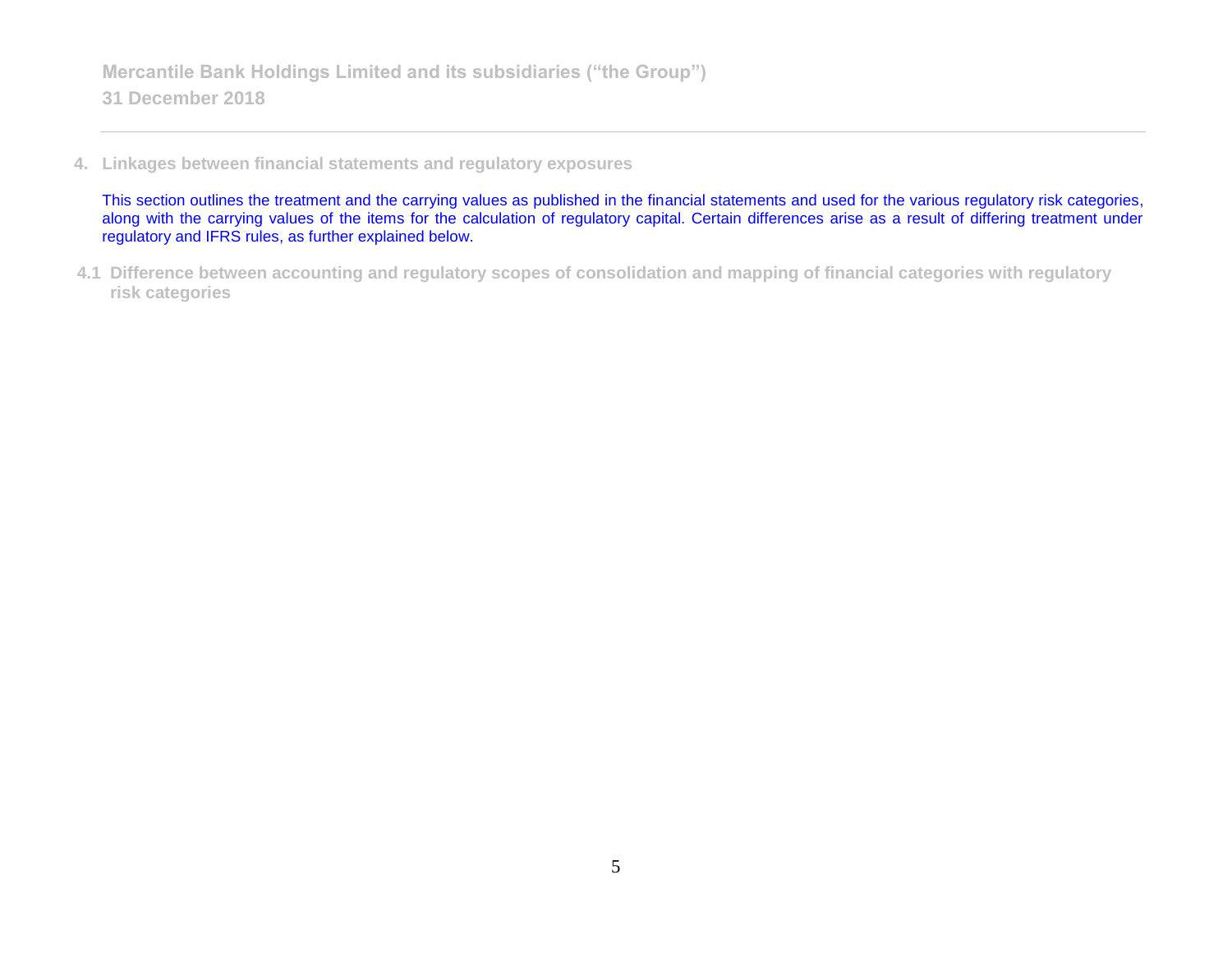|                                  | a                                                                                                         | d<br>f<br>$\mathsf{c}$<br>e<br>g    |                                                        |                                               |                                            |                                                                                                           | h         |
|----------------------------------|-----------------------------------------------------------------------------------------------------------|-------------------------------------|--------------------------------------------------------|-----------------------------------------------|--------------------------------------------|-----------------------------------------------------------------------------------------------------------|-----------|
|                                  | Carrying values                                                                                           |                                     |                                                        |                                               | Carrying values of items:                  |                                                                                                           |           |
| R'000                            | as reported in<br>published<br>financial<br>statements &<br>under scope of<br>regulatory<br>consolidation | Subject to credit<br>risk framework | Subject to<br>counterparty<br>credit risk<br>framework | Subject to the<br>securitisation<br>framework | Subject to the<br>market risk<br>framework | Not subject to<br>capital<br>requirements or Subject to other<br>subject to<br>deductions<br>from capital | risk      |
| Assets                           |                                                                                                           |                                     |                                                        |                                               |                                            |                                                                                                           |           |
| Cash and cash equivalents        | 3,178,571                                                                                                 | 2,173,115                           | 17,447                                                 |                                               |                                            |                                                                                                           | 334,816   |
| Derivative financial instruments | 17,903                                                                                                    |                                     | 15,112                                                 |                                               | 1,147                                      |                                                                                                           |           |
| Negotiable securities            | 790,810                                                                                                   | 790,822                             |                                                        |                                               |                                            |                                                                                                           |           |
| Loans and advances               | 9,879,115                                                                                                 | 10,745,017                          |                                                        |                                               |                                            |                                                                                                           | 138,820   |
| Other investments                | 8,078                                                                                                     |                                     |                                                        |                                               |                                            |                                                                                                           | 8,078     |
| Other accounts receivable        | 523,413                                                                                                   |                                     |                                                        |                                               |                                            |                                                                                                           | 569,701   |
| Non-current assets held-for-sale | 22,500                                                                                                    |                                     |                                                        |                                               |                                            |                                                                                                           | 22,500    |
| Property and equipment           | 256,226                                                                                                   |                                     |                                                        |                                               |                                            |                                                                                                           | 256,226   |
| Intangible assets                | 128,917                                                                                                   |                                     |                                                        |                                               | $\overline{\phantom{a}}$                   | 128,917                                                                                                   |           |
| Deferred tax assets              | 42,434                                                                                                    |                                     |                                                        |                                               |                                            |                                                                                                           | 42,434    |
| Total assets                     | 14,847,967                                                                                                | 13,708,954                          | 32,559                                                 | $\overline{\phantom{a}}$                      | 1,147                                      | 128,917                                                                                                   | 1,372,575 |
| Liabilities                      |                                                                                                           |                                     |                                                        |                                               |                                            |                                                                                                           |           |
| Other accounts payable           | 440,847                                                                                                   |                                     |                                                        |                                               |                                            |                                                                                                           |           |
| Derivative financial instruments | 15,437                                                                                                    |                                     |                                                        |                                               |                                            |                                                                                                           |           |
| Current tax payable              | 5,716                                                                                                     |                                     |                                                        |                                               |                                            |                                                                                                           |           |
| Provisions and other liabilities | 139,639                                                                                                   |                                     |                                                        |                                               |                                            |                                                                                                           |           |
| Deposits                         | 10,417,469                                                                                                | 62,318                              |                                                        |                                               |                                            |                                                                                                           |           |
| Debt securities                  | 352,076                                                                                                   |                                     |                                                        |                                               |                                            |                                                                                                           |           |
| Long-term funding                | 883,927                                                                                                   |                                     |                                                        |                                               |                                            |                                                                                                           |           |
| Deferred tax liabilities         | 68,272                                                                                                    | $\overline{\phantom{a}}$            |                                                        |                                               | $\overline{\phantom{a}}$                   |                                                                                                           |           |
| Total equity                     |                                                                                                           |                                     |                                                        |                                               |                                            |                                                                                                           |           |
| Share capital and share premium  | 1,207,270                                                                                                 |                                     |                                                        |                                               |                                            |                                                                                                           |           |
| Employee benefits reserve        | (5,631)                                                                                                   |                                     |                                                        |                                               |                                            |                                                                                                           |           |
| Property revaluation reserve     | 145,367                                                                                                   |                                     |                                                        |                                               |                                            |                                                                                                           |           |
| Available-for-sale reserve       | 5,707                                                                                                     |                                     |                                                        |                                               |                                            |                                                                                                           |           |
| Retained earnings                | 1,171,871                                                                                                 |                                     |                                                        |                                               |                                            |                                                                                                           |           |
| Total liabilities and equity     | 14,847,967                                                                                                | 62,318                              |                                                        |                                               |                                            |                                                                                                           |           |

(1) The carrying values of the items subject to the regulatory framework are based on average daily balances (where applicable) as required in terms of the Regulations relating to banks (Reg 23 & Reg 24). The Off-Balance Sheet amounts are post application of Credit Conversion Factors (CCF) and Credit Risk Mitigation (CRM) to derivative exposures under counterparty credit risk.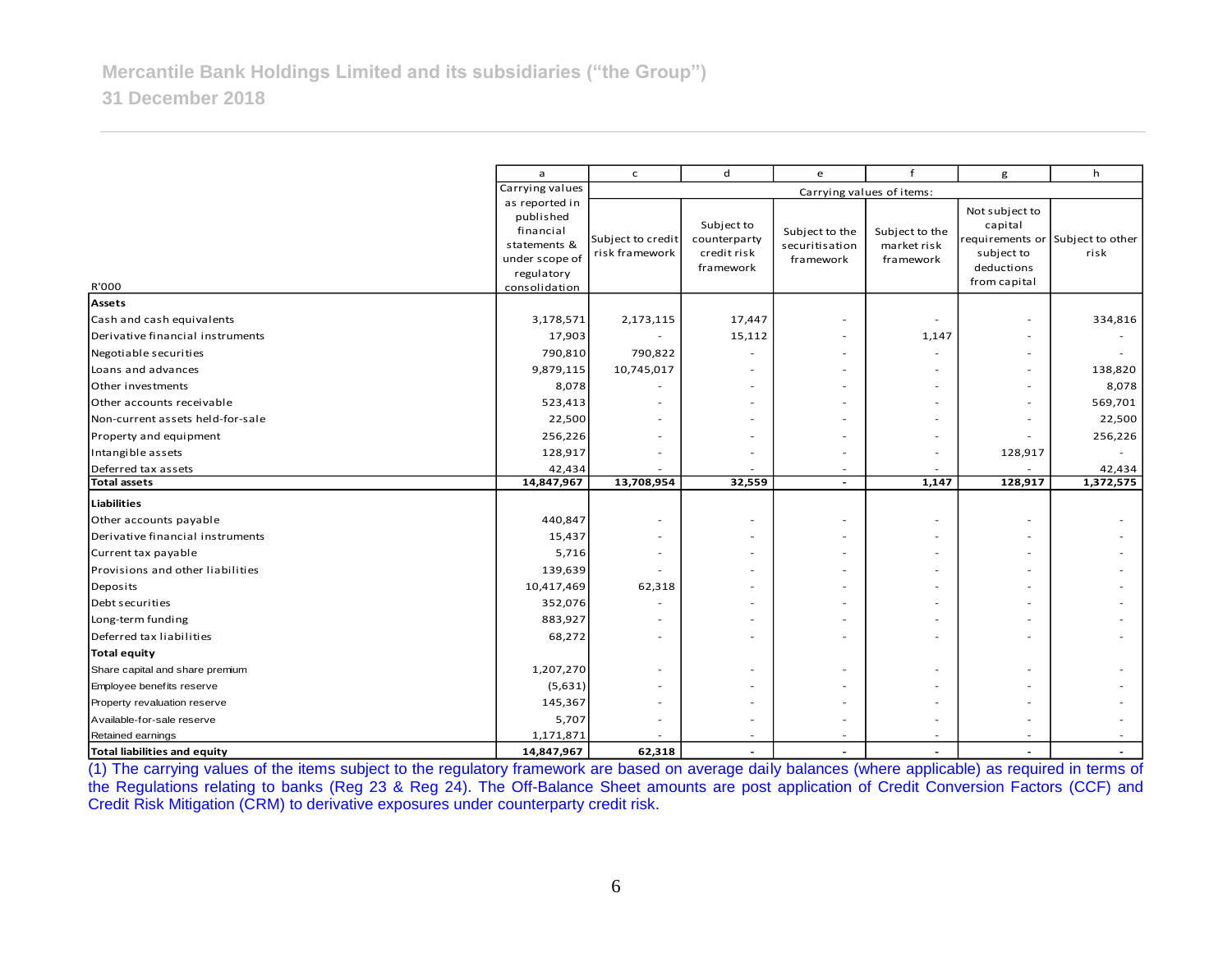**4.2 Difference between accounting and regulatory scopes of consolidation and mapping of financial categories with regulatory risk categories**

|   |                                                                           | a                        |                          |                                          |                             |                          |                         |
|---|---------------------------------------------------------------------------|--------------------------|--------------------------|------------------------------------------|-----------------------------|--------------------------|-------------------------|
|   |                                                                           |                          |                          |                                          | Items subject to:           |                          |                         |
|   | R'000                                                                     | Total                    | Credit risk<br>framework | Counterparty<br>credit risk<br>framework | Securitisation<br>framework | Market risk<br>framework | Other risk<br>framework |
|   | Asset carrying value amount under scope of regulatory consolidation       | 14,847,967               | 13,708,954               | 32,559                                   |                             | 1,147                    | 1,372,575               |
|   | Liabilities carrying value amount under scope of regulatory consolidation | 14,847,967               | 62,318                   | -                                        |                             |                          |                         |
|   | Total net amount under regulatory scope of consolidation                  | $\overline{\phantom{a}}$ | 13,646,636               | 32,559                                   |                             | 1,147                    | 1,372,575               |
| 4 | Off-balance sheet amounts                                                 | 2,222,064                | 632,237                  | $\overline{\phantom{0}}$                 |                             |                          |                         |
|   | Exposure amounts considered for regulatory purposes                       | $\overline{\phantom{a}}$ | 14,278,873               | 32,559                                   |                             | 1,147                    | 1,372,575               |

### **5. Credit risk**

This section outlines the regulatory view of the risk associated with advances. These balances are reflected on the Mercantile Bank Holdings Limited balance sheet. The Group primarily advances funds to unrated counterparties. In the case of exposures to rated counterparties, the process for risk weighting these exposures is in accordance with the requirements of the Regulations.

For an overview of credit risk for the Group as well as related qualitative information, please refer to "risk management and control", which can be found on pages 92 to 97 of the Mercantile Bank Holdings Limited Integrated Annual Financial Statements for the year ended 31 December 2018.

The Group has adopted the standardised approach to determine the capital requirement for credit risk on all portfolios.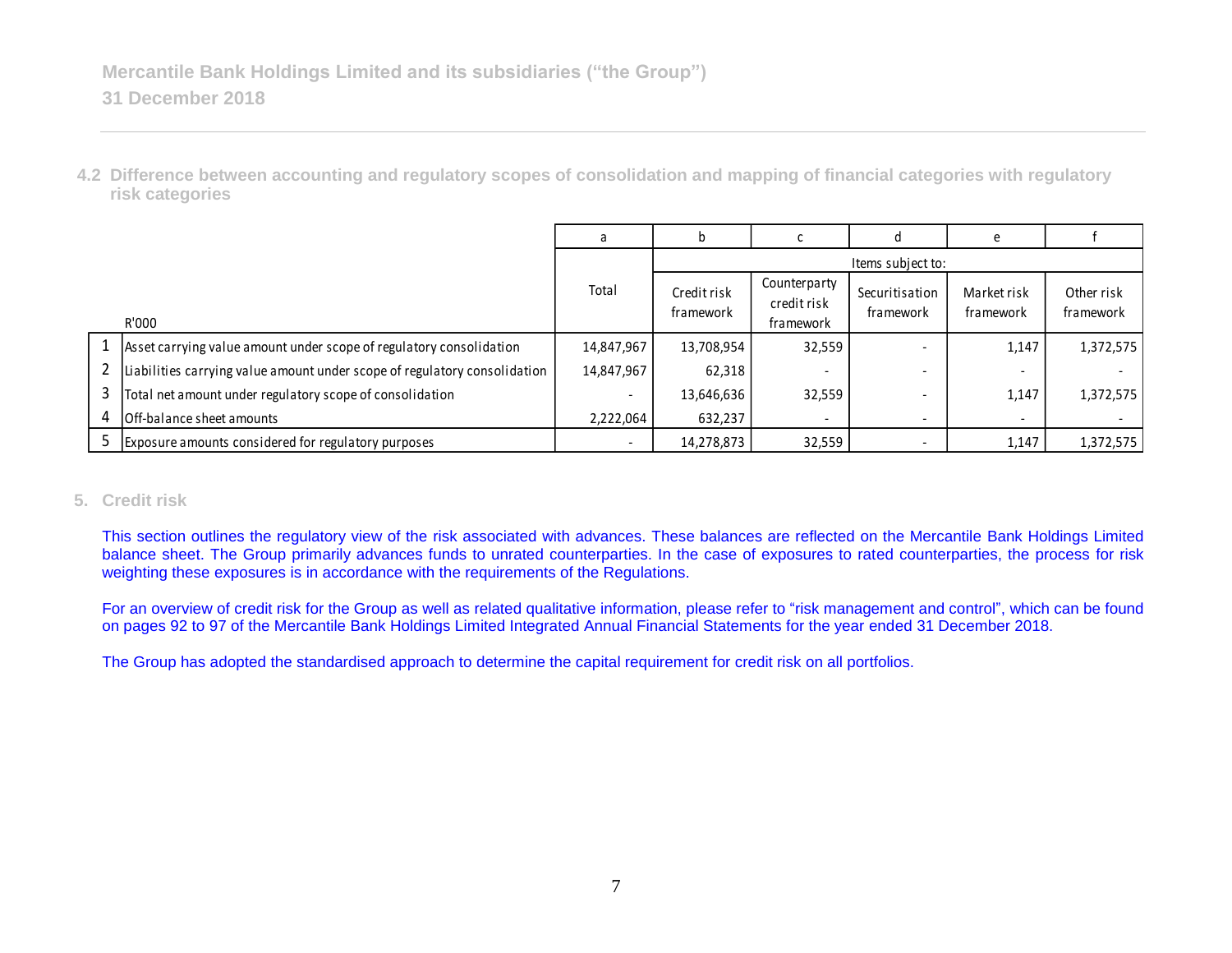### **5.1 Credit quality of assets**

The following table shows the classification of the gross carrying value of the total of advances and interbank deposits split between defaulted and nondefaulted exposures and shows the impairments raised in respect of the defaulted exposures.

|                             | a                        | b             |             |               |
|-----------------------------|--------------------------|---------------|-------------|---------------|
|                             | Gross carrying values of |               | Allowances/ | Net values    |
|                             | Defaulted                | Non-defaulted | Impairments | $(a + b - c)$ |
|                             | exposures                | exposures     |             |               |
| ILoans                      | 381,783                  | 13,473,142    | 205,450     | 13,649,475    |
| lDebt securities            |                          | -             | -           |               |
| Off-balance sheet exposures |                          | 2,222,066     | -           | 2,222,066     |
| <b>Total</b>                | 381,783                  | 15,695,208    | 205,450     | 15,871,541    |

### **5.2 Changes in stock of defaulted loans and debt securities**

|   |                                                                               | a         |
|---|-------------------------------------------------------------------------------|-----------|
|   | Defaulted loans and debt securities at end of the previous reporting period   | 442,374   |
|   | Loans and debt securities that have defaulted since the last reporting period | 31,173    |
| 3 | Returned to non-defaulted status                                              | (14, 109) |
| 4 | Amounts written off                                                           | (19, 533) |
|   | Other changes                                                                 | 58,122    |
| 6 | Defaulted loans and debt securities at end of the reporting period            | 381,783   |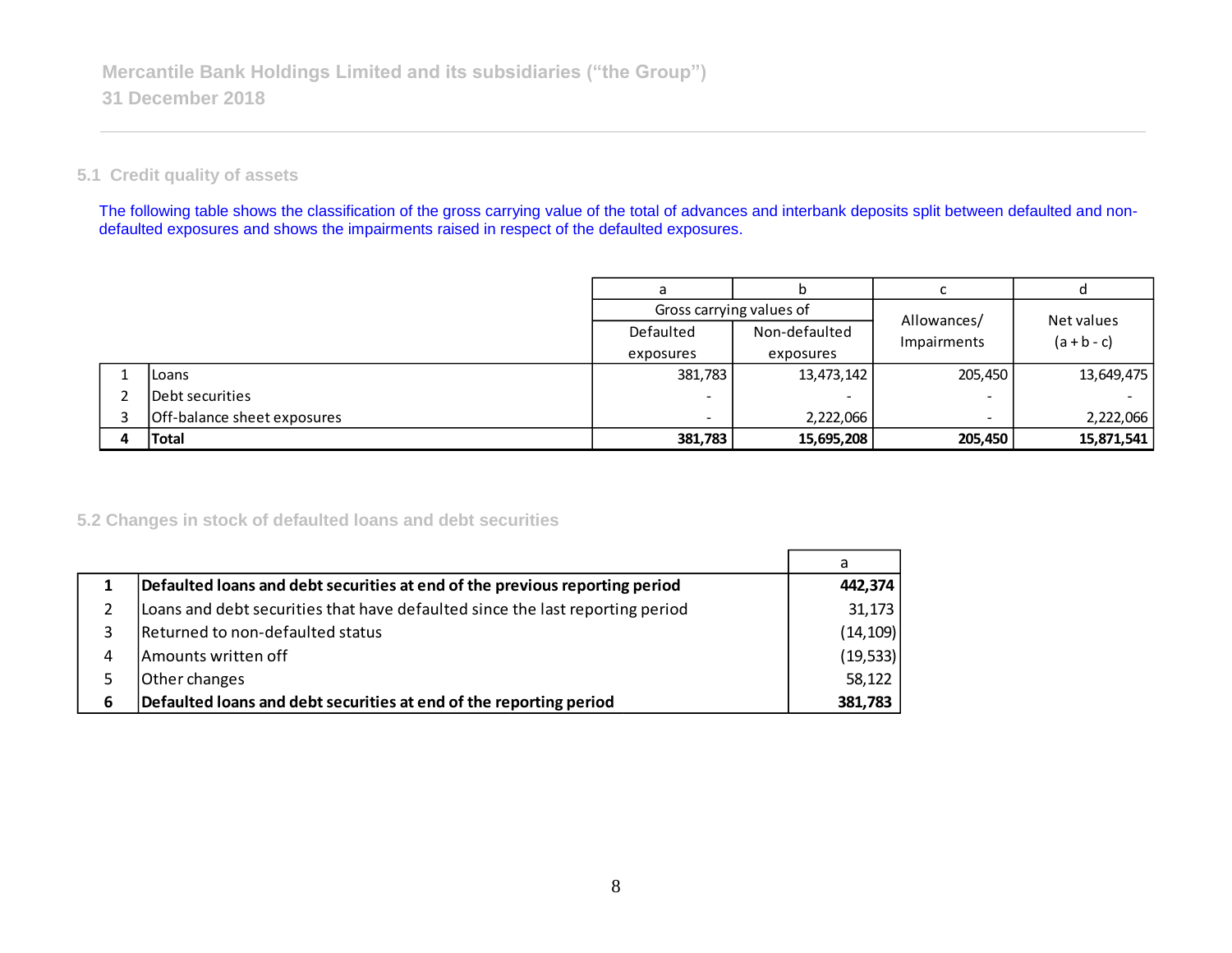# **5.3 Breakdown of gross credit exposure by geographic areas**

|                              | <b>On balance</b><br>sheet exposure<br><b>R'000</b> | <b>Off balance</b><br>sheet exposure<br><b>R'000</b> | <b>Derivative</b><br><b>instruments</b><br><b>R'000</b> | <b>Total</b><br><b>R'000</b> |
|------------------------------|-----------------------------------------------------|------------------------------------------------------|---------------------------------------------------------|------------------------------|
| <b>Geographical area</b>     |                                                     |                                                      |                                                         |                              |
| <b>South Africa</b>          | 12 959 227                                          | 2 2 2 0 6 6                                          | 32 560                                                  | 15 213 853                   |
| Other                        | 863 138                                             |                                                      |                                                         | 863 138                      |
| - Africa (excl South Africa) | 812                                                 | ۰                                                    | ۰                                                       | 812                          |
| - Asia                       | 181                                                 |                                                      |                                                         | 181                          |
| - Australia                  | 21 510                                              | ۰                                                    |                                                         | 21 510                       |
| - Europe                     | 231 032                                             |                                                      |                                                         | 231 032                      |
| - North America              | 609 603                                             |                                                      |                                                         | 609 603                      |
|                              |                                                     |                                                      |                                                         |                              |
| <b>Total</b>                 | 13 822 365                                          | 2 2 2 0 6 6                                          | 32 560                                                  | 16 076 991                   |

**5.4 Breakdown of gross credit exposure by industry sector**

|                                     | <b>On balance</b>              | <b>Off balance</b>             | <b>Derivative</b>                  |                              |
|-------------------------------------|--------------------------------|--------------------------------|------------------------------------|------------------------------|
|                                     | sheet exposure<br><b>R'000</b> | sheet exposure<br><b>R'000</b> | <b>instruments</b><br><b>R'000</b> | <b>Total</b><br><b>R'000</b> |
| <b>Industry sector</b>              |                                |                                |                                    |                              |
| Agriculture, hunting, forestry      |                                |                                |                                    |                              |
| and fishing                         | 33 5 23                        | 3 1 4 2                        | 41                                 | 36 706                       |
| Mining and quarrying                | 138 799                        | 44 002                         |                                    | 182 801                      |
| Manufacturing                       | 887 180                        | 379 698                        | 2 2 5 2                            | 1 269 130                    |
| Electricity, gas and water supply   | 35 847                         | 3571                           | 158                                | 39 576                       |
| <b>Construction</b>                 | 390 865                        | 101 790                        |                                    | 492 655                      |
| Wholesale and retail trade,         |                                |                                |                                    |                              |
| repair of specified items, hotels   |                                |                                |                                    |                              |
| and restaurants                     | 1 407 649                      | 426 053                        | 4 604                              | 1838306                      |
| Transport, storage and              |                                |                                |                                    |                              |
| communication                       | 162 743                        | 34 381                         | 208                                | 197 332                      |
| <b>Financial intermediation and</b> |                                |                                |                                    |                              |
| insurance                           | 4 441 103                      | 78 647                         | 17 576                             | 4 537 326                    |
| <b>Real estate</b>                  | 2 121 510                      | 245 145                        | 353                                | 2 367 008                    |
| <b>Business services</b>            | 488 905                        | 44 821                         | 2 1 9 6                            | 535 922                      |
| Community, social and personal      |                                |                                |                                    |                              |
| <b>services</b>                     | 833 793                        | 128 786                        |                                    | 962 579                      |
| <b>Private households</b>           | 1 440 288                      | 148 595                        |                                    | 1 588 883                    |
| <b>Other</b>                        | 1 440 160                      | 583 435                        | 5 1 7 2                            | 2 0 28 7 6 7                 |
|                                     |                                |                                |                                    |                              |
| <b>Total</b>                        | 13 822 365                     | 2 2 2 0 6 6                    | 32 560                             | 16 076 991                   |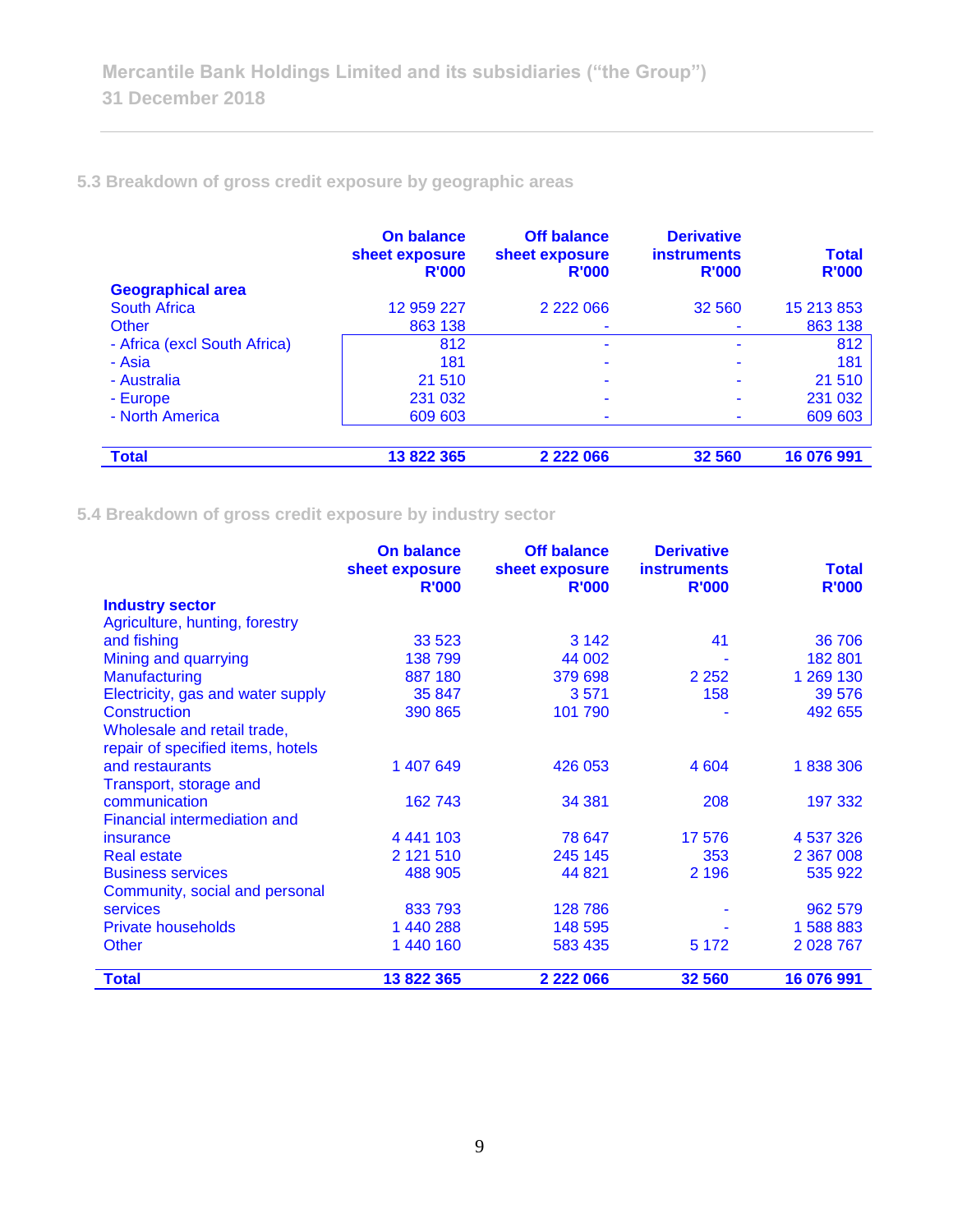**5.5 Impaired and past due loans and advances by geographical area**

|                                          | <b>South</b><br><b>Africa</b><br><b>Gross amount</b><br>R'000 | <b>Other</b><br><b>Gross amount</b><br><b>R'000</b> |
|------------------------------------------|---------------------------------------------------------------|-----------------------------------------------------|
| Individually impaired loans and advances | 382 108                                                       |                                                     |
| <b>Impairments for credit losses</b>     |                                                               |                                                     |
| <b>Expected credit loss (Stage 1)</b>    | 78 291                                                        |                                                     |
| Expected credit loss (Stage 2)           | 21 230                                                        |                                                     |
| Expected credit loss (Stage 3)           | 105 805                                                       |                                                     |
|                                          | 205 326                                                       |                                                     |

**5.6 Category age analysis of loans and advances that are past due but not individually impaired** 

| Past due for:       | $1 - 30$ days<br><b>R'000</b> | $31 - 60$ days<br><b>R'000</b> | 61 -90 days<br><b>R'000</b> | <b>Total</b><br>gross<br>amount<br><b>R'000</b> |
|---------------------|-------------------------------|--------------------------------|-----------------------------|-------------------------------------------------|
| <b>South Africa</b> | 94 907                        | 24 082                         | 17406                       | 136 395                                         |
| <b>Other</b>        | $\blacksquare$                | $\blacksquare$                 | $\mathbf{r}$                | ۰                                               |

A financial asset is past due when the counterparty has failed to make a payment that is contractually due; this is based on appropriate rules and assumptions per product type. An impairment loss is recognised if there is objective evidence that a financial asset or group of financial assets is impaired. Impaired exposure relates to assets that are individually determined to be impaired at reporting date.

### **5.7 Ageing analysis of gross advances**

|                        | <b>Gross</b> |
|------------------------|--------------|
|                        | <b>R'000</b> |
| Not past due           | 15,483,612   |
| Past due 31-90 days    | 211,596      |
| Past due 91 - 182 days | 208,859      |
| Past due $>$ 182 days  | 172,924      |
| Total                  | 16,076,991   |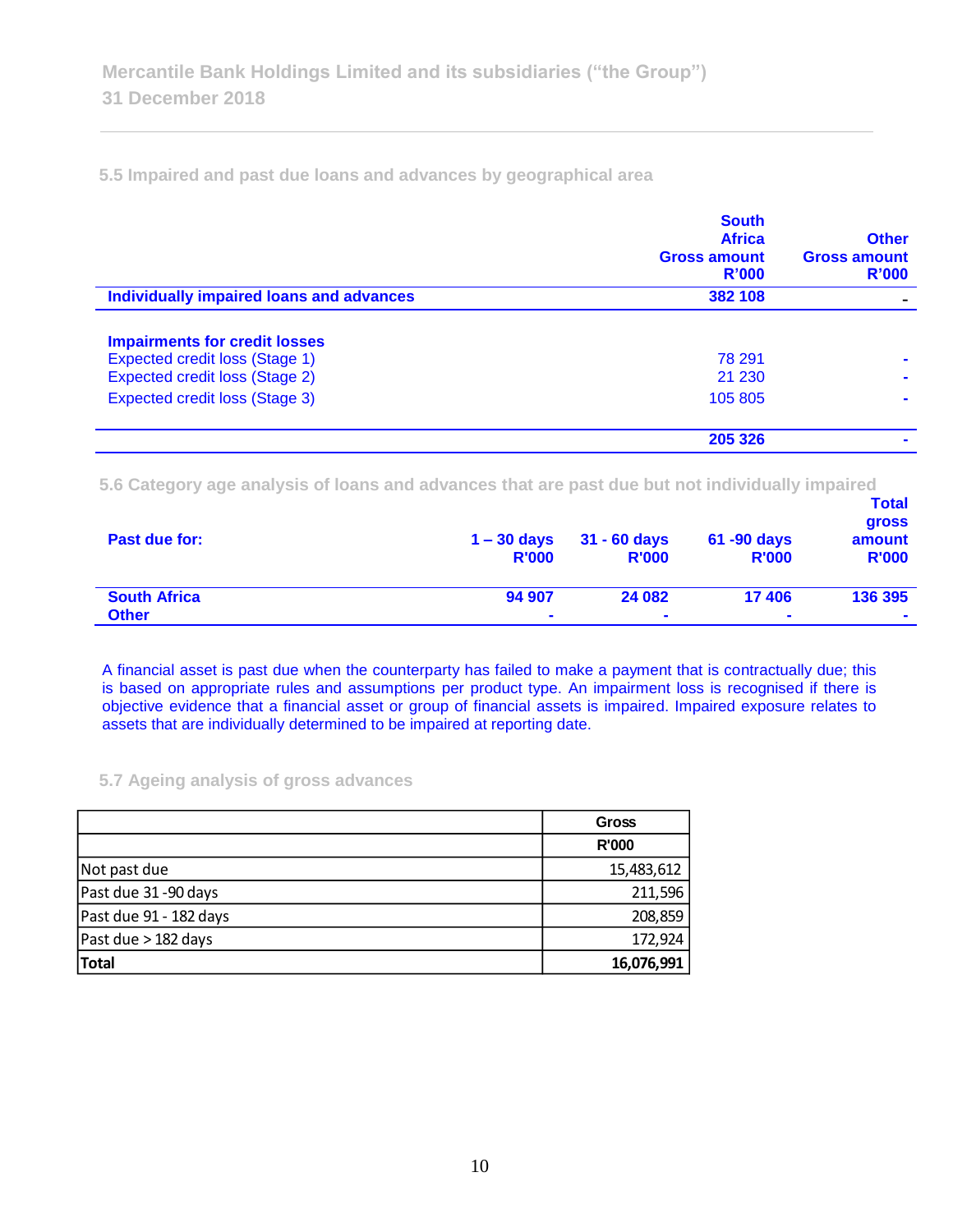**5.8 Credit risk mitigation techniques**

|   |                    | a                                          | IJ                                 |                                                                    | α                                               | e                                                                               |                                                           |                                                               |
|---|--------------------|--------------------------------------------|------------------------------------|--------------------------------------------------------------------|-------------------------------------------------|---------------------------------------------------------------------------------|-----------------------------------------------------------|---------------------------------------------------------------|
|   |                    | Exposures<br>Unsecured: carrying<br>amount | Exposures secured<br>by collateral | Exposures secured<br>by collateral, of<br>which: secured<br>amount | Exposures secured<br>by financial<br>guarantees | Exposures secured<br>by financial<br>guarantees, of<br>which: secured<br>amount | Exposure secured<br>by credit derivatives derivatives, of | Exposures<br>secured by<br>credit<br>which: secured<br>amount |
|   | Loans              | 9,123,298                                  | 6,953,692                          | 441,471                                                            |                                                 | $\,$ –                                                                          |                                                           | $\sim$                                                        |
|   | Debt securities    | . .                                        |                                    | $\overline{\phantom{a}}$                                           |                                                 |                                                                                 |                                                           | $\sim$                                                        |
| 3 | Total              | 9,123,298                                  | 6,953,692                          | 441,471                                                            | $\blacksquare$                                  | $\overline{\phantom{a}}$                                                        | $\blacksquare$                                            |                                                               |
|   | Of which defaulted | 127,837                                    | 253,946                            | 4,177                                                              | $\sim$                                          | $\,$ –                                                                          | $\sim$                                                    | $\sim$                                                        |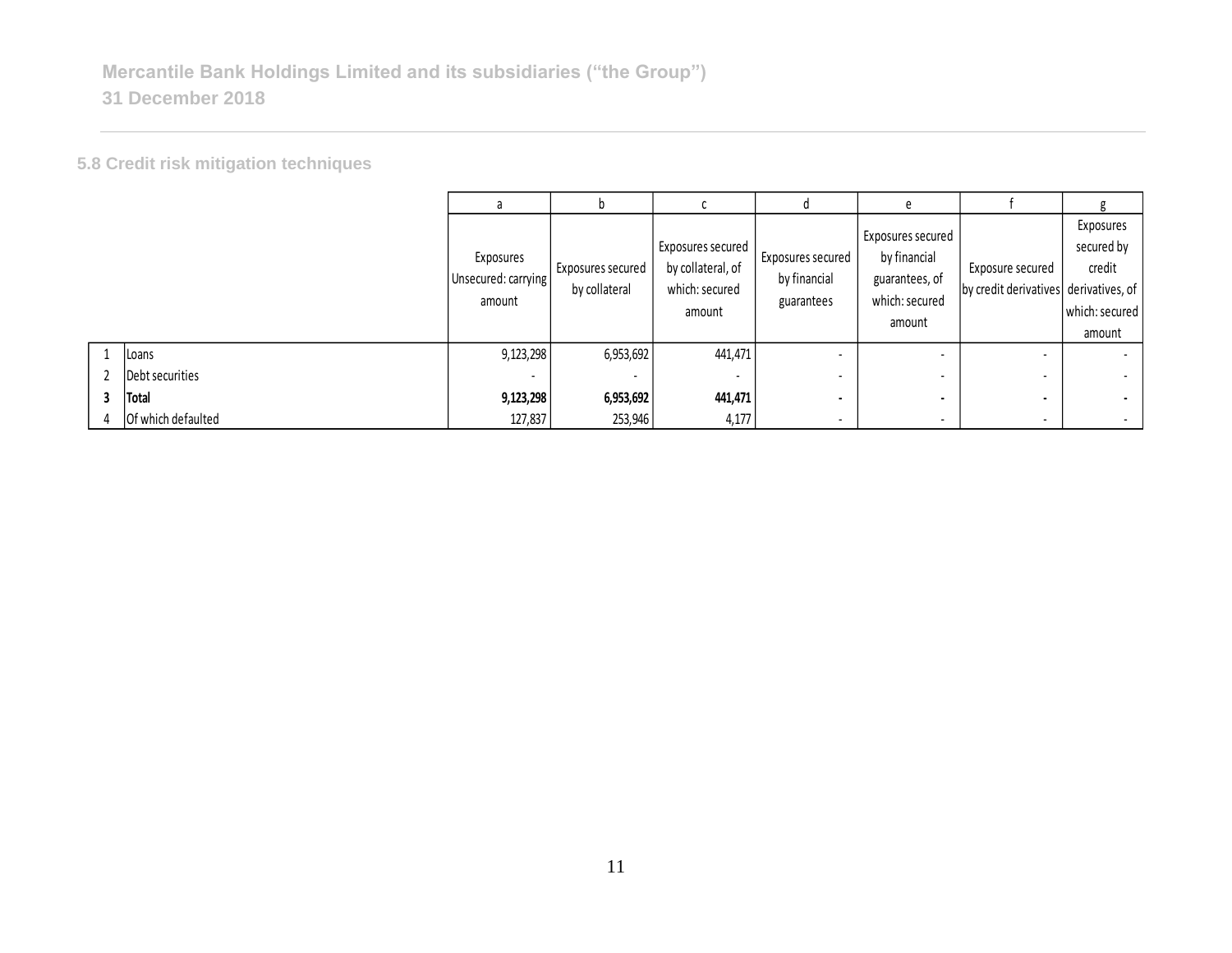| 5.9 Aggregate credit exposure after set off but before and after credit mitigation techniques |  |  |  |
|-----------------------------------------------------------------------------------------------|--|--|--|
|                                                                                               |  |  |  |

|                |                                               | a                            | h            |                            | d.           | e                   |             |  |
|----------------|-----------------------------------------------|------------------------------|--------------|----------------------------|--------------|---------------------|-------------|--|
|                |                                               | Exposures before CCF and CRM |              | Exposures post CCF and CRM |              | RWA and RWA density |             |  |
|                | Asset classes                                 | On-balance                   | Off-balance  | <b>IOn-balance sheet</b>   | Off-balance  | <b>RWA</b>          | RWA density |  |
|                |                                               | sheet amount                 | sheet amount | amount                     | sheet amount |                     |             |  |
| 1              | Sovereign and their central banks             | 790,822                      |              | 790,822                    |              | ۰.                  | 0.00%       |  |
| $\overline{2}$ | Non-central government public sector entities | 1,538                        |              | 1,538                      |              | 1,154               | 75.02%      |  |
| 3              | Multilateral development banks                |                              |              |                            |              |                     | 0.00%       |  |
| 4              | <b>Banks</b>                                  | 2,190,562                    | 34,933       | 2,190,557                  |              | 443,342             | 20.24%      |  |
| 5              | Securities firms                              | 30                           | 170          |                            |              | 32                  | 0.00%       |  |
| 6              | Corporates                                    | 3,016,258                    | 1,146,973    | 3,081,156                  | 289,940      | 3,290,571           | 97.61%      |  |
|                | Regulatory retail portfolios                  | 2,473,297                    | 730,507      | 2,587,710                  | 125,989      | 1,999,131           | 73.67%      |  |
| 8              | Secured by residential property               | 2,414,514                    | 60,881       | 2,235,206                  | 58,249       | 936,173             | 40.82%      |  |
| 9              | Secured by commercial real estate             | 2,586,121                    | 248,136      | 2,517,462                  | 158,065      | 2,753,484           | 102.91%     |  |
| 10             | Equity                                        |                              |              |                            |              |                     | 0.00%       |  |
| 11             | Past-due loans                                | 381,783                      | 465          | 274,732                    |              | 310,881             | 113.16%     |  |
| 12             | Higher-risk categories                        |                              |              |                            |              |                     | 0.00%       |  |
| 13             | Other assets                                  | 1,312,160                    |              | 1,239,663                  |              | 879,208             | 70.92%      |  |
| 14             | Total                                         | 15,167,085                   | 2,222,066    | 14,918,846                 | 632,243      | 10,613,977          | 68.25%      |  |

• Included in 'Corporates' and 'Banks' exposures are money market funds of R805 million and R1 257 million, respectively.

- Included in the above are securitised rental assets to the value of R505 million held in Compass Securitisation (RF) Ltd, which is consolidated for Group purposes.
- Only inward bank guarantees and eligible pledged investments and/or liquid funds are taken into account as credit risk mitigation (CRM). Inward guarantees are mainly received from CGD. Other forms of credit risk mitigation are non-qualifying collateral items in terms of the Regulations and are commented on below.

The Group uses on- and off-balance sheet netting to restrict its exposure to credit losses. When a client maintains both debit and credit balances with the Group and the Group enters into a netting agreement in respect of the relevant loans and deposits with the said counterparty, the Group may regard the exposure as a collateralised exposure in accordance with Regulation 23 of the Regulations. As at 31 December 2018, the Group did not recognise any netting arrangements to reduce its credit risk exposures for capital adequacy requirements.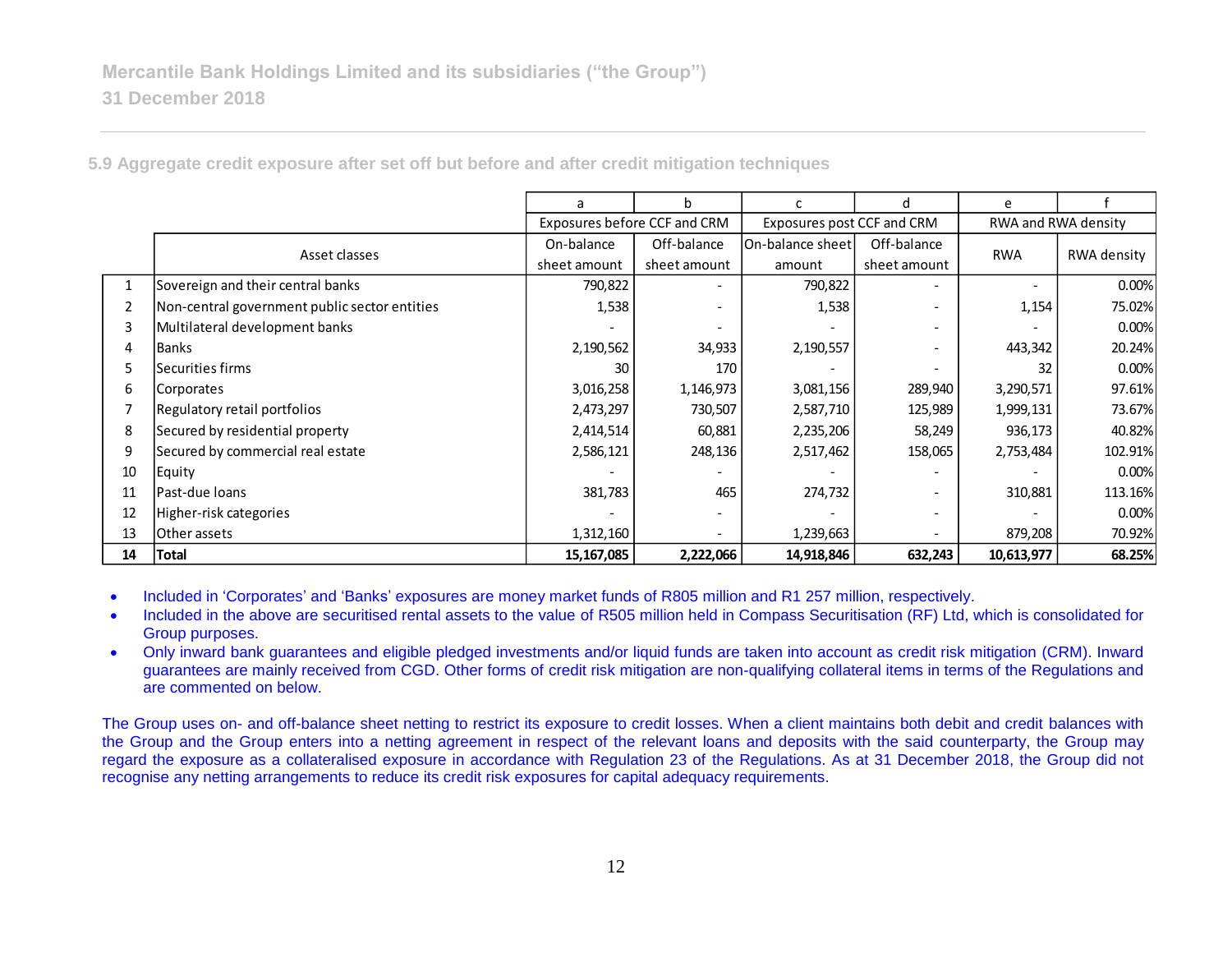#### **Policies and processes for collateral valuation and management**

Dependent upon the risk profile of the client and their track record/payment history, and the risk inherent in the product offering, varying types and levels of security are taken to reduce credit-related risks. These include, inter alia, pledges of investments, mortgage and notarial bonds, guarantees and cession of debtors. Various levels of security value are attached to the different categories of security taken. The value of the security is reviewed regularly and the Group does not have any material concentration risk in respect of collateral used to reduce credit risk. Clean or unsecured lending will only be considered for financially strong borrowers. Refer to note 6.11 on page 70 of the integrated annual report.

#### **5.10 Exposures by asset class and risk weights**

|                       | R'000                                                | a                        | b                        | C                        | d         | e                        |                          | g         | h      |        |               |
|-----------------------|------------------------------------------------------|--------------------------|--------------------------|--------------------------|-----------|--------------------------|--------------------------|-----------|--------|--------|---------------|
|                       |                                                      |                          |                          |                          |           |                          |                          |           |        |        | Total credit  |
|                       |                                                      |                          |                          |                          |           |                          |                          |           |        |        | exposures     |
|                       | Asset classes by Risk weights                        | 0%                       | 10%                      | 20%                      | 35%       | 50%                      | 75%                      | 100%      | 150%   | Others | amount (post  |
|                       |                                                      |                          |                          |                          |           |                          |                          |           |        |        | CCF and post- |
|                       |                                                      |                          |                          |                          |           |                          |                          |           |        |        | CRM)          |
| -1                    | Sovereign and their central banks                    | 790,822                  |                          |                          | $\sim$    |                          |                          |           |        | . .    | 790,822       |
| $\overline{2}$        | Non-central government public sector entities (PSEs) |                          | $\overline{\phantom{a}}$ | ۰                        | ۰.        |                          | 1,538                    | $\sim$    |        | $\sim$ | 1,538         |
| 3                     | Multilateral development banks (MDBs)                | $\overline{\phantom{a}}$ | $\sim$                   |                          | ۰         |                          |                          |           |        | $\sim$ |               |
| $\boldsymbol{\Delta}$ | Banks                                                | $\overline{\phantom{a}}$ | $\overline{\phantom{a}}$ | 2,183,990                | ۰         | 58                       | $\overline{\phantom{a}}$ | 6,509     |        | $\sim$ | 2,190,557     |
|                       | Securities firms                                     | $\overline{\phantom{a}}$ | $\overline{\phantom{a}}$ |                          | ۰         |                          | $\overline{\phantom{a}}$ |           |        | $\sim$ |               |
| 6                     | Corporates                                           | $\overline{\phantom{a}}$ | $\overline{\phantom{a}}$ | ۰                        | $\sim$    | 2,103                    |                          | 3,368,993 |        | $\sim$ | 3,371,096     |
|                       | Regulatory retail portfolios                         | $\overline{\phantom{a}}$ | ۰.                       | $\sim$                   | ۰         | $\sim$                   | 2,326,273                | 387,426   |        | $\sim$ | 2,713,699     |
| 8                     | Secured by residential property                      | $\overline{\phantom{a}}$ | $\overline{\phantom{a}}$ | $\overline{\phantom{a}}$ | 2,293,455 | $\overline{\phantom{a}}$ | $\overline{\phantom{a}}$ |           |        | $\sim$ | 2,293,455     |
| 9                     | Secured by commercial real estate                    | $\overline{\phantom{a}}$ | ۰                        | ۰.                       | ۰         |                          | $\sim$                   | 2,675,527 |        | $\sim$ | 2,675,527     |
| 10                    | Equity                                               |                          | ۰                        |                          | ۰.        |                          | $\overline{\phantom{a}}$ |           |        | ۰.     |               |
| 11                    | Past-due loans                                       | $\overline{\phantom{a}}$ | ۰                        | ۰.                       | $\sim$    | 19,591                   | $\overline{\phantom{a}}$ | 165,292   | 89,850 | $\sim$ | 274,732       |
| 12                    | Higher-risk categories                               | $\overline{\phantom{a}}$ | ۰                        | ۰.                       | ۰         | $\sim$                   | $\overline{\phantom{a}}$ |           |        | ۰      |               |
| 13                    | Other assets                                         | 520,688                  | $\overline{\phantom{a}}$ | ۰.                       | ۰         |                          | $\sim$                   | 718,975   |        | $\sim$ | 1,239,663     |
| 14                    | Total                                                | 1,311,510                | $\sim$                   | 2,183,990                | 2,293,455 | 21,752                   | 2,327,812                | 7,322,721 | 89,850 | $\sim$ | 15,551,089    |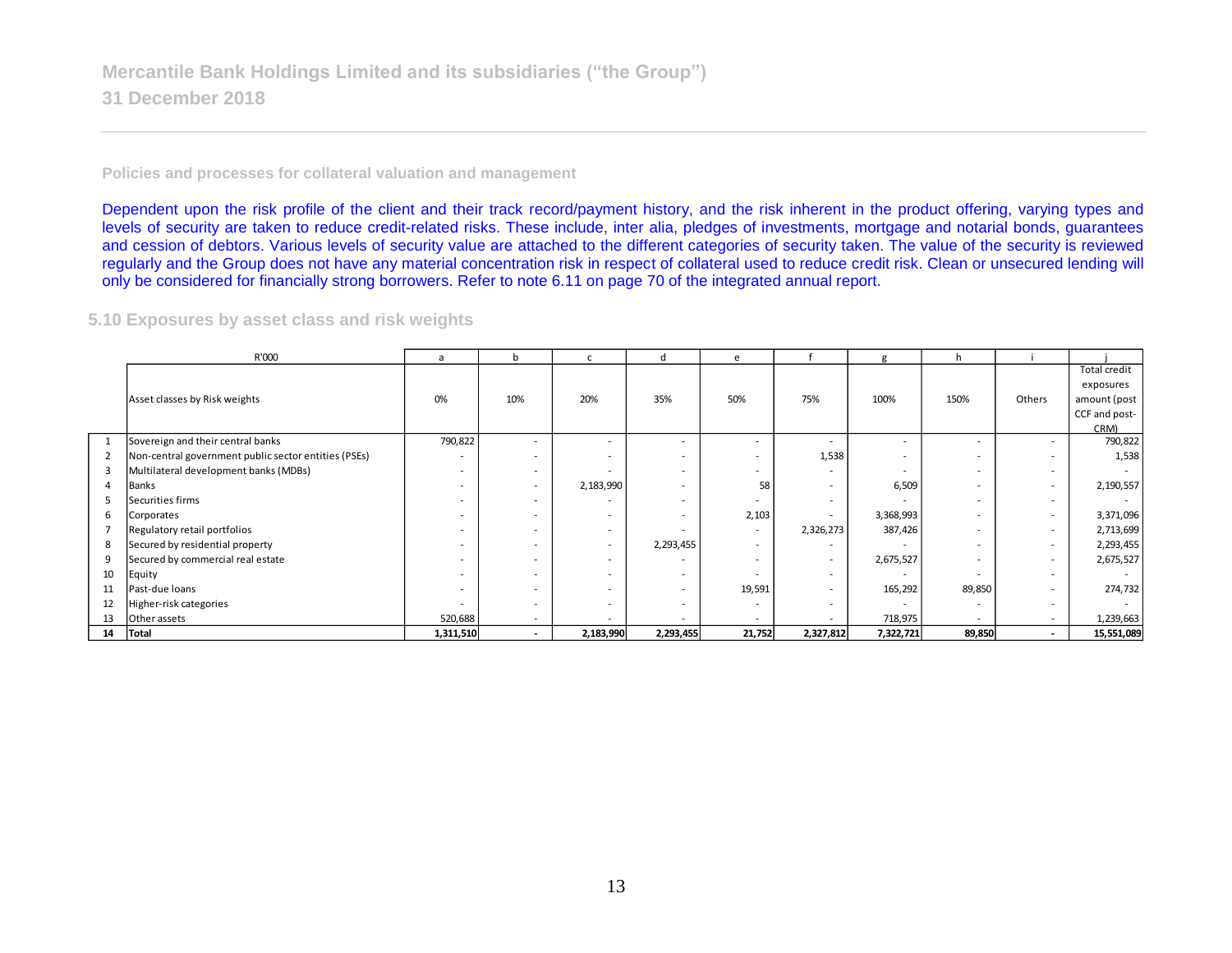# **5.11 Credit portfolio maturity analysis**

|                                                          | <b>Cash and</b><br>cash<br>equivalents<br>and current<br>accounts(1)<br><b>R'000</b> | <b>Credit</b><br>cards<br><b>R'000</b> | <b>Mortgage</b><br><b>loans</b><br><b>R'000</b> | <b>Instalment</b><br>sales and<br>leases<br><b>R'000</b> | <b>Other</b><br><b>advances</b><br>(2)<br><b>R'000</b> | <b>Negotiable</b><br><b>securities</b><br><b>R'000</b> | <b>Total</b><br><b>Advances</b><br><b>R'000</b> |
|----------------------------------------------------------|--------------------------------------------------------------------------------------|----------------------------------------|-------------------------------------------------|----------------------------------------------------------|--------------------------------------------------------|--------------------------------------------------------|-------------------------------------------------|
| <b>Maturing up</b><br>to one month                       | 1870471                                                                              | 21 874                                 | 2 0 9 4                                         | 5764                                                     | 2870976                                                | 149 668                                                | 4 920 847                                       |
| <b>Maturing</b><br>between one<br>and three<br>months    |                                                                                      | 4919                                   | 152                                             | 4 0 8 0                                                  | 12 840                                                 | 341 074                                                | 363 065                                         |
| <b>Maturing</b><br>between<br>three and six<br>months    | ۰                                                                                    | 7 3 7 9                                | 96 387                                          | 11714                                                    | 17 256                                                 | 245 979                                                | 378 715                                         |
| <b>Maturing</b><br>between six<br>months and<br>one year |                                                                                      | 9840                                   | 24 597                                          | 44 391                                                   | 20787                                                  | 28 300                                                 | 127 915                                         |
| <b>Maturing after</b><br>one year                        |                                                                                      | ٠                                      | 4 898 667                                       | 1797137                                                  | 1 202 182                                              | 25 801                                                 | 7923787                                         |
|                                                          | 1870 471                                                                             | 44 012                                 | 5 021 897                                       | 1863086                                                  | 4 124 041                                              | 790 822                                                | 13 714 329                                      |

(1) "Cash and cash equivalents" includes money market funds and Rand- and foreign currency-denominated bank balances.

(2) "Other advances" includes medium-term and structured loans.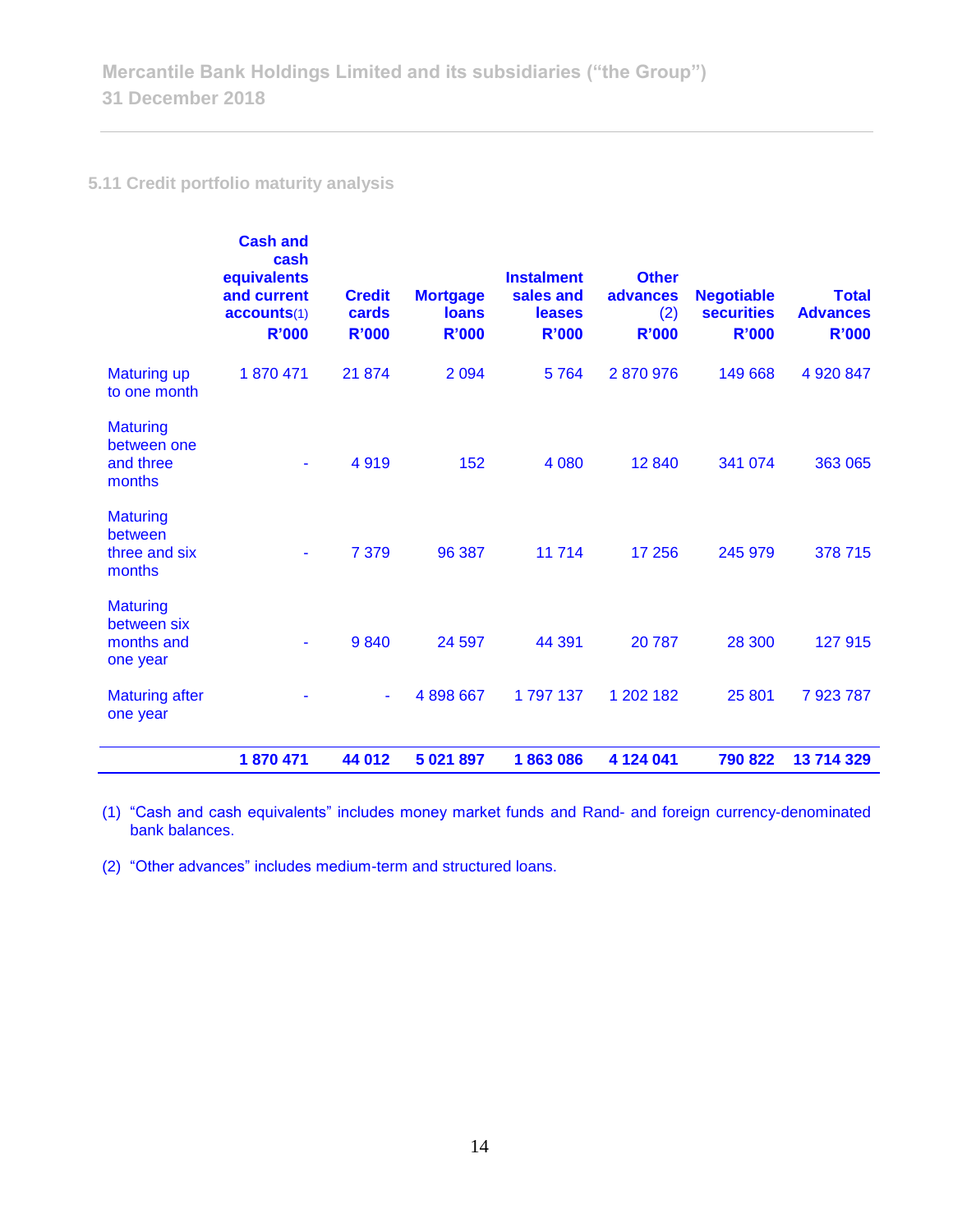**5.12 Daily average gross credit exposure** 

|                                                                   | <b>Average gross</b><br>credit<br>exposure |
|-------------------------------------------------------------------|--------------------------------------------|
|                                                                   | <b>R'000</b>                               |
| Summary of on-balance sheet and off-balance sheet credit exposure |                                            |
| <b>Asset class</b>                                                |                                            |
| <b>Liquid assets</b>                                              | 3 114 818                                  |
| Cash and cash equivalents - Rand denominated                      | 1 504 326                                  |
| Cash and cash equivalents - Foreign currency denominated          | 707 553                                    |
| <b>Negotiable securities</b>                                      | 902 939                                    |
| <b>Gross loans and other advances</b>                             | 10 269 877                                 |
| <b>Current accounts</b>                                           | 2 377 239                                  |
| <b>Credit cards</b>                                               | 41 967                                     |
| Mortgage loans                                                    | 5 0 21 7 7 2                               |
| Instalment sales and leases                                       | 1 668 764                                  |
| Other advances                                                    | 1 160 135                                  |
| <b>Gross other assets</b>                                         | 53 541                                     |
| <b>Investments</b>                                                | 7 5 3 2                                    |
| <b>Derivative financial assets</b>                                | 46 009                                     |
| <b>On-balance sheet exposure</b>                                  | 13 438 236                                 |
| <b>Guarantees</b>                                                 | 632 363                                    |
| Letters of credit                                                 | 10892                                      |
| <b>Committed undrawn facilities</b>                               | 171 025                                    |
| <b>Revocable overdraft facilities</b>                             | 1 008 498                                  |
| <b>Operating lease commitment</b>                                 | 17 455                                     |
| <b>Off-balance sheet exposure</b>                                 | 1840233                                    |
| <b>Total gross credit exposure</b>                                | 15 278 469                                 |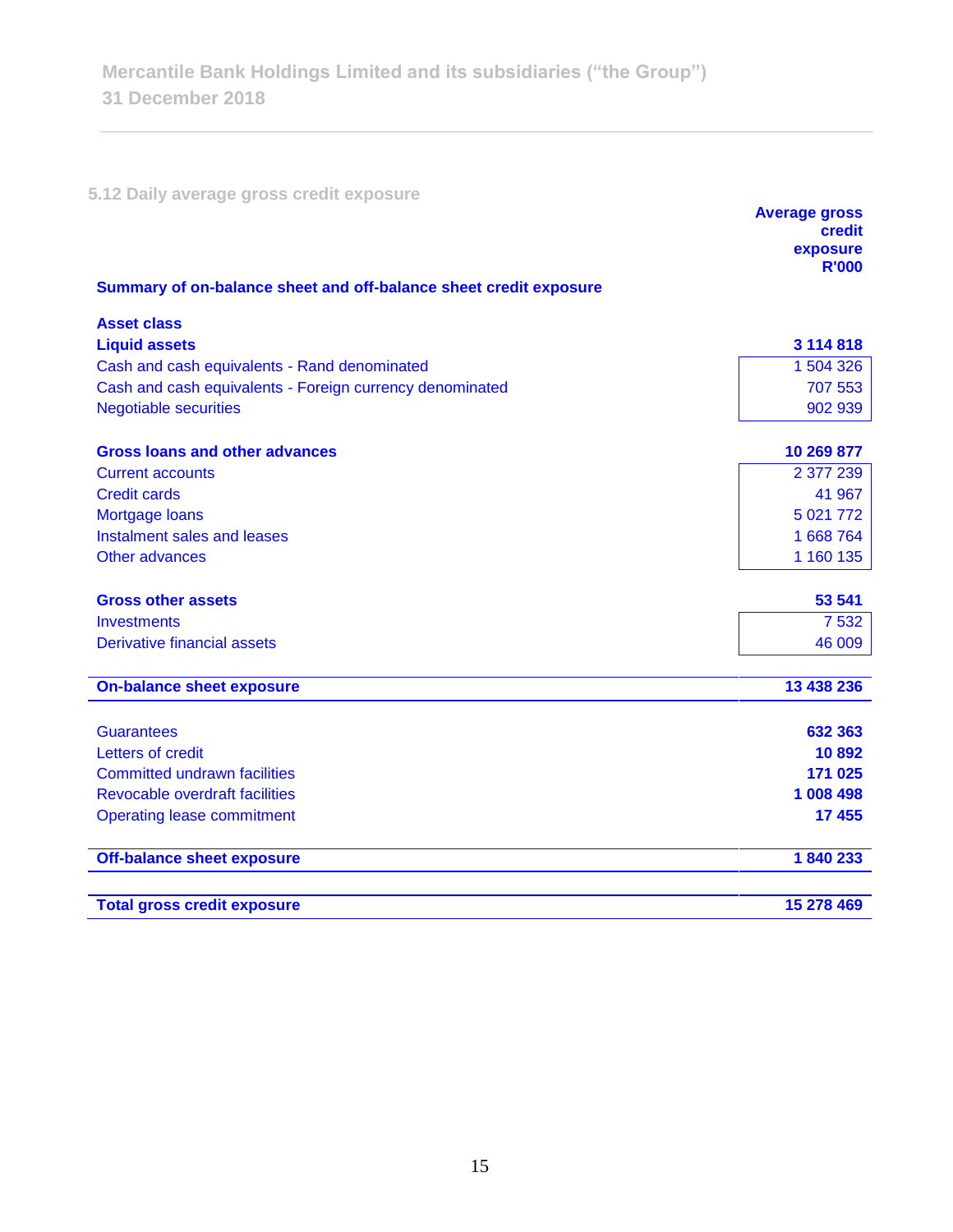### **6. Counterparty credit risk (CCR)**

Derivative exposures are only entered into with clients of sound financial standing. These derivative risks are taken on a back-to-back basis with the five major banks in South Africa. No concentration risk exists and no additional capital has been allocated. The Group's accounting policy and other related qualitative information can be found in the integrated report on page 45 and pages 90 to 92 respectively.

**6.1 Analysis of counterparty credit risk (CCR) exposure by approach**

|               |                                                              | a                   | b                               |             | d                                             | e                               |            |
|---------------|--------------------------------------------------------------|---------------------|---------------------------------|-------------|-----------------------------------------------|---------------------------------|------------|
|               |                                                              | Replacement<br>Cost | Potential<br>future<br>exposure | <b>EEPE</b> | Alpha used for<br>computing<br>regulatory EAD | <b>EAD</b> ppost-<br><b>CRM</b> | <b>RWA</b> |
|               | $ SA-CCR$ (for derivatives) $^{(1)}$                         | 13,952              | 12,099                          |             |                                               | 17,301                          | 23,622     |
| $\mathcal{P}$ | Internal Model Method (for derivatives and SFTs)             |                     |                                 |             |                                               |                                 |            |
| 3             | Simple Approach for credit risk mitigation (for SFTs)        |                     |                                 |             |                                               |                                 |            |
| 4             | Comprehensive Approach for credit risk mitigation (for SFTs) |                     |                                 |             |                                               |                                 |            |
|               | VaR for SFTs                                                 |                     |                                 |             |                                               |                                 |            |
| 6             | Total                                                        |                     |                                 |             |                                               |                                 | 23,622     |

### **6.2 Credit valuation adjustment (CVA) charge**

Credit valuation adjustment is the difference between the risk-free portfolio value and the true portfolio value considering the possibility of counterparty default. CVA is the market value of counterparty credit risk. The RWA of the CVA is added to the risk-weighted amount for counterparty credit exposure.

|   |                                                                    | <b>EAD post-CRM</b> | <b>RWA</b> |
|---|--------------------------------------------------------------------|---------------------|------------|
|   | Total portfolios subject to the Advanced CVA capital charge        |                     |            |
|   | (i) VaR component (including the $3x$ multiplier)                  |                     |            |
|   | $\vert$ (ii) Stressed VaR component (including the 3 x multiplier) |                     |            |
|   | All portfolios subject to the Standardised CVA capital charge      | 17,301              | 6,321      |
| 4 | Total subject to the CVA capital charge                            | 17,301              | 6,321      |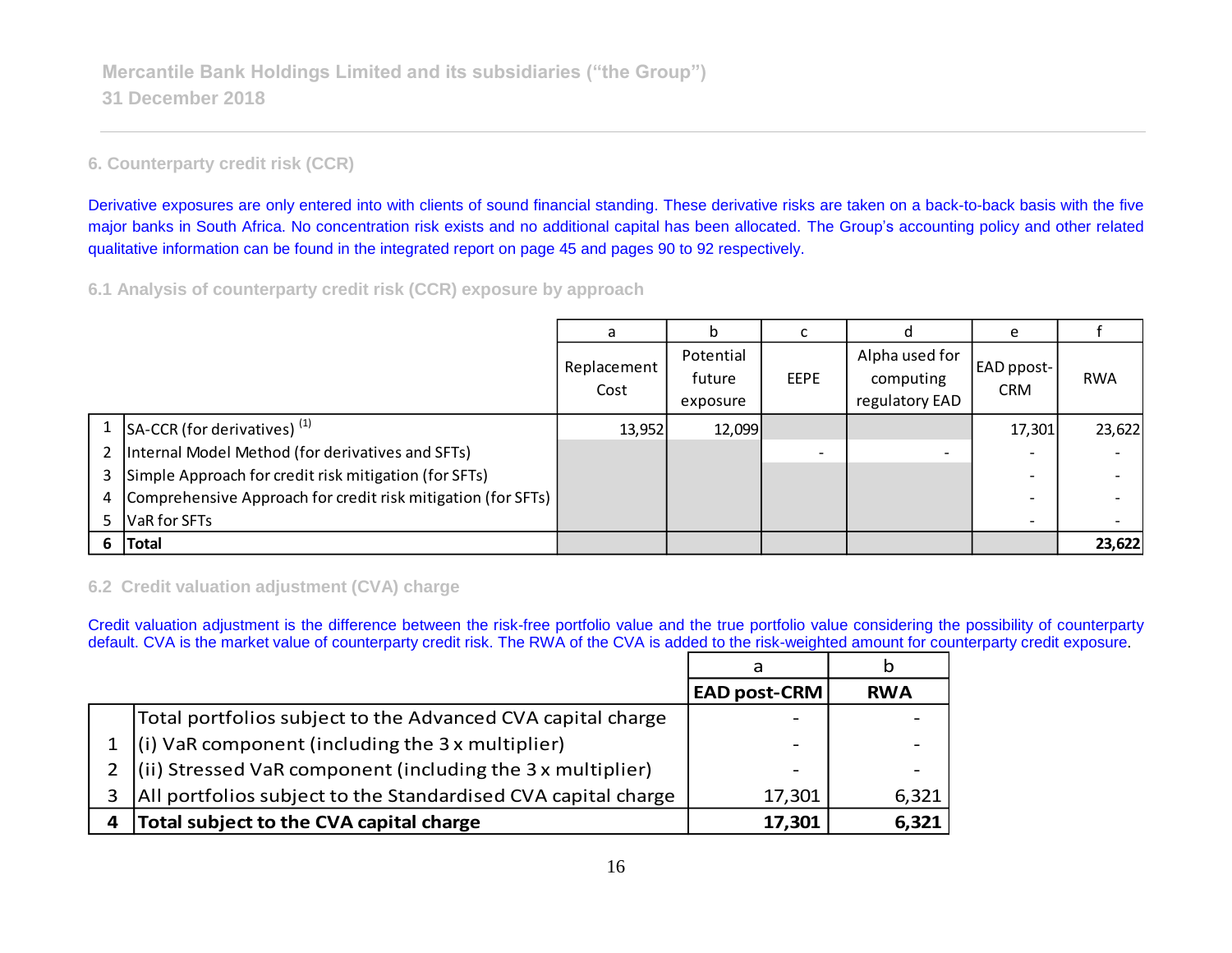|                |                                                      | a                        | b                        | L      | d                        | e                        |                          | g                        | h                        |                          |        |
|----------------|------------------------------------------------------|--------------------------|--------------------------|--------|--------------------------|--------------------------|--------------------------|--------------------------|--------------------------|--------------------------|--------|
|                | Regulatory portfolios by Risk weights                | 0%                       | 10%                      | 20%    | 35%                      | 50%                      | 75%                      | 100%                     | 150%                     | <b>Others</b>            | Total  |
|                |                                                      |                          |                          |        |                          |                          |                          |                          |                          |                          | credit |
| $\mathbf{1}$   | Sovereigns                                           |                          |                          |        |                          | $\overline{\phantom{a}}$ |                          | $\overline{\phantom{0}}$ |                          | $\overline{\phantom{a}}$ |        |
| $\overline{2}$ | Non-central government public sector entities (PSEs) | $\overline{\phantom{0}}$ | $\overline{\phantom{0}}$ |        |                          | $\overline{\phantom{0}}$ | $\overline{\phantom{0}}$ | $\overline{\phantom{a}}$ |                          | $\overline{\phantom{0}}$ |        |
| 3              | Multilateral development banks (MDBs)                |                          | $\overline{\phantom{0}}$ |        |                          | $\overline{\phantom{0}}$ | $\overline{\phantom{a}}$ | $\overline{\phantom{a}}$ |                          | $\overline{\phantom{0}}$ |        |
| 4              | <b>Banks</b>                                         |                          | $\overline{\phantom{0}}$ | 10,938 |                          | $\overline{\phantom{0}}$ | $\overline{\phantom{a}}$ | 15,113                   |                          | $\overline{\phantom{0}}$ | 26,051 |
| 5              | Securities firms                                     |                          | $\overline{\phantom{0}}$ |        |                          | $\overline{\phantom{0}}$ | $\overline{\phantom{a}}$ | $\overline{\phantom{a}}$ |                          | $\overline{\phantom{0}}$ |        |
|                | 6 Corporates                                         |                          | $\overline{\phantom{0}}$ |        |                          | $\overline{\phantom{0}}$ | $\overline{\phantom{0}}$ | $\overline{\phantom{0}}$ |                          | $\overline{\phantom{0}}$ |        |
|                | Regulatory retail portfolios                         |                          |                          |        |                          |                          | $\overline{\phantom{0}}$ | $\overline{\phantom{a}}$ |                          | $\overline{\phantom{0}}$ |        |
|                | 13 Other assets                                      | $\overline{\phantom{0}}$ | $\overline{\phantom{0}}$ |        |                          | $\overline{\phantom{a}}$ | $\overline{\phantom{a}}$ | $\overline{\phantom{0}}$ | $\overline{\phantom{0}}$ | $\overline{\phantom{a}}$ |        |
|                | 14 Total                                             | $\overline{\phantom{0}}$ | $\overline{\phantom{0}}$ | 10,938 | $\overline{\phantom{0}}$ |                          | $\,$                     | 15,113                   | $\overline{\phantom{0}}$ | $\blacksquare$           | 26,051 |

**6.3 CCR exposures by regulatory portfolios and risk weights**

### **7. Securitisation risk**

The Group has exposure to securitised rental assets to the value of R505 million held in Compass Securitisation (RF) Ltd, which is consolidated for Group purposes and is reported as part of Loans and Advances in the integrated annual report. The Group has adopted the standardised approach to calculate regulatory capital for the securitisation vehicle. The Group's securitisation is categorised as a traditional securitisation structure, i.e. assets are sold to Compass Securitisation (RF) Ltd in tranches. The securitisation, in the amount of R240 million, consist of notes of R1 million each that are unsubordinated, secured, compulsorily-redeemable, and asset-backed. These notes are linked to JIBAR with interest repayable quarterly and they mature on 6 June 2020. In December 2018, an additional R110 million in notes were issued. These notes are also linked to JIBAR with interest repayable quarterly and maturing on 6 December 2021.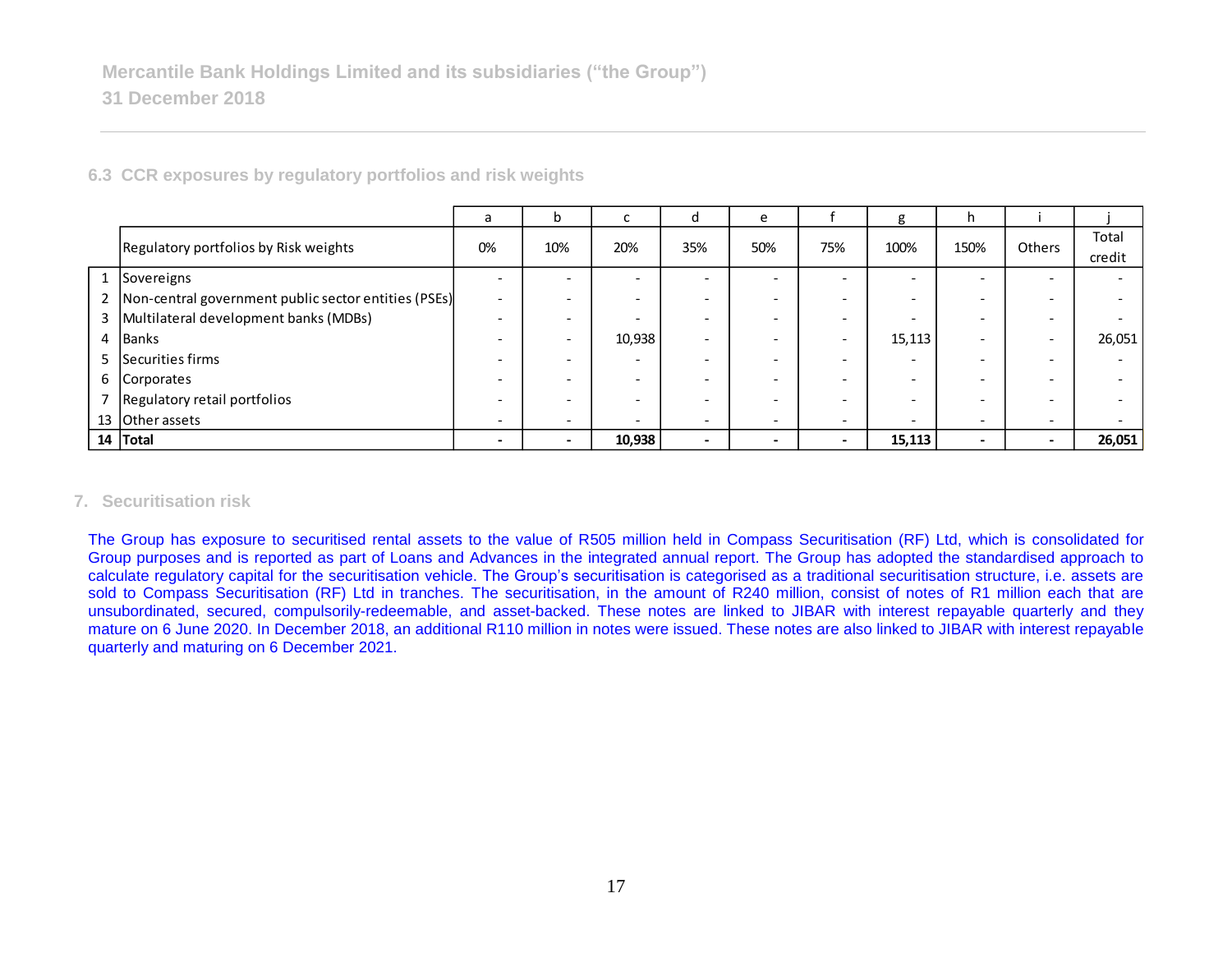|                |                        | a           | b                        | c                            | e                        |                          | g                        |                          |           | ĸ         |  |
|----------------|------------------------|-------------|--------------------------|------------------------------|--------------------------|--------------------------|--------------------------|--------------------------|-----------|-----------|--|
|                |                        |             | Bank acts as originator  |                              |                          | Bank acts as sponsor     |                          | Bank acts as investor    |           |           |  |
|                | R'000                  | Traditional | Synthetic                | Sub-total                    | Traditional              | Synthetic                | Sub-total                | Traditional              | Synthetic | Sub-total |  |
|                | Retail (total)         |             |                          |                              |                          |                          |                          |                          |           |           |  |
|                | -of which              | 505,363     |                          | 505,363                      |                          | $\overline{\phantom{a}}$ | $\overline{\phantom{0}}$ |                          |           |           |  |
| $\overline{2}$ | residential mortgage   |             |                          | $\overline{\phantom{a}}$     |                          |                          | $\overline{\phantom{0}}$ |                          |           |           |  |
| 3              | credit card            |             | $\overline{\phantom{a}}$ | $\overline{\phantom{a}}$     | -                        |                          | $\overline{\phantom{0}}$ |                          |           |           |  |
| 4              | other retail exposures | 505,363     | $\overline{\phantom{0}}$ | 505,363                      |                          |                          | $\overline{\phantom{0}}$ |                          |           |           |  |
| 5              | re-securitisation      |             | $\overline{\phantom{a}}$ | $\overline{\phantom{a}}$     | -                        | $\overline{\phantom{a}}$ | $\overline{\phantom{0}}$ | $\overline{\phantom{0}}$ |           |           |  |
| 6              | Wholesale (total)      |             |                          |                              |                          |                          |                          |                          |           |           |  |
|                | - of which             |             |                          | $\overline{\phantom{a}}$     |                          |                          |                          |                          |           |           |  |
| 7              | loans to corporate     |             |                          | $\qquad \qquad \blacksquare$ |                          |                          |                          |                          |           |           |  |
| 8              | commercial mortgage    |             |                          | $\overline{\phantom{0}}$     |                          |                          | $\overline{\phantom{0}}$ |                          |           |           |  |
| 9              | lease and receivables  |             |                          | $\overline{\phantom{a}}$     |                          |                          |                          |                          |           |           |  |
| 10             | other wholesale        |             |                          |                              |                          |                          |                          |                          |           |           |  |
| 11             | re-securitisation      |             | $\overline{\phantom{0}}$ | $\overline{\phantom{a}}$     | $\overline{\phantom{0}}$ | $\overline{\phantom{0}}$ | $\overline{\phantom{a}}$ |                          |           |           |  |

**7.1 Securitisation exposure at Mercantile Bank Holdings level**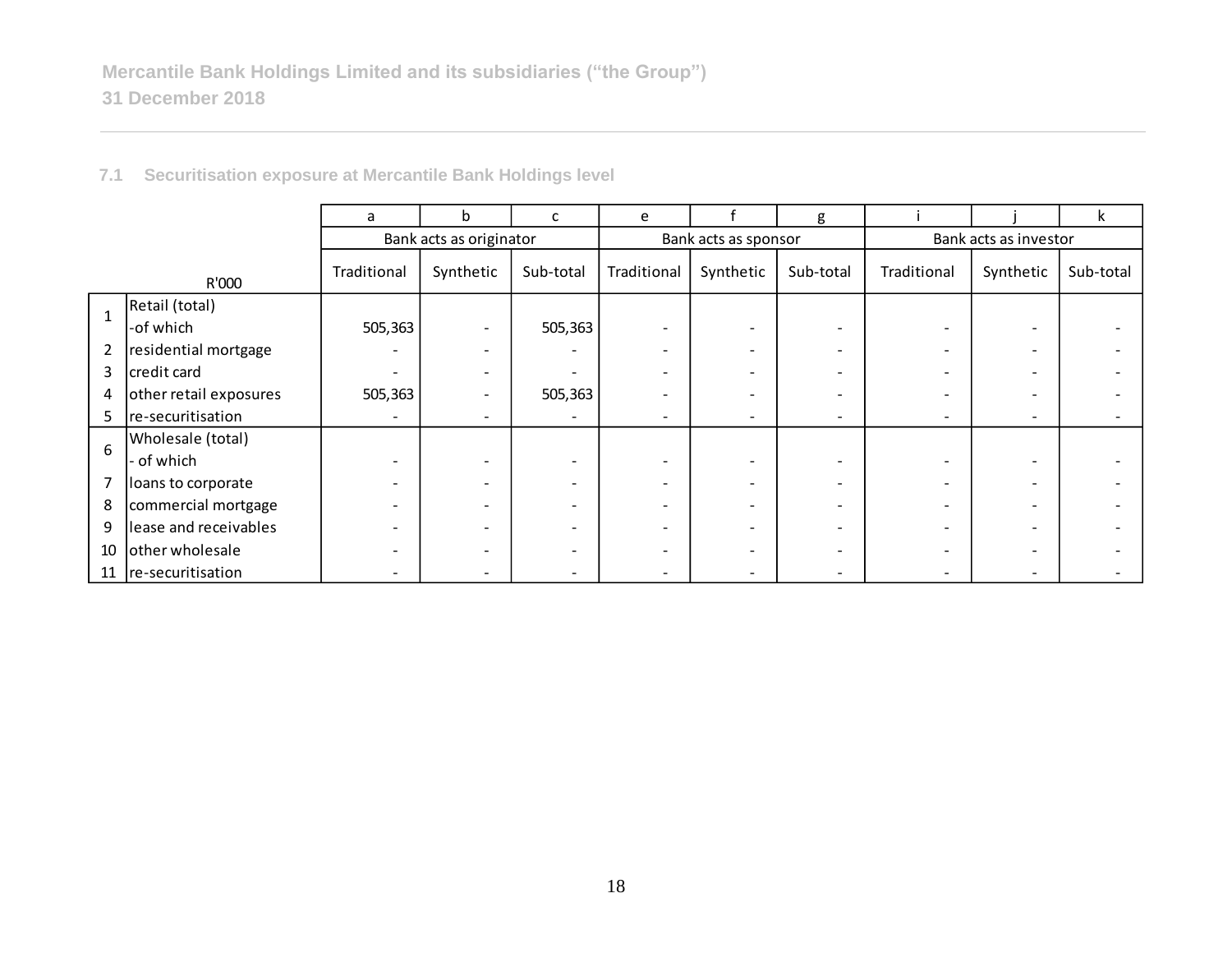|                |                            | a                        |                          |                               |                                | e                        |                                 |                                             |                          |                          |                               |                          |                              | m                        | n                                    | o                        |                          | a     |
|----------------|----------------------------|--------------------------|--------------------------|-------------------------------|--------------------------------|--------------------------|---------------------------------|---------------------------------------------|--------------------------|--------------------------|-------------------------------|--------------------------|------------------------------|--------------------------|--------------------------------------|--------------------------|--------------------------|-------|
|                |                            |                          |                          | Exposure values (by RW bands) |                                |                          |                                 | Exposure values (by regulatory<br>approach) |                          |                          |                               |                          | RWA (by regulatory approach) |                          | Capital charge after cap             |                          |                          |       |
|                | R'000                      | <20% RW                  | <20% to<br>50% RW        | <50% to<br>100% RW            | >100% to<br>1250%<br><b>RW</b> | 1250%<br><b>RW</b>       | IRB RBA<br>(include  <br>NG1AA) |                                             | IRB SFA SA/SSFA          | 1250%                    | IRB RBA<br>(include<br>NG1AA) | IRB SFA                  | SA/SSFA                      | 1250%                    | <b>IRB RBA</b><br>(include<br>NG1AA) |                          | IRB SFA SA/SSFA          | 1250% |
|                | Total exposures            | $\overline{\phantom{a}}$ | $\overline{\phantom{a}}$ | 374,162                       | $\overline{\phantom{a}}$       | $\overline{\phantom{0}}$ | $\overline{\phantom{a}}$        | $\overline{\phantom{a}}$                    | $\overline{\phantom{a}}$ | $\overline{\phantom{0}}$ | $\overline{\phantom{0}}$      | $\overline{\phantom{a}}$ | 374,162                      | $\overline{\phantom{a}}$ | $\overline{a}$                       | $\overline{\phantom{0}}$ | $\overline{\phantom{a}}$ |       |
| 2              | Traditional securitisation | $\overline{\phantom{a}}$ | $\overline{\phantom{a}}$ | 374,162                       | $\sim$                         |                          | $\overline{\phantom{a}}$        | $\overline{\phantom{0}}$                    | $\overline{\phantom{a}}$ | $\overline{\phantom{0}}$ | ٠                             | ٠                        | 374,162                      | $\overline{\phantom{a}}$ | $\overline{\phantom{0}}$             | $\overline{\phantom{a}}$ | $\overline{\phantom{0}}$ |       |
| 3              | Of which securitisation    | ٠                        | $\overline{\phantom{a}}$ | 374,162                       | $\overline{\phantom{a}}$       |                          | $\overline{\phantom{a}}$        |                                             | $\overline{\phantom{0}}$ |                          | ٠                             |                          | 374,162                      | $\overline{\phantom{a}}$ |                                      |                          | $\overline{\phantom{0}}$ |       |
| 4              | Of which retail underlying | ٠                        | $\overline{\phantom{a}}$ | 374,162                       | $\overline{\phantom{a}}$       |                          | ٠                               | $\overline{\phantom{0}}$                    | $\overline{\phantom{a}}$ | $\overline{\phantom{0}}$ | ٠                             | ٠                        | 374,162                      | $\overline{a}$           |                                      | $\overline{\phantom{a}}$ | $\overline{\phantom{0}}$ |       |
| 5              | Of which wholesale         | $\overline{\phantom{a}}$ | $\overline{\phantom{a}}$ | $\overline{\phantom{a}}$      | $\overline{\phantom{0}}$       |                          | $\overline{\phantom{a}}$        | $\overline{\phantom{0}}$                    | $\overline{\phantom{a}}$ | $\overline{\phantom{0}}$ | ٠                             | ٠                        | $\sim$                       | $\overline{a}$           | $\overline{\phantom{0}}$             | $\overline{\phantom{a}}$ | $\overline{\phantom{a}}$ |       |
| 6              | Of which re-securitisation | ٠                        | -                        | $\overline{\phantom{a}}$      | $\overline{\phantom{0}}$       |                          | $\overline{\phantom{0}}$        | $\overline{\phantom{0}}$                    | $\overline{\phantom{0}}$ |                          | $\overline{\phantom{a}}$      | -                        | $\overline{a}$               | $\overline{\phantom{a}}$ | $\overline{\phantom{0}}$             | $\overline{\phantom{a}}$ | $\overline{\phantom{a}}$ |       |
| $\overline{7}$ | Of which senior            | $\overline{\phantom{a}}$ | -                        | $\overline{\phantom{0}}$      | $\overline{\phantom{0}}$       |                          | ٠                               | ۰                                           | $\overline{\phantom{a}}$ | ۰                        | ٠                             | ۰                        | $\overline{\phantom{a}}$     | $\overline{\phantom{a}}$ | $\overline{\phantom{0}}$             | $\overline{\phantom{a}}$ | $\overline{\phantom{a}}$ |       |
| 8              | Of which non senior        | $\overline{\phantom{a}}$ | $\overline{\phantom{a}}$ | $\overline{\phantom{a}}$      | $\overline{\phantom{a}}$       | $\overline{\phantom{0}}$ | $\overline{\phantom{a}}$        | $\overline{\phantom{0}}$                    | $\overline{\phantom{a}}$ | $\overline{\phantom{0}}$ | ٠                             | $\overline{\phantom{a}}$ | $\overline{\phantom{0}}$     | $\overline{a}$           | $\overline{a}$                       | $\overline{\phantom{a}}$ | $\overline{\phantom{a}}$ |       |
| 9              | Synthetic securitisation   | $\overline{\phantom{a}}$ | $\overline{\phantom{a}}$ | $\overline{\phantom{a}}$      | $\overline{\phantom{0}}$       |                          | $\overline{a}$                  | $\overline{\phantom{0}}$                    | $\overline{\phantom{a}}$ | $\overline{\phantom{0}}$ | ٠                             | ۰                        | $\overline{\phantom{0}}$     | $\overline{a}$           | $\sim$                               | $\overline{\phantom{a}}$ | $\overline{\phantom{a}}$ |       |
| 10             | Of which securitisation    | $\overline{\phantom{a}}$ | -                        | $\overline{\phantom{a}}$      | $\overline{\phantom{0}}$       |                          | $\overline{\phantom{a}}$        | $\overline{\phantom{a}}$                    | $\overline{\phantom{0}}$ | $\overline{\phantom{0}}$ | $\overline{a}$                | $\overline{\phantom{0}}$ | $\overline{\phantom{a}}$     | $\overline{\phantom{0}}$ |                                      | -                        | $\overline{\phantom{0}}$ |       |
| 11             | Of which retail underlying | $\overline{\phantom{a}}$ | -                        | $\overline{\phantom{a}}$      | $\overline{\phantom{0}}$       |                          | $\overline{\phantom{a}}$        | $\overline{\phantom{0}}$                    | $\overline{\phantom{a}}$ | -                        | ٠                             | -                        | $\overline{a}$               | $\overline{\phantom{0}}$ | $\overline{\phantom{0}}$             | $\overline{\phantom{a}}$ | $\overline{\phantom{a}}$ |       |
| 12             | Of which wholesale         | $\overline{\phantom{a}}$ |                          | $\overline{\phantom{a}}$      | $\overline{\phantom{0}}$       |                          | $\overline{a}$                  | $\overline{\phantom{0}}$                    | $\overline{\phantom{0}}$ |                          | $\overline{\phantom{0}}$      | -                        | $\overline{\phantom{0}}$     | $\overline{\phantom{a}}$ |                                      | $\overline{\phantom{a}}$ | $\overline{\phantom{0}}$ |       |
| 13             | Of which re-securitisation | $\overline{\phantom{0}}$ |                          |                               |                                |                          |                                 |                                             |                          |                          | $\overline{\phantom{0}}$      |                          | $\overline{\phantom{0}}$     |                          |                                      |                          |                          |       |

## **7.2 Securitisation exposure and associated regulatory capital requirements**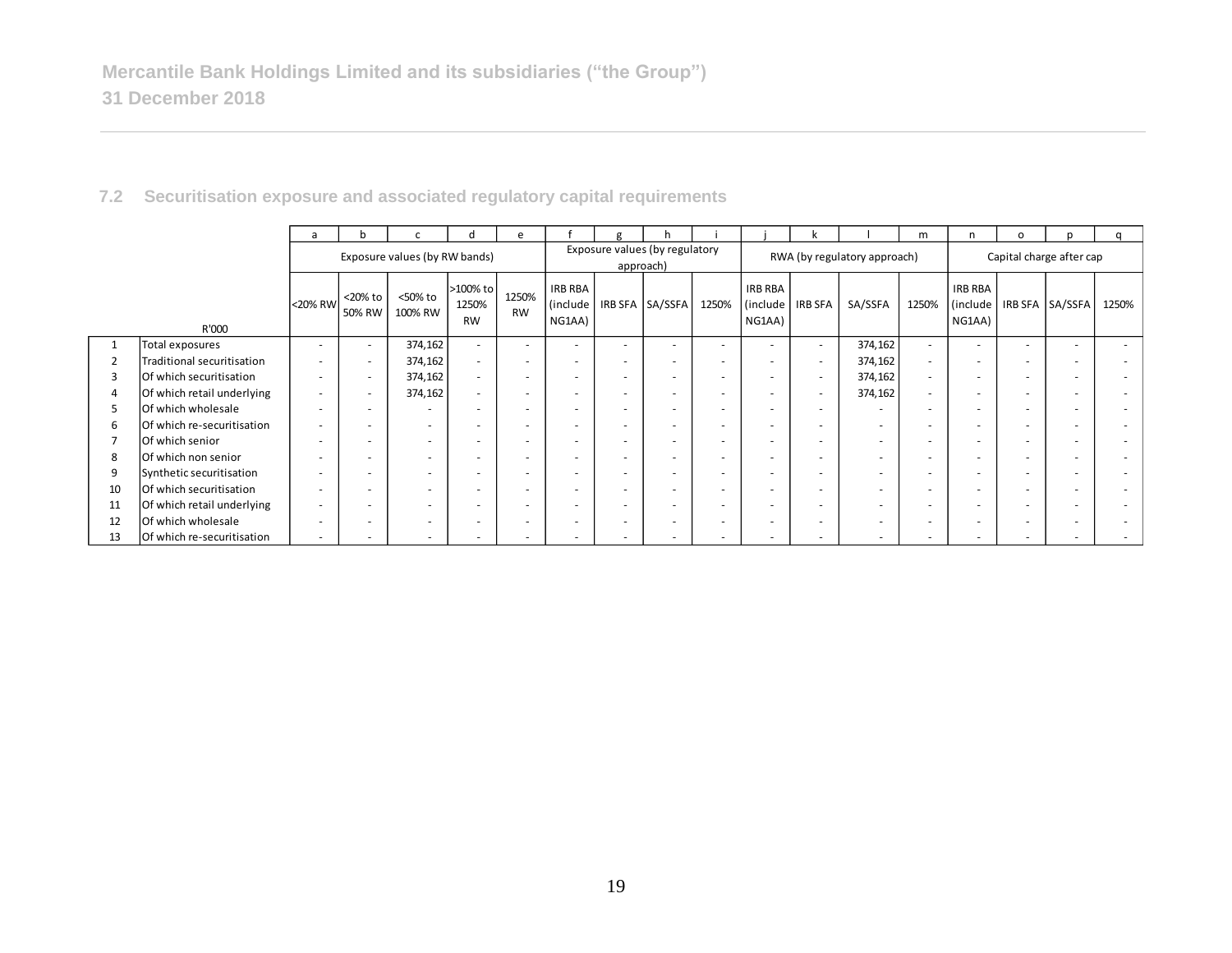**8. Operational risk**

The Group currently holds R193 million in operational risk capital in terms of the standardised approach for the calculation of capital (based on a capital requirement of 11.125%).

**9. Market risk**

The portfolios that are subject to market risk are foreign exchange and interest rate contracts for which the Group currently holds R1.6 million in market risk capital in terms of the standardised approach for the calculation of capital (based on a capital requirement of 11.125%).

|                |                                             | a          |
|----------------|---------------------------------------------|------------|
|                | R'000                                       | <b>RWA</b> |
|                | Outright products                           | 14,338     |
| 1              | - Interest rate risk (general and specific) |            |
| $\overline{2}$ | - Equity risk (general and specific)        |            |
| 3              | - Foreign exchange risk                     | 14,338     |
| 4              | Commodity risk                              |            |
|                | Options                                     |            |
| 5              | - Simplified approach                       |            |
| 6              | Delta-plus method                           |            |
| 7              | - Scenario approach                         |            |
| 8              | Securitisation                              |            |
| 9              | Total                                       | 14.338     |

### **10. Equity positions**

Investments consist of unlisted equity investments and these have been designated as fair value through profit or loss.

|                                                                                                                 | <b>Type</b>   | <b>Carrying</b><br>amount<br><b>R'000</b> | <b>Fair value</b><br>R'000 | <b>Capital</b><br>requirement (@<br>11.125%)<br><b>R'000</b> |
|-----------------------------------------------------------------------------------------------------------------|---------------|-------------------------------------------|----------------------------|--------------------------------------------------------------|
| <b>Investments</b><br><b>Unlisted</b>                                                                           | <b>Shares</b> | 8078                                      | 8078                       | 899                                                          |
|                                                                                                                 |               | 8 0 7 8                                   | 8 0 7 8                    | 899                                                          |
| Realised and unrealised gains on equity investments<br>Realised gains and losses in profit or loss for the year |               |                                           |                            | <b>Total</b><br>R'000                                        |

| Unrealised cumulative gains and losses recognised directly in equity |      |
|----------------------------------------------------------------------|------|
| Listed                                                               |      |
| Unlisted                                                             | 7453 |

| ٠ | ۰,<br>v |
|---|---------|

**7 453**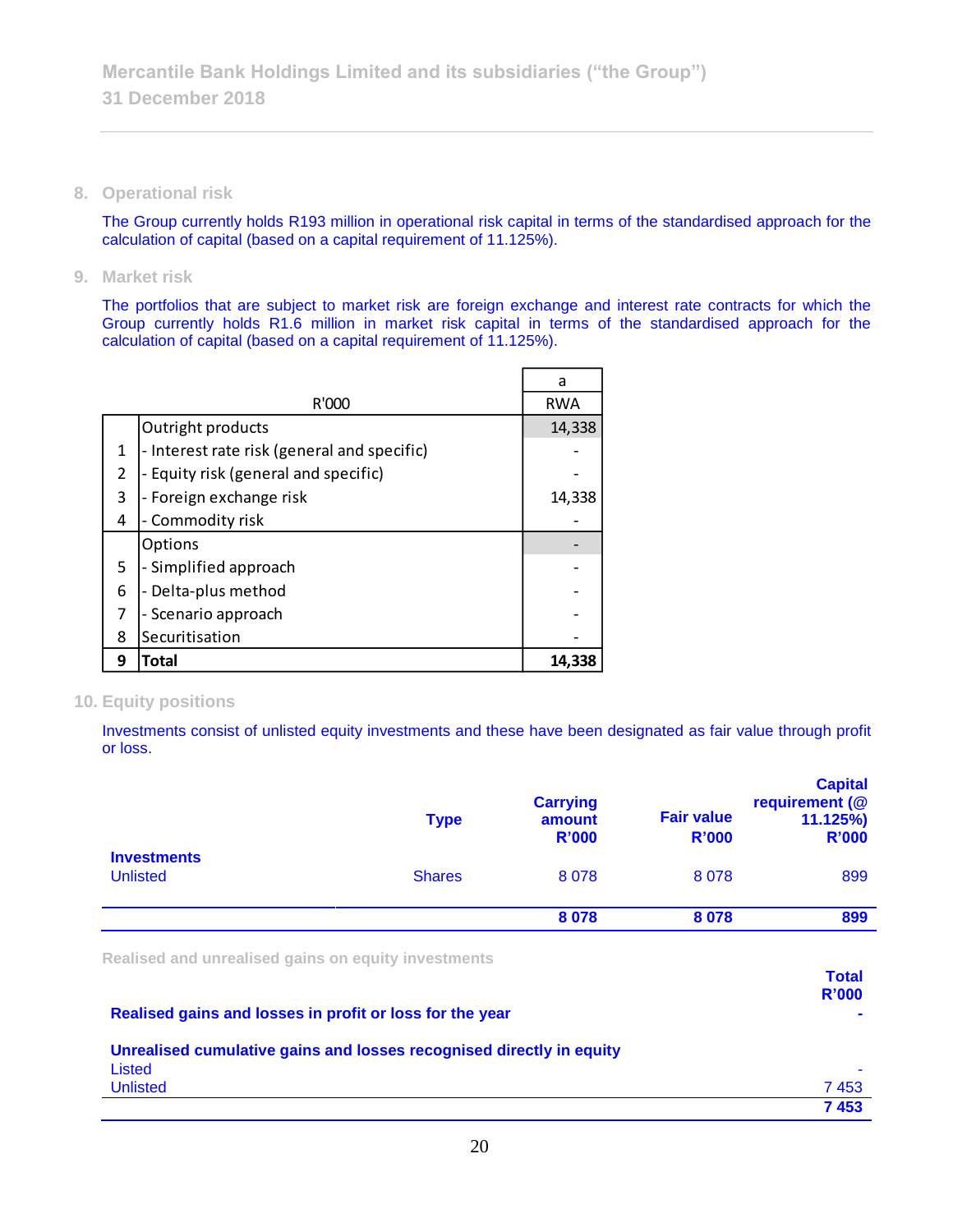### **11.Liquidity risk**

The table below summarises assets and liabilities of the Group into relevant maturity groupings, based on the remaining period to contractual maturity at reporting date: **Total**

|                                          | <b>Assets</b><br>R'000 | <b>Liabilities</b><br>R'000 | <u>i otal</u><br>mismatch<br>R'000 |
|------------------------------------------|------------------------|-----------------------------|------------------------------------|
| Maturing up to one month                 | 5784556                | 7 990 736                   | (2206180)                          |
| Maturing between one and three months    | 370 514                | 1 192 461                   | (821947)                           |
| Maturing between three and six months    | 381 069                | 202 477                     | 178 592                            |
| Maturing between six months and one year | 127 927                | 328 467                     | (200540)                           |
| Maturing after one year                  | 7931206                | 2 537 444                   | 5 393 762                          |
| Non-contractual                          | 252 695                | 71 798                      | 180 897                            |
|                                          | 14 847 967             | 12 323 383                  | 2 5 2 4 5 8 4                      |

#### **12. Interest rate risk**

#### **Interest rate sensitivity analyses**

For regulatory purposes, the assessment and measurement of interest rate risk is based on the accumulated impact of interest rate sensitive instruments resulting from a parallel movement of plus or minus 200 basis points on the yield curve.

In addition, the impact on equity as well as profit and loss resulting from a change in interest rates is calculated monthly based on management's forecast of the most likely change in interest rates.

The table below reflects the Group's annual net interest income sensitivity for a 200 basis point increase or decrease in interest rates, while all other variables remain constant. The impact is mainly attributable to the Group's exposure to interest rates on its capital position and lending and deposits in the banking book.

|                                                     | Impact on<br>economic<br>value of equity<br><b>R'000</b> | Impact on net<br>interest income<br>for twelve<br>months<br><b>R'000</b> |
|-----------------------------------------------------|----------------------------------------------------------|--------------------------------------------------------------------------|
| Net interest income sensitivity of a parallel shock |                                                          |                                                                          |
| Interest rate increase (200bps increase)            | 76 959                                                   | 45 832                                                                   |
| Interest rate decrease (200bps decrease)            | (91 337)                                                 | (74 034)                                                                 |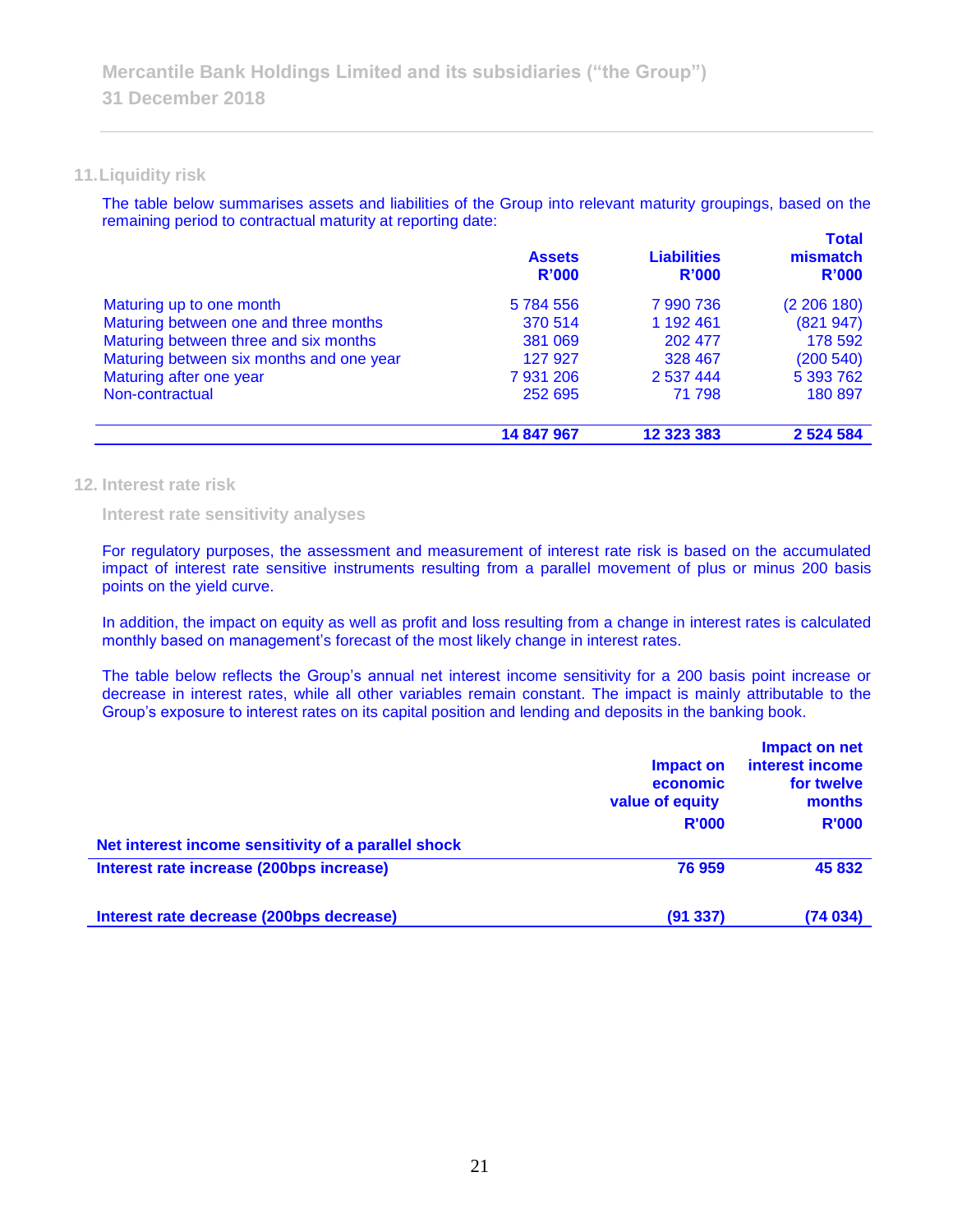**13.Liquidity disclosures**

In terms of Regulation 43(1)(e)(iii)(F), the Liquidity Coverage Ratio ("LCR") positions of the Bank, as at 31 December 2018, are set out below.

|                |                                                                                         | <b>Total unweighted</b><br>value<br>31 December 2018 | <b>Total weighted</b><br>value (average)<br>31 December 2018 |
|----------------|-----------------------------------------------------------------------------------------|------------------------------------------------------|--------------------------------------------------------------|
|                | <b>High-quality liquid assets</b>                                                       |                                                      |                                                              |
|                | 1 Total HQLA                                                                            |                                                      | 1,067,990                                                    |
|                | <b>Cash outflows</b>                                                                    |                                                      |                                                              |
|                | 2 Retail deposits and deposits from small business customers, of which:                 | 3,938,001                                            | 225,885                                                      |
| 3              | Stable deposits                                                                         |                                                      |                                                              |
| 4              | Less stable deposits                                                                    | 3,938,001                                            | 225,885                                                      |
|                | 5 Unsecured wholesale funding, of which:                                                | 7,295,582                                            | 1,499,117                                                    |
| 6 <sup>1</sup> | Operational deposits (all counterparties) and deposits in networks of cooperative banks |                                                      |                                                              |
|                | Non-operational deposits (all counterparties)                                           | 7,295,582                                            | 1,499,117                                                    |
| 8              | Unsecured debt                                                                          |                                                      |                                                              |
|                | 9Secured wholesale funding                                                              |                                                      |                                                              |
|                | 10 Additional requirements, of which:                                                   |                                                      | 64,863                                                       |
| 11             | Outflows related to derivative exposures and other collateral requirements              |                                                      |                                                              |
| 12             | Outflows related to loss of funding of debt products                                    |                                                      |                                                              |
| 13             | Credit and liquidity facilities                                                         | 1,601,306                                            | 64,863                                                       |
|                | 14 Other contractual funding obligations                                                |                                                      |                                                              |
|                | 15 Other contingent funding obligations                                                 | 1,011,935                                            | 50,391                                                       |
|                | <b>16 TOTAL CASH OUTFLOWS</b>                                                           | 13,915,962                                           | 1,840,256                                                    |
|                | <b>Cash inflows</b>                                                                     |                                                      |                                                              |
|                | 17 Secured lending (eg reverse repo)                                                    |                                                      |                                                              |
|                | 18 Inflows from fully performing exposures                                              | 5,166,226                                            | 3,968,380                                                    |
|                | 19 Other cash inflows                                                                   |                                                      |                                                              |
|                | 20 TOTAL CASH INFLOWS                                                                   | 5,166,226                                            | 3,968,380                                                    |
|                |                                                                                         |                                                      | <b>Total adjusted value</b>                                  |
|                | 21 Total HQLA                                                                           |                                                      | 1,067,990                                                    |
|                | 22 Total net cash outflows                                                              |                                                      | 477,349                                                      |
|                | 23 Liquidity coverage ratio (%)                                                         |                                                      | 224%                                                         |

1. Average balances are based on month-end averages.

2. The Bank has a net cash inflow after applying the run-off factors; net cash inflows are, however, limited to 75% of total cash outflows for the purpose of this ratio.

3. There is no material difference between Bank and Group.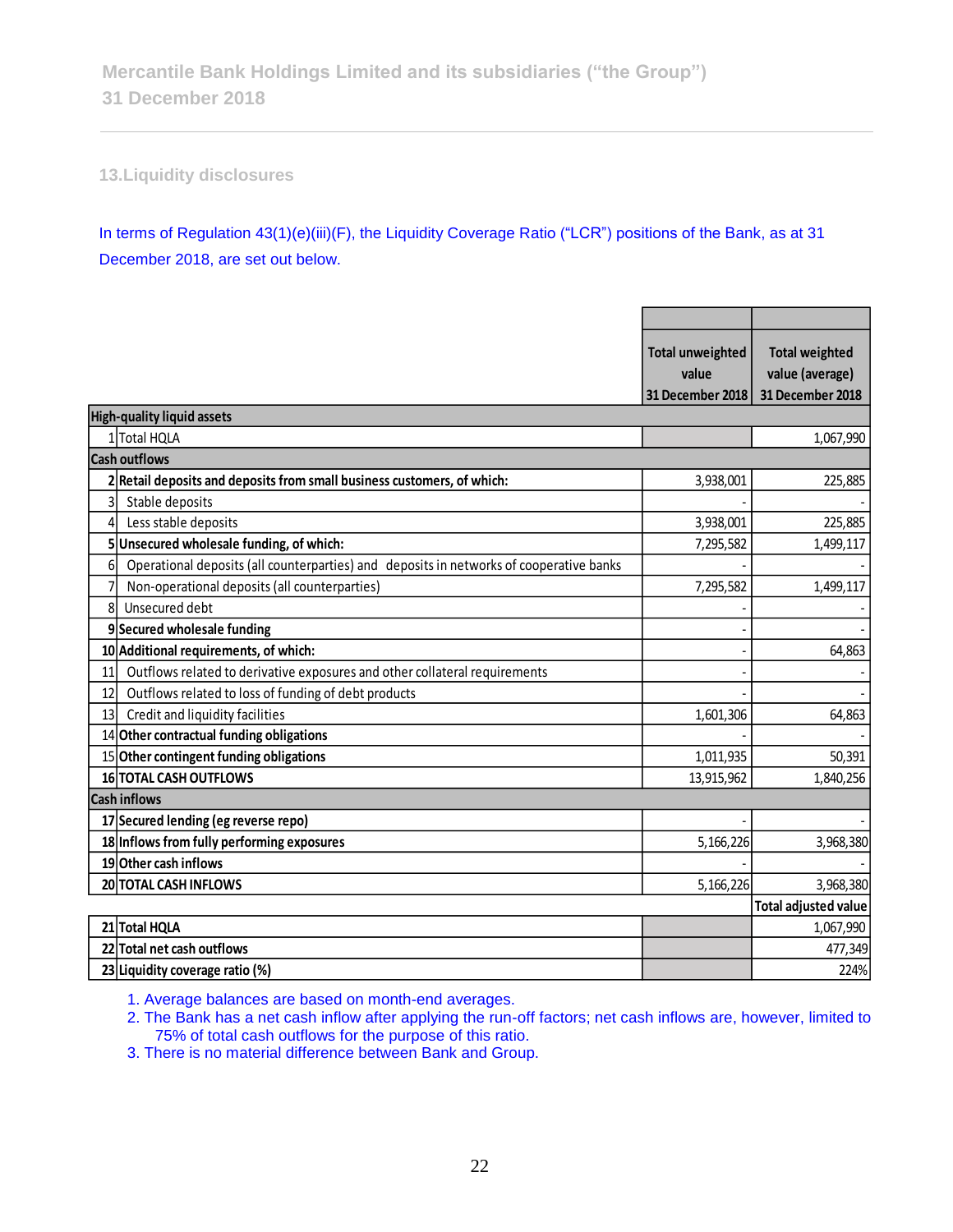### **14.Capital management**

In line with the requirements of the Bank Supervision Department of the South African Reserve Bank, and effective from 1 January 2018, the Bank has implemented a countercyclical buffer of 0.00% and a capital conservation buffer of 1.875%.

The Group has documented its Internal Capital Adequacy Assessment Process ("ICAAP"), which was approved by the Board of Directors. Evaluations were made of the various direct, indirect and associated risks faced by the Bank and the related mitigating controls that are in place.

The disclosures of the composition of capital and main capital features for the Group and the Bank, required per Directive 3 of 2015, issued in terms of section 6(6) of the Banks Act of 1990, are set out in Annexures A and B, respectively.

### **15.Leverage ratio**

In the table that follows and in terms of Regulation 43(1)(e)(iii)(G), the Group provides a summarised comparison of the accounting assets and the regulatory leverage ratio differences, as well as the Leverage Ratio positions of the Group and of the Bank, as at 31 December 2018.

|             |                                                                        | <b>Mercantile</b>    |                     |
|-------------|------------------------------------------------------------------------|----------------------|---------------------|
|             |                                                                        | <b>Bank Holdings</b> | <b>Mercantile</b>   |
| <b>Line</b> |                                                                        | Limited              | <b>Bank Limited</b> |
| l#          | R'000                                                                  | <b>Dec-18</b>        | <b>Dec-18</b>       |
|             | Total consolidated assets as per published financial statements        | 14,847,968           | 14,257,712          |
|             | Adjustments for investments in banking, financial, insurance or        |                      |                     |
|             | commercial entities that are consolidated for accounting purposes but  |                      |                     |
|             | 2 outside the scope of regulatory consolidation                        |                      |                     |
|             | Adjustment for fiduciary assets recognised on the balance sheet        |                      |                     |
|             | pursuant to the operative accounting framework but excluded from the   |                      |                     |
|             | 3 leverage ratio exposure measure                                      |                      |                     |
|             | 4 Adjustments for derivative financial instruments                     | (26, 051)            | (26, 051)           |
|             | Adjustment for securities financing transactions (ie repos and similar |                      |                     |
|             | 5 secured lending)                                                     |                      |                     |
|             | Adjustments for off-balance sheet items (ie conversion to credit       |                      |                     |
|             | 6 equivalent amounts of off-balance sheet exposures)                   | 734,270              | 832,097             |
|             | 7 Other adjustments                                                    | 20,745               | 8,977               |
|             | 8 Leverage ratio exposure measure                                      | 15,576,933           | 15,072,734          |

**15.1 Summarised comparison of accounting assets and leverage ratio exposure measure**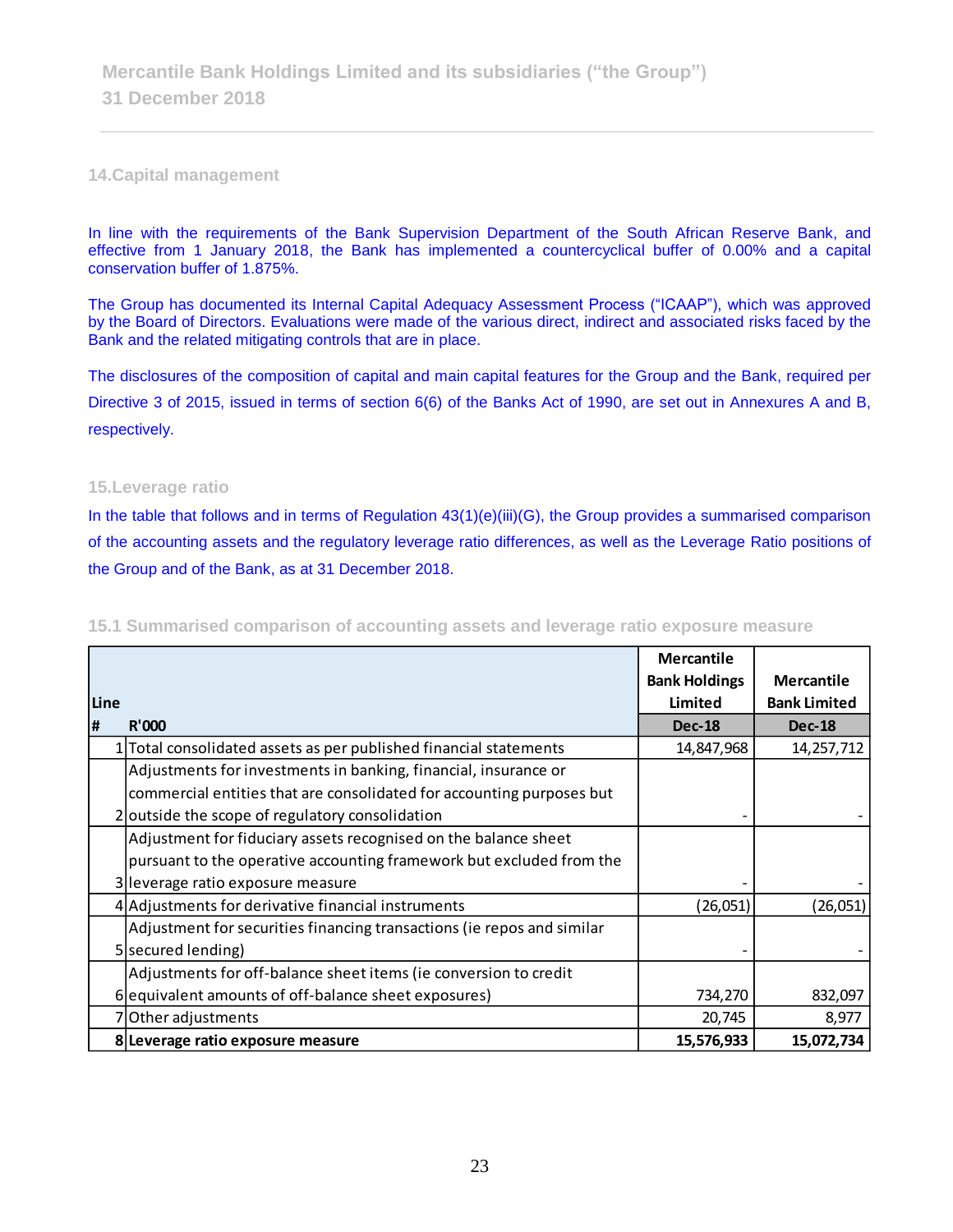# **15.2 Leverage ratio of Group and Bank**

|    |                                                                             | <b>Mercantile</b>    | <b>Mercantile</b>   |
|----|-----------------------------------------------------------------------------|----------------------|---------------------|
|    |                                                                             | <b>Bank Holdings</b> | <b>Bank Limited</b> |
|    |                                                                             | <b>Dec-18</b>        | <b>Dec-18</b>       |
|    | On-balance sheet exposures                                                  |                      |                     |
|    | On-balance sheet exposures (excluding derivatives and securities            |                      |                     |
|    | 1 financing transactions (SFTs), but including collateral)                  | 14,929,855           | 14,327,308          |
|    | 2 (Asset amounts deducted in determining Basel III Tier 1 capital)          | (113, 244)           | (112, 721)          |
|    | Total on-balance sheet exposures (excluding derivatives and SFTs) (sum      |                      |                     |
|    | $3$ of row 1 and 2)                                                         | 14,816,611           | 14,214,587          |
|    | <b>Derivative exposures</b>                                                 |                      |                     |
|    | Replacement cost associated with all derivatives transactions (where        |                      |                     |
|    | applicable net of eligible cash variation margin and/or with bilateral      |                      |                     |
|    | $4$   netting)                                                              | 13,952               | 13,952              |
|    | 5 Add-on amounts for PFE associated with all derivatives transactions       | 12,099               | 12,099              |
|    | Gross-up for derivatives collateral provide where deducted from the         |                      |                     |
|    | 6 balance sheet assets pursuant to the operative accounting framework       |                      |                     |
|    | (Deductions of receivable assets for cash variation margin provided in      |                      |                     |
|    | 7 derivatives transactions)                                                 |                      |                     |
|    | 8 (Exempted CCP leg of client-cleared trade exposures)                      |                      |                     |
|    | 9 Adjusted effective notional amount of written credit derivatives          |                      |                     |
|    | (Adjusted effective notional offsets and add-on deductions for written      |                      |                     |
|    | 10 credit derivatives)                                                      |                      |                     |
|    | 11 Total derivative exposures (sum of rows 4 to 10)                         | 26,051               | 26,051              |
|    | Securities financing transactions                                           |                      |                     |
|    | Gross SFT assets (with no recognition of netting), after adjusting for sale |                      |                     |
|    | 12 accounting transactions                                                  |                      |                     |
|    | (Netted amounts of cash payables and cash receivables of gross SFT          |                      |                     |
|    | $13$ assets)                                                                |                      |                     |
|    | 14 CCR exposure for SFT assets                                              |                      |                     |
|    | 15 Agent transaction exposures                                              |                      |                     |
|    | 16 Total securities financing transaction exposures (sum of rows 12 to 15)  | -                    |                     |
|    | Other off-balance sheet exposures                                           |                      |                     |
| 17 | Off-balance sheet exposure at gross notional amount                         | 2,411,566            | 2,704,246           |
|    | 18 (Adjustments for conversion to credit equivalent amounts)                | (1,677,296)          | (1,872,149)         |
|    | 19 Off-balance sheet items (sum of rows 17 and 18)                          | 734,270              | 832,097             |
|    | <b>Capital and total exposures</b>                                          |                      |                     |
|    | 20 Tier 1 capital                                                           | 2,234,014            | 2,254,121           |
|    | $21$ Total exposures (sum of rows 3, 11, 16 and 19)                         | 15,576,933           | 15,072,734          |
|    | Leverage ratio                                                              |                      |                     |
|    | 22 Basel III leverage ratio                                                 | 14.34                | 14.95               |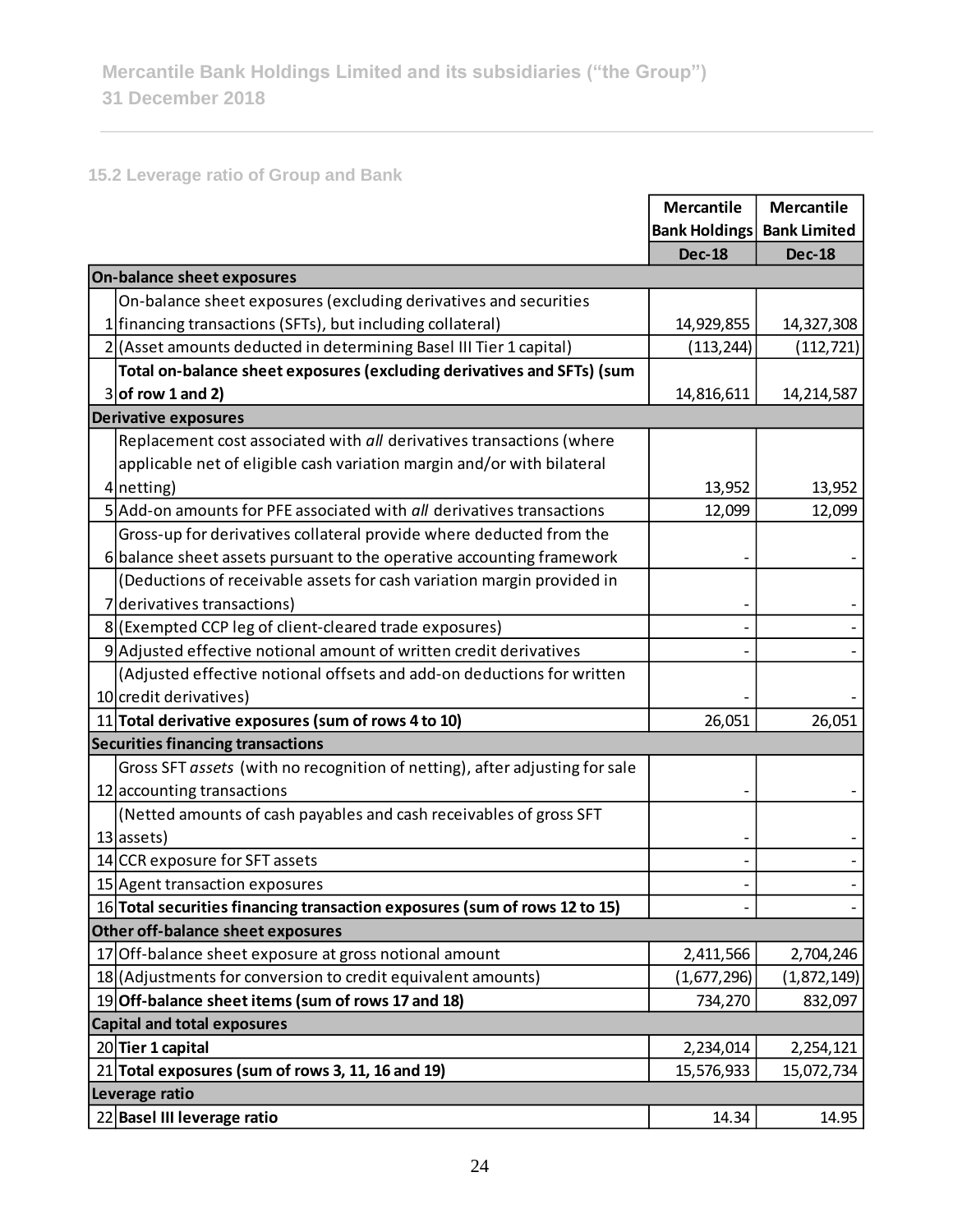### **16. Financial performance and financial position**

Information pertaining to the financial performance and financial position for the year ended 31 December 2018 is available on the Group's website: [www.mercantile.co.za](http://www.mercantile.co.za/)

#### **17. Remuneration**

The Regulations require that the Group's remuneration policy, processes and procedures be disclosed to the public. Sufficient detail of qualitative and quantitative information has been disclosed as part of the corporate governance section of the Group's integrated annual report for the financial year ended 31 December 2018.

### **18. Qualitative disclosures and accounting policies**

The Regulations require that certain qualitative disclosures and statements on accounting policy be made. These regulatory qualitative disclosures and statements on accounting policy were made in the Group integrated annual report for the financial year ended 31 December 2018.

The above disclosures should be read in conjunction with the qualitative disclosures made in the sections on risk management and control and corporate governance, and the statements on Group accounting policy contained in the Group integrated annual report as at 31 December 2018.

26 March 2019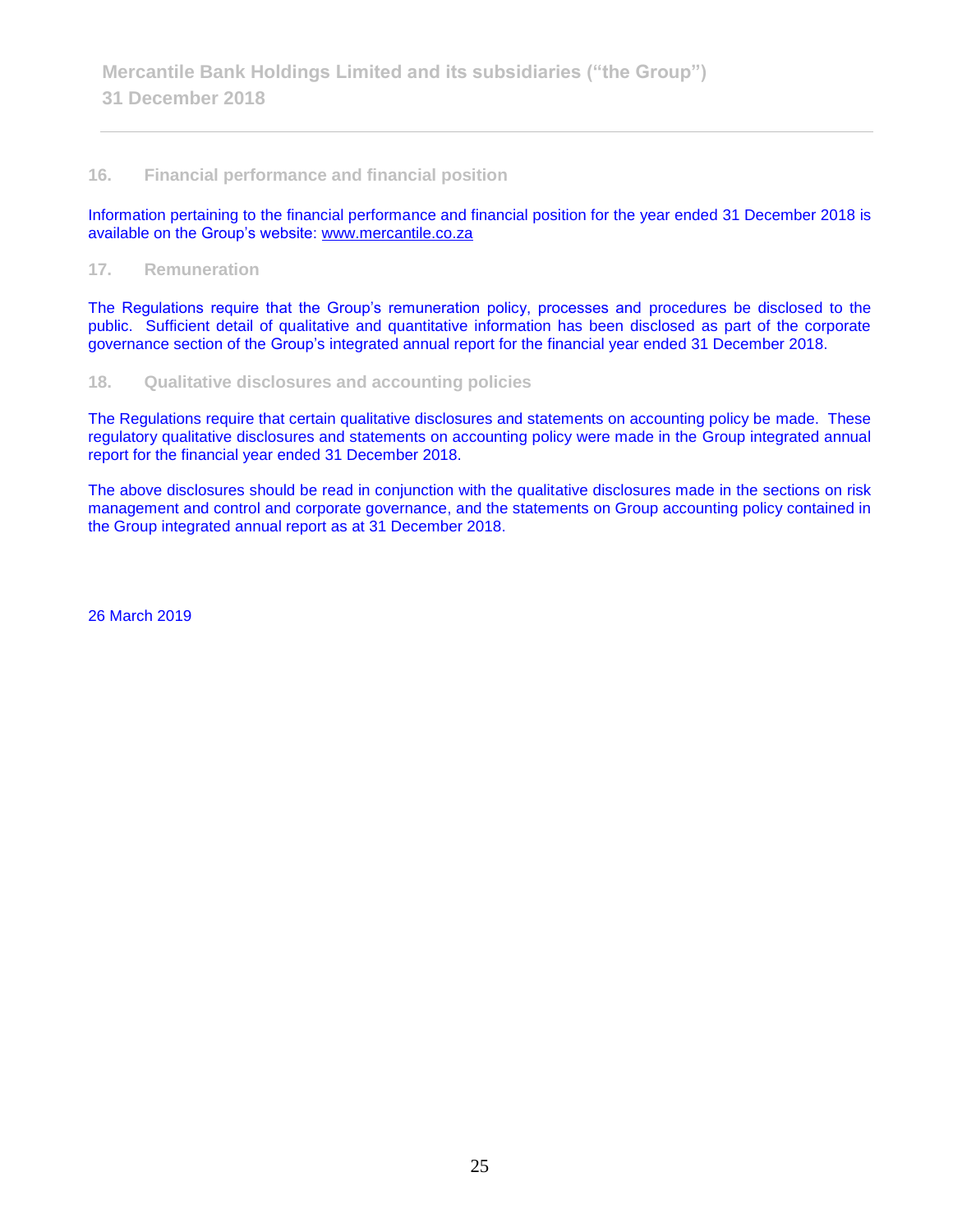### **ANNEXURE A: COMPOSITION OF CAPITAL DISCLOSURES TEMPLATE**

### **Mercantile Bank Holdings Limited**

As at 31 December 2018

| Basel III common disclosures template to be used during the transition of regulatory adjustments<br><b>R'000</b> |                                                                                                                                       |              |              |
|------------------------------------------------------------------------------------------------------------------|---------------------------------------------------------------------------------------------------------------------------------------|--------------|--------------|
|                                                                                                                  | <b>Common Equity Tier 1 capital: instruments and reserves</b>                                                                         |              |              |
|                                                                                                                  | Directly issued qualifying common share capital (and equivalent for non-joint stock companies) plus related stock surplus             | 1 207 270    |              |
| $\overline{\mathbf{c}}$                                                                                          | <b>Retained earnings</b>                                                                                                              | 994 544      |              |
| 3                                                                                                                | Accumulated other comprehensive income (and other reserves)                                                                           | 145 444      |              |
| $\overline{\mathbf{4}}$                                                                                          | Directly issued capital subject to phase out from CET 1 (only applicable to non-joint stock companies)                                | $\Omega$     |              |
|                                                                                                                  | Public sector capital injections grandfathered until 1 January 2018                                                                   | $\mathbf{0}$ |              |
| 5                                                                                                                | Common share capital issued by subsidiaries and held third parties (amounts allowed in group CET)                                     | $\Omega$     | $\mathbf 0$  |
| 6                                                                                                                | <b>Common Equity Tier 1 capital before regulatory adjustments</b>                                                                     | 2 347 258    |              |
|                                                                                                                  | <b>Common Equity Tier 1 capital: regulatory adjustments</b>                                                                           |              |              |
| $\overline{7}$                                                                                                   | <b>Prudential valuation adjustments</b>                                                                                               | 0            | $\mathbf{0}$ |
| 8                                                                                                                | Goodwill (net of related tax liability)                                                                                               | $\mathbf{0}$ | $\Omega$     |
| $\overline{9}$                                                                                                   | Other intangibles other than mortgage-servicing rights (net of related tax liability)                                                 | 113 244      | 113 244      |
| 10                                                                                                               | Deferred tax assets that rely on future profitability excluding those arising from temporary differences (net of related tax          |              |              |
|                                                                                                                  | liability)                                                                                                                            | $\mathbf 0$  | $\bf{0}$     |
| 11                                                                                                               | Cash-flow hedge reserve                                                                                                               | $\mathbf 0$  | $\mathbf{0}$ |
| 12                                                                                                               | Shortfall of provisions to expected losses                                                                                            | $\Omega$     | $\mathbf{0}$ |
| 13                                                                                                               | Securitisation gain on sale                                                                                                           | $\mathbf 0$  | $\mathbf 0$  |
| 14                                                                                                               | Gains and losses due to changes in own credit risk on fair valued liabilities                                                         | $\mathbf 0$  | $\mathbf{0}$ |
| 15                                                                                                               | Defined-benefit pension fund net assets                                                                                               | $\Omega$     | $\mathbf{0}$ |
| 16                                                                                                               | Investments in own shares (if not already netted off paid-in capital on reported balance sheet                                        | $\Omega$     | $\mathbf{0}$ |
| 17                                                                                                               | Reciprocal cross-holdings in common equity                                                                                            | $\mathbf{0}$ | $\Omega$     |
|                                                                                                                  | Investments in the capital of banking, financial, insurance entities that are outside the scope of regulatory consolidation,          |              |              |
| 18                                                                                                               | net of eligible short position, where the bank does not own more than 10% of the issued share capital (amount above 10%<br>threshold) | $\mathbf 0$  | $\mathbf 0$  |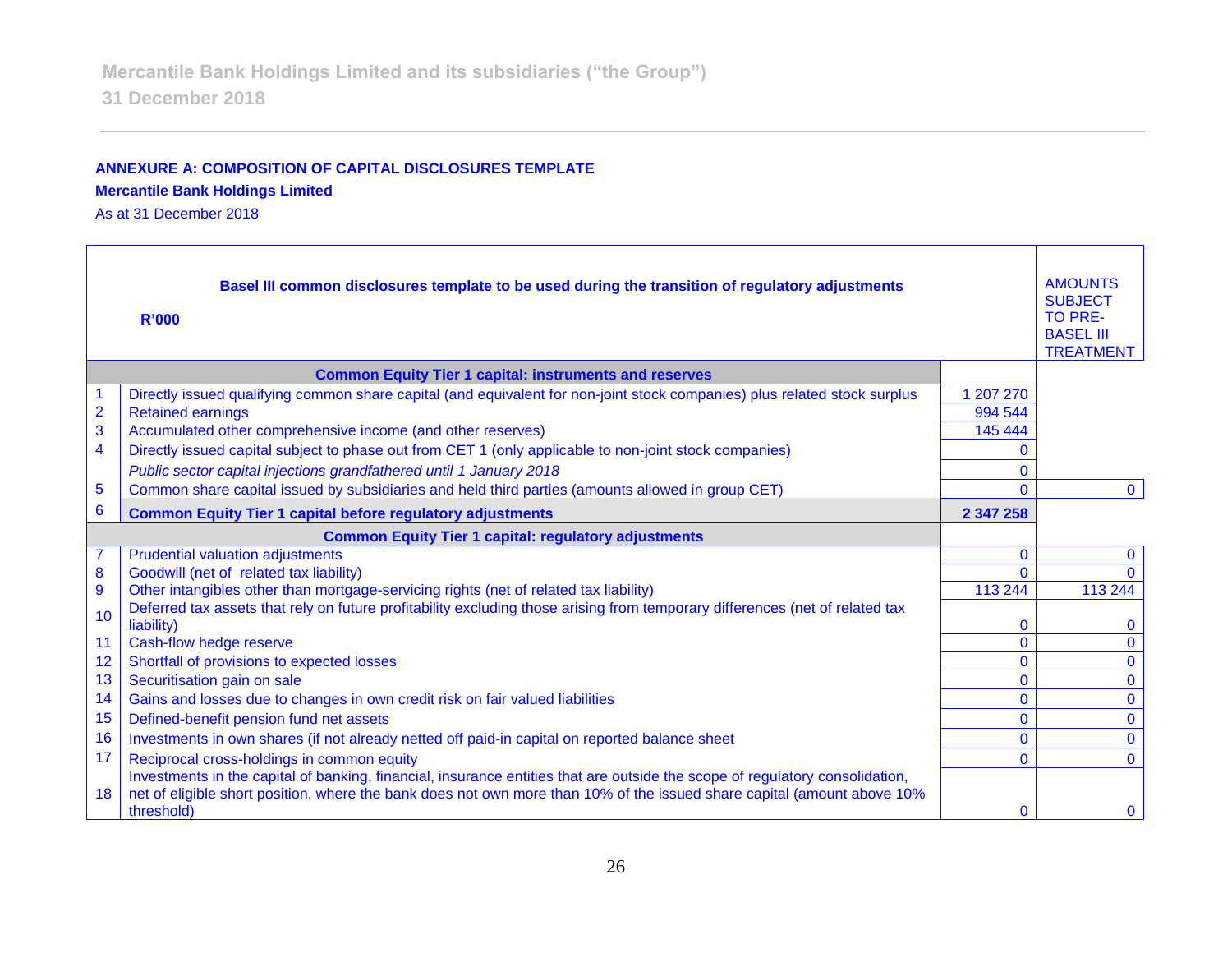| 19 | Significant investments in the common stock of banking, financial and insurance entities that are outside the scope of<br>regulatory consolidation, net of eligible short positions (amounts above 10% threshold) | $\bf{0}$       | $\bf{0}$     |
|----|-------------------------------------------------------------------------------------------------------------------------------------------------------------------------------------------------------------------|----------------|--------------|
| 20 | Mortgage servicing rights (amount above 10% threshold)                                                                                                                                                            | $\mathbf 0$    | $\mathbf 0$  |
| 21 | Deferred tax assets arising from temporary differences (amounts above 10% threshold, net of related tax liability)                                                                                                | $\overline{0}$ | $\mathbf 0$  |
| 22 | Amount exceeding the 15% threshold                                                                                                                                                                                | $\mathbf 0$    | $\mathbf 0$  |
| 23 | of which: significant investments in the common stock of financials                                                                                                                                               | $\mathbf 0$    | $\mathbf 0$  |
| 24 | of which: mortgage servicing rights                                                                                                                                                                               | $\mathbf 0$    | $\mathbf 0$  |
| 25 | of which: deferred tax assets arising from temporary differences                                                                                                                                                  | $\mathbf 0$    | $\mathbf 0$  |
| 26 | National specific regulatory adjustments                                                                                                                                                                          | $\mathbf{0}$   | $\mathbf 0$  |
|    | REGULATORY ADJUSTMENTS APPLIED TO COMMON EQUITY TIER 1 IN RESPECT OF AMOUNTS SUBJECT TO                                                                                                                           |                |              |
|    | <b>PR-BASEL III TREAMENT</b>                                                                                                                                                                                      | 113 244        |              |
|    | OF WHICH: Other intangibles other than mortgage-servicing rights (net of related tax liability)                                                                                                                   | 113 244        |              |
|    | OF WHICH:                                                                                                                                                                                                         | $\Omega$       |              |
| 27 | Regulatory adjustments applied to Common Equity Tier 1 due to insufficient Additional Tier 1 and Tier 2 to cover                                                                                                  |                |              |
|    | deductions                                                                                                                                                                                                        | 0              |              |
| 28 | <b>Total regulatory adjustments to Common Equity Tier 1</b>                                                                                                                                                       | 113 244        |              |
| 29 | <b>Common Equity Tier 1 capital (CET1)</b>                                                                                                                                                                        | 2 2 3 4 0 1 4  |              |
|    | <b>Additional Tier 1 capital: instruments</b>                                                                                                                                                                     |                |              |
| 30 | Directly issued qualifying Additional Tier 1 instruments plus related stock surplus                                                                                                                               | $\mathbf{0}$   |              |
| 31 | of which: classified as equity under applicable accounting standards                                                                                                                                              | $\mathbf{0}$   |              |
| 32 | of which: classified as liabilities under applicable accounting standards                                                                                                                                         | $\Omega$       |              |
| 33 | Directly issued capital instruments subject to phase out from Additional Tier 1                                                                                                                                   | $\mathbf{0}$   |              |
| 34 | Additional Tier 1 instruments (and CET1 instruments not included in line 5) issued by subsidiaries and held by third parties                                                                                      |                |              |
|    | (amounts allowed in group AT1)                                                                                                                                                                                    | 0              |              |
| 35 | of which: instruments issued by subsidiaries subject to phase out                                                                                                                                                 | $\mathbf{0}$   |              |
| 36 | Additional Tier 1 capital before regulatory adjustments                                                                                                                                                           | $\mathbf{0}$   |              |
|    | <b>Additional Tier 1 capital: regulatory adjustments</b>                                                                                                                                                          |                |              |
| 37 | <b>Investments in own Additional Tier 1 instruments</b>                                                                                                                                                           | $\mathbf 0$    | $\mathbf 0$  |
| 38 | Reciprocal cross-holdings in Additional Tier 1 instruments                                                                                                                                                        | $\mathbf 0$    | $\mathbf{0}$ |
|    | Investments in the capital of banking, financial, insurance entities that are outside the scope of regulatory consolidation,                                                                                      |                |              |
|    | net of eligible short position, where the bank does not own more than 10% of the issued common share capital of the entity                                                                                        |                |              |
| 39 | (amount above 10% threshold)                                                                                                                                                                                      | $\bf{0}$       | $\mathbf{0}$ |
|    | Significant investments in the capital of banking, financial and insurance entities that are outside the scope of regulatory                                                                                      |                |              |
| 40 | consolidation (net of eligible short positions)                                                                                                                                                                   | 0              | $\mathbf 0$  |
| 41 | National specific regulatory adjustments<br>REGULATORY ADJUSTMENTS APPLIED TO COMMON EQUITY TIER 1 IN RESPECT OF AMOUNTS SUBJECT TO                                                                               | $\mathbf{0}$   |              |
|    | <b>PR-BASEL III TREAMENT</b>                                                                                                                                                                                      | $\mathbf 0$    |              |
|    | OF WHICH: (INSERT NAME OF ADJUSTMENT)                                                                                                                                                                             | $\overline{0}$ |              |
|    |                                                                                                                                                                                                                   |                |              |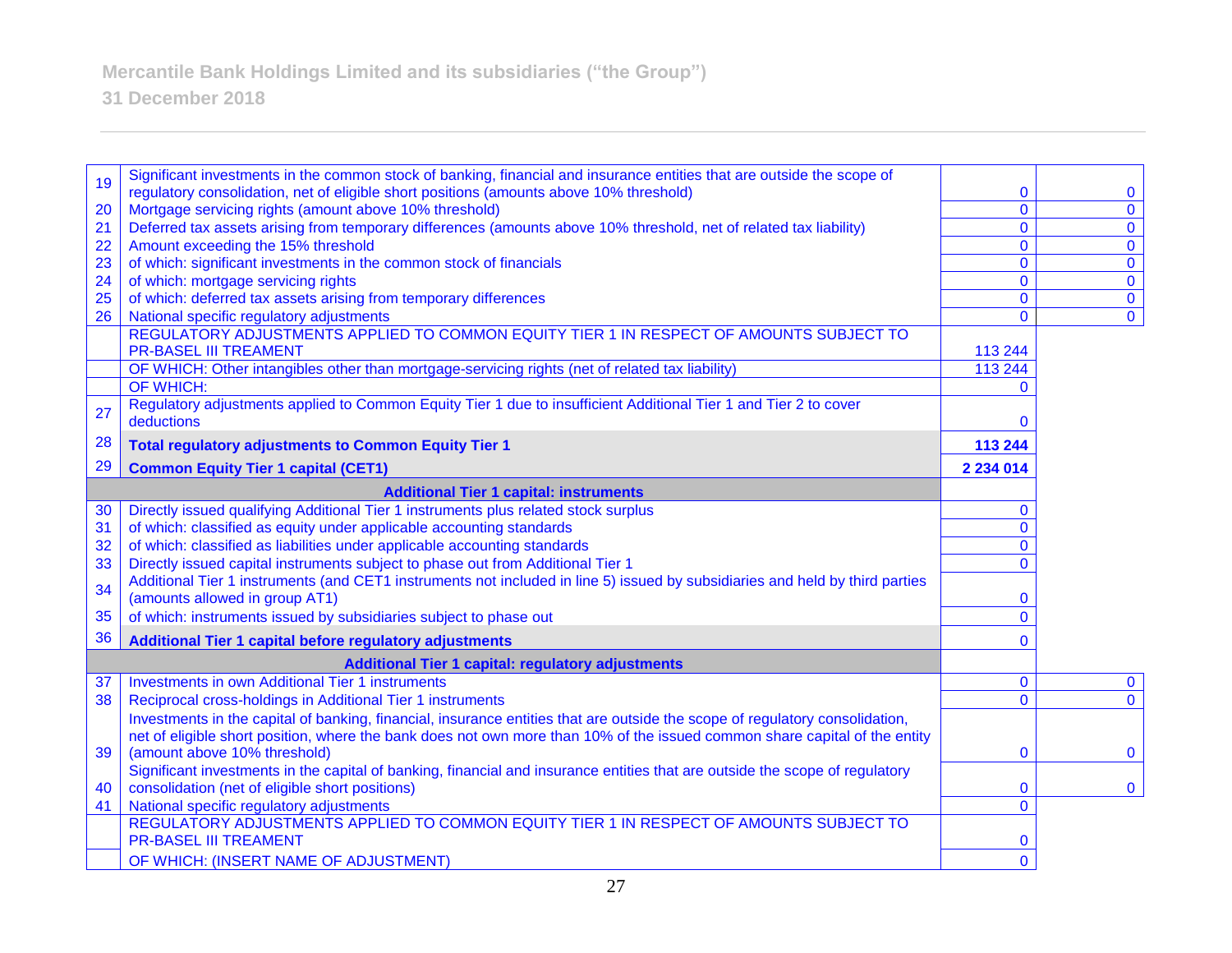|    | OF WHICH:                                                                                                                                                                                                                                           | $\mathbf{0}$   |                |
|----|-----------------------------------------------------------------------------------------------------------------------------------------------------------------------------------------------------------------------------------------------------|----------------|----------------|
| 42 | Regulatory adjustments applied to Additional Tier 1 due to insufficient Tier 2 to cover deductions                                                                                                                                                  | $\Omega$       |                |
| 43 | <b>Total regulatory adjustments to Additional Tier 1 capital</b>                                                                                                                                                                                    | $\mathbf{0}$   |                |
| 44 | <b>Additional Tier 1 capital (AT1)</b>                                                                                                                                                                                                              | $\mathbf{0}$   |                |
| 45 | Tier 1 capital (T1= CET1 + AT1)                                                                                                                                                                                                                     | 2 2 3 4 0 1 4  |                |
|    |                                                                                                                                                                                                                                                     |                |                |
| 46 | <b>Tier 2 capital and provisions</b>                                                                                                                                                                                                                |                |                |
| 47 | Directly issued qualifying Tier 2 instruments plus related stock surplus                                                                                                                                                                            | $\mathbf{0}$   |                |
|    | Directly issued capital instruments subject to phase out from Tier 2<br>Tier 2 instruments (and CET1 and AT1 instruments not included in lines 5 to 34) issued by subsidiaries and held by third                                                    | $\overline{0}$ |                |
| 48 | parties (amounts allowed in group Tier 2)                                                                                                                                                                                                           | $\bf{0}$       |                |
| 49 | of which: instruments issued by subsidiaries subject to phase out                                                                                                                                                                                   | $\Omega$       |                |
| 50 | <b>Provisions</b>                                                                                                                                                                                                                                   | 99 646         |                |
| 51 | Tier 2 capital before regulatory adjustments                                                                                                                                                                                                        | 99 646         |                |
|    | Tier 2 capital: regulatory adjustments                                                                                                                                                                                                              |                |                |
| 52 | Investment in own Tier 2 instruments                                                                                                                                                                                                                | $\mathbf{0}$   | $\mathbf{0}$   |
| 53 | Reciprocal cross-holdings in Tier 2 instruments                                                                                                                                                                                                     | $\Omega$       | $\overline{0}$ |
| 54 | Investments in capital of banking, financial and insurance entities that are outside the scope of regulatory consolidation,<br>net of eligible short positions, where the bank does not own more than 10% of the issued common share capital of the |                |                |
|    | entity (amount above the 10% threshold)                                                                                                                                                                                                             | $\mathbf{0}$   | $\mathbf{0}$   |
| 55 | Significant investments in the capital of banking, financial and insurance entities that are outside the scope of regulatory                                                                                                                        |                |                |
|    | consolidation (net of eligible short positions)                                                                                                                                                                                                     | $\mathbf{0}$   | $\bf{0}$       |
| 56 | National specific regulatory adjustments                                                                                                                                                                                                            | $\mathbf 0$    |                |
|    | REGULATORY ADJUSTMENTS APPLIED TO COMMON EQUITY TIER 2 IN RESPECT OF AMOUNTS SUBJECT TO<br><b>PR-BASEL III TREAMENT</b>                                                                                                                             | $\bf{0}$       |                |
|    | OF WHICH: (INSERT NAME OF ADJUSTMENT)                                                                                                                                                                                                               | $\mathbf{0}$   |                |
|    | <b>OF WHICH:</b>                                                                                                                                                                                                                                    | $\Omega$       |                |
| 57 | <b>Total regulatory adjustments to Tier 2 capital</b>                                                                                                                                                                                               | $\mathbf{0}$   |                |
| 58 | Tier 2 capital (T2)                                                                                                                                                                                                                                 | 99 646         |                |
| 59 | Total capital (TC= T1 + T2)                                                                                                                                                                                                                         | 2 333 660      |                |
|    | RISK WEIGHTED ASSETS IN RESPECT OF AMOUNTS SUBJECT TO PRE-BASEL III TREAMENT                                                                                                                                                                        | 12 347 184     |                |
|    | OF WHICH: (INSERT NAME OF ADJUSTMENT)                                                                                                                                                                                                               |                |                |
|    | OF WHICH:                                                                                                                                                                                                                                           | $\mathbf{0}$   |                |
| 60 | <b>Total risk weighted assets</b>                                                                                                                                                                                                                   | 12 347 184     |                |
|    | <b>Capital ratios</b>                                                                                                                                                                                                                               |                |                |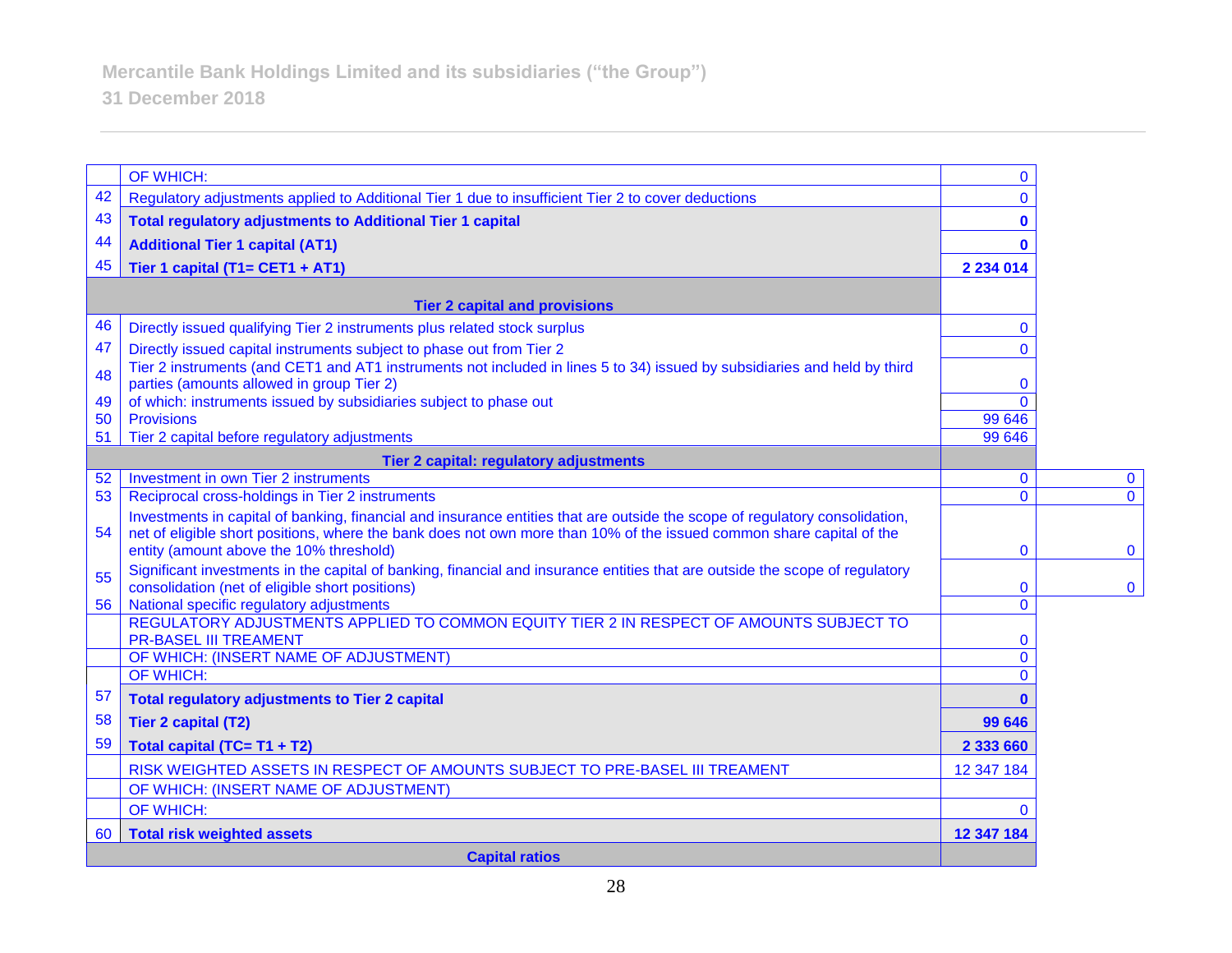| 61 | Common Equity Tier 1 (as a percentage of risk weighted assets)                                                                        | 18.09          |
|----|---------------------------------------------------------------------------------------------------------------------------------------|----------------|
| 62 | Tier 1 (as a percentage of risk weighted assets)                                                                                      | 18.09          |
| 63 | Total capital (as a percentage of risk weighted assets)                                                                               | 18.90          |
| 64 | Institution specific buffers requirements (minimum CET1 requirement plus capital conservation buffers plus countercyclical            |                |
|    | buffer requirements plus G-SIB buffer requirement, expressed as a percentage of risk weighted assets)                                 | 1.875          |
| 65 | of which: capital conservation buffer requirement                                                                                     | 1.875          |
| 66 | of which: bank specific countercyclical buffer requirement                                                                            | $\Omega$       |
| 67 | of which: G-SIB buffer requirement                                                                                                    | $\Omega$       |
| 68 | Common Equity Tier 1 available to meet buffers (as a percentage of risk weighted assets)                                              | 18.09          |
|    | <b>National Minima (if different from Basel 3)</b>                                                                                    |                |
| 69 | National Common Equity Tier 1 minimum ratio (if different from Basel 3 minimum)                                                       | 5.50           |
|    |                                                                                                                                       |                |
| 70 | National Tier 1 minimum ratio                                                                                                         | 7.00           |
| 71 | National total capital minimum ratio                                                                                                  | 9.25           |
|    |                                                                                                                                       |                |
|    | Amounts below the threshold for deductions (before risk weighting)<br>Non-significant investments in the capital of other financials  |                |
| 72 |                                                                                                                                       | $\mathbf 0$    |
| 73 | Significant investments in common stock of financials                                                                                 | $\mathbf{0}$   |
| 74 | Mortgage servicing rights (net of related tax liability)                                                                              | $\mathbf 0$    |
| 75 | Deferred tax assets arising from temporary differences (net of related tax liability)                                                 | $\mathbf{0}$   |
|    | Applicable caps on the inclusion of provisions in Tier 2                                                                              |                |
| 76 | Provisions eligible for inclusion in Tier 2 in respect of exposures subject to standardised approach (prior to application of<br>cap) | 99 646         |
| 77 | Cap on inclusion of provisions in Tier 2 under standardised approach                                                                  | $\mathbf{0}$   |
|    | Provisions eligible for inclusion in Tier 2 in respect of exposures subject to internal ratings-based approach (prior to              |                |
| 78 | application of cap)                                                                                                                   | $\mathbf{0}$   |
| 79 | Cap on inclusion of provisions in Tier 2 under internal ratings-based approach                                                        | $\Omega$       |
|    | Capital instruments subject to phase-out arrangement (only applicable between 1 Jan 2018 and 1 Jan 2022)                              |                |
| 80 | Current cap on CET1 instruments subject to phase out arrangements                                                                     | 0              |
| 81 | Amounts excluded from CET1 due to cap (excess over cap after redemptions and maturities)                                              | $\mathbf 0$    |
| 82 | Current cap on AT1 instruments subject to phase out arrangements                                                                      | $\mathbf 0$    |
| 83 | Amounts excluded from AT1 due to cap (excess over cap after redemptions and maturities)                                               | $\overline{0}$ |
| 84 | Current cap on T2 instruments subject to phase out arrangements                                                                       | $\mathbf 0$    |
| 85 | Amounts excluded from T2 due to cap (excess over cap after redemptions and maturities)                                                | $\mathbf 0$    |

**ANNEXURE A: COMPOSITION OF CAPITAL DISCLOSURES TEMPLATE**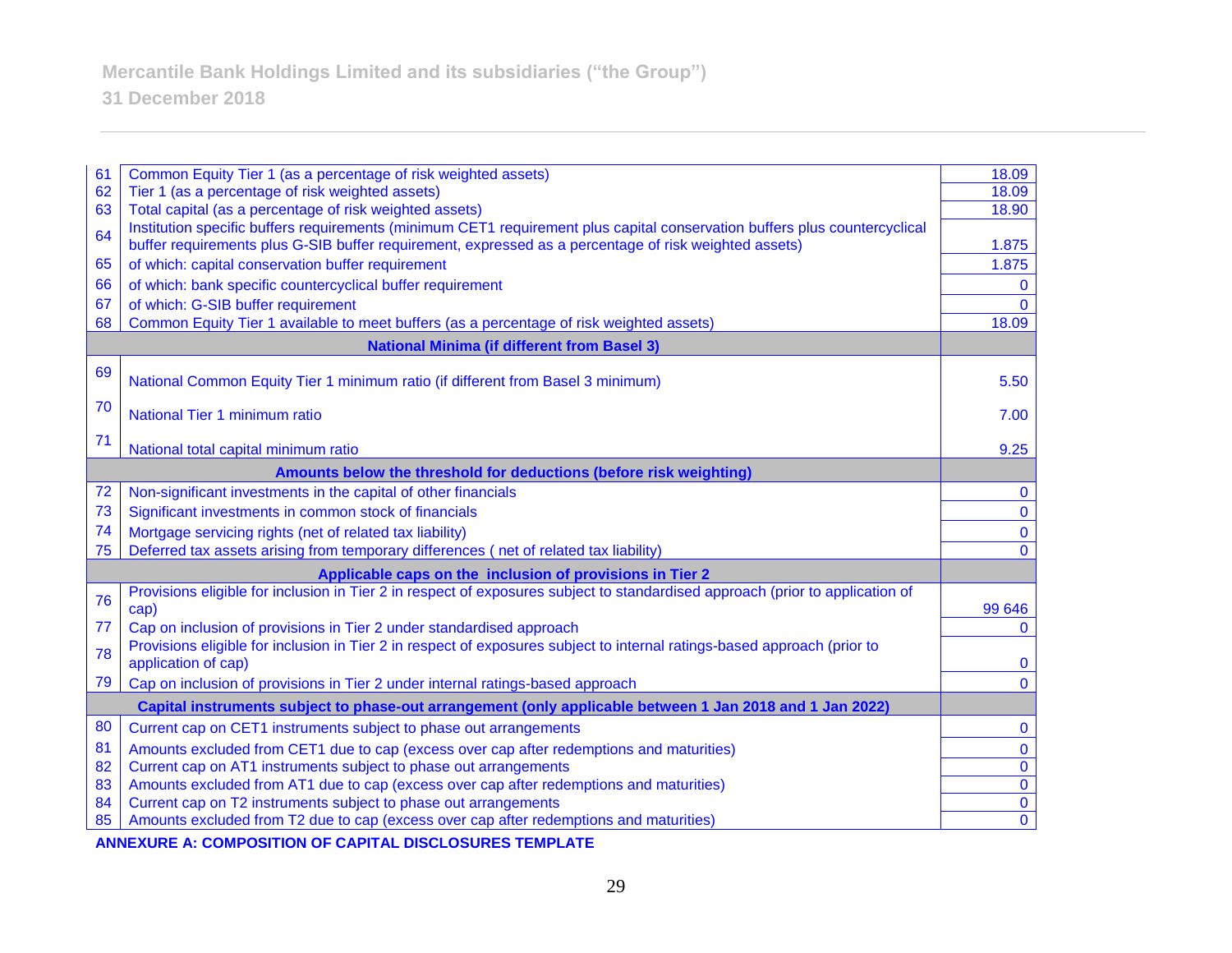### **Mercantile Bank Limited (solo)**

As at 31 December 2018

| Basel III common disclosures template to be used during the transition of regulatory adjustments<br>(i.e. from 1 June 2013 to 1 January 2018)<br><b>R'000</b> |                                                                                                                                                                                                                                                         |              |              |
|---------------------------------------------------------------------------------------------------------------------------------------------------------------|---------------------------------------------------------------------------------------------------------------------------------------------------------------------------------------------------------------------------------------------------------|--------------|--------------|
|                                                                                                                                                               | <b>Common Equity Tier 1 capital: instruments and reserves</b>                                                                                                                                                                                           |              |              |
|                                                                                                                                                               | Directly issued qualifying common share capital (and equivalent for non-joint stock companies) plus related stock surplus                                                                                                                               | 1 483 300    |              |
| $\frac{2}{3}$                                                                                                                                                 | <b>Retained earnings</b>                                                                                                                                                                                                                                | 883 415      |              |
|                                                                                                                                                               | Accumulated other comprehensive income (and other reserves)                                                                                                                                                                                             | 127          |              |
| $\overline{\mathbf{4}}$                                                                                                                                       | Directly issued capital subject to phase out from CET 1 (only applicable to non-joint stock companies)                                                                                                                                                  | 0            |              |
|                                                                                                                                                               | Public sector capital injections grandfathered until 1 January 2018                                                                                                                                                                                     | $\mathbf{0}$ |              |
| $\overline{5}$                                                                                                                                                | Common share capital issued by subsidiaries and held third parties (amounts allowed in group CET)                                                                                                                                                       | $\mathbf{0}$ | $\mathbf{0}$ |
| $6\phantom{1}6$                                                                                                                                               | <b>Common Equity Tier 1 capital before regulatory adjustments</b>                                                                                                                                                                                       | 2 366 842    |              |
| <b>Common Equity Tier 1 capital: regulatory adjustments</b>                                                                                                   |                                                                                                                                                                                                                                                         |              |              |
| $\overline{7}$                                                                                                                                                | <b>Prudential valuation adjustments</b>                                                                                                                                                                                                                 | 0            | $\mathbf{0}$ |
| 8                                                                                                                                                             | Goodwill (net of related tax liability)                                                                                                                                                                                                                 | $\Omega$     | $\Omega$     |
| 9                                                                                                                                                             | Other intangibles other than mortgage-servicing rights (net of related tax liability)                                                                                                                                                                   | 112 721      | 112721       |
| 10                                                                                                                                                            | Deferred tax assets that rely on future profitability excluding those arising from temporary differences (net of related tax<br>liability)                                                                                                              | 0            | $\mathbf{0}$ |
| 11                                                                                                                                                            | Cash-flow hedge reserve                                                                                                                                                                                                                                 | 0            | $\mathbf{0}$ |
| 12                                                                                                                                                            | Shortfall of provisions to expected losses                                                                                                                                                                                                              | $\mathbf 0$  | $\mathbf 0$  |
| 13                                                                                                                                                            | Securitisation gain on sale                                                                                                                                                                                                                             | $\mathbf{0}$ | $\mathbf 0$  |
| 14                                                                                                                                                            | Gains and losses due to changes in own credit risk on fair valued liabilities                                                                                                                                                                           | $\mathbf{0}$ | $\mathbf 0$  |
| 15                                                                                                                                                            | Defined-benefit pension fund net assets                                                                                                                                                                                                                 | $\mathbf 0$  | $\mathbf 0$  |
| 16                                                                                                                                                            | Investments in own shares (if not already netted off paid-in capital on reported balance sheet                                                                                                                                                          | $\mathbf{0}$ | $\mathbf 0$  |
| 17                                                                                                                                                            | Reciprocal cross-holdings in common equity                                                                                                                                                                                                              | $\mathbf{0}$ | $\mathbf{0}$ |
| 18                                                                                                                                                            | Investments in the capital of banking, financial, insurance entities that are outside the scope of regulatory consolidation, net<br>of eligible short position, where the bank does not own more than 10% of the issued share capital (amount above 10% |              |              |
|                                                                                                                                                               | threshold)                                                                                                                                                                                                                                              | $\mathbf{0}$ | $\mathbf{0}$ |
| 19                                                                                                                                                            | Significant investments in the common stock of banking, financial and insurance entities that are outside the scope of<br>regulatory consolidation, net of eligible short positions (amounts above 10% threshold)                                       | 0            | $\bf{0}$     |
| 20                                                                                                                                                            | Mortgage servicing rights (amount above 10% threshold)                                                                                                                                                                                                  | $\Omega$     | $\mathbf{0}$ |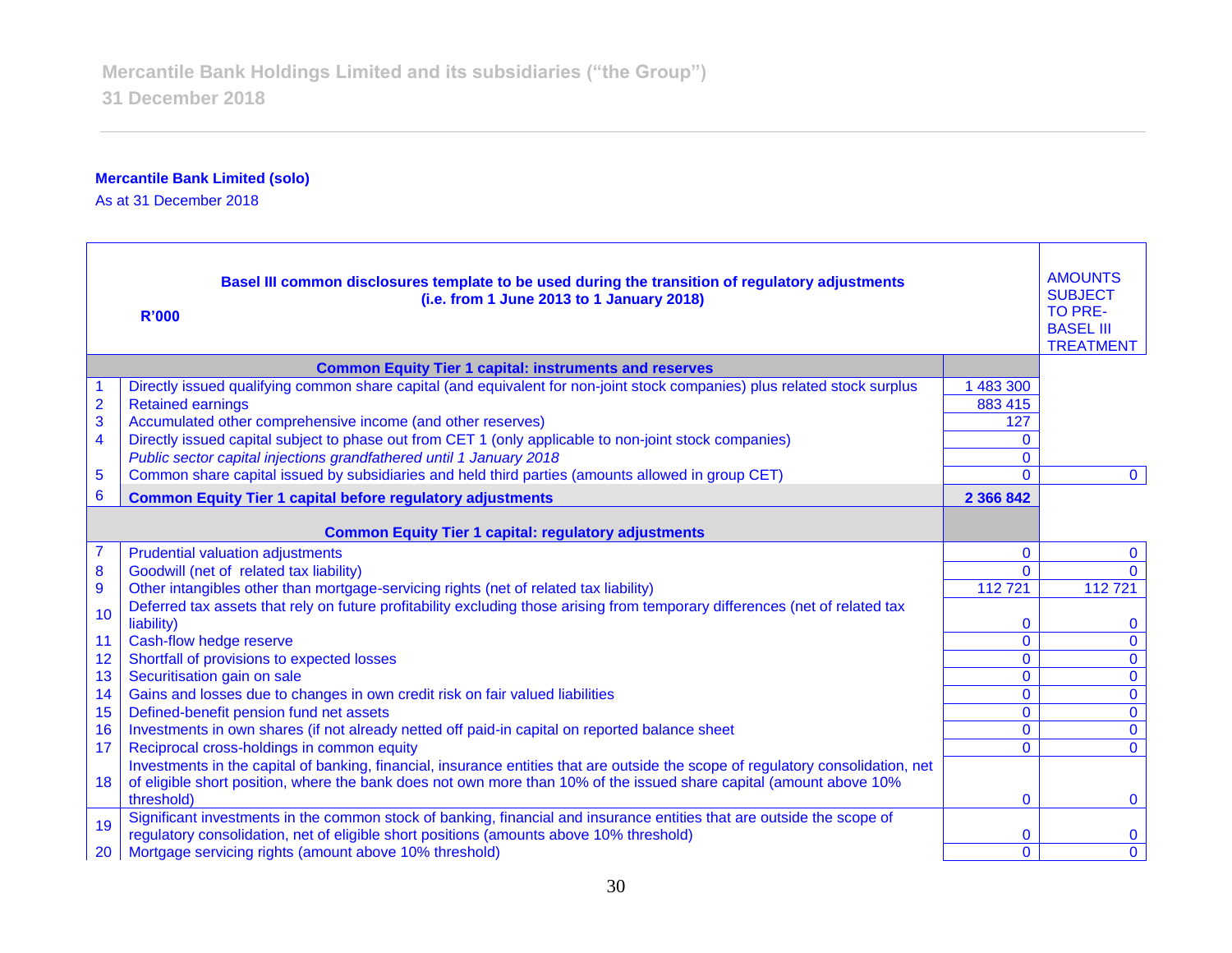**Mercantile Bank Holdings Limited and its subsidiaries ("the Group")**

| 21 | Deferred tax assets arising from temporary differences (amounts above 10% threshold, net of related tax liability)               | $\mathbf{0}$   | $\bf{0}$     |
|----|----------------------------------------------------------------------------------------------------------------------------------|----------------|--------------|
| 22 | Amount exceeding the 15% threshold                                                                                               | $\mathbf 0$    | $\mathbf 0$  |
| 23 | of which: significant investments in the common stock of financials                                                              | $\mathbf 0$    | $\pmb{0}$    |
| 24 | of which: mortgage servicing rights                                                                                              | $\mathbf 0$    | $\mathbf 0$  |
| 25 | of which: deferred tax assets arising from temporary differences                                                                 | $\overline{0}$ | $\pmb{0}$    |
| 26 | National specific regulatory adjustments                                                                                         | $\mathbf{0}$   | $\mathbf 0$  |
|    | REGULATORY ADJUSTMENTS APPLIED TO COMMON EQUITY TIER 1 IN RESPECT OF AMOUNTS SUBJECT TO<br><b>PR-BASEL III TREAMENT</b>          |                |              |
|    |                                                                                                                                  | 112721         |              |
|    | OF WHICH: Other intangibles other than mortgage-servicing rights (net of related tax liability)                                  | 112721         |              |
|    | <b>OF WHICH:</b>                                                                                                                 | $\mathbf{0}$   |              |
| 27 | Regulatory adjustments applied to Common Equity Tier 1 due to insufficient Additional Tier 1 and Tier 2 to cover<br>deductions   | $\mathbf 0$    |              |
| 28 | <b>Total regulatory adjustments to Common Equity Tier 1</b>                                                                      | 112721         |              |
| 29 | <b>Common Equity Tier 1 capital (CET1)</b>                                                                                       | 2 2 5 4 1 2 1  |              |
|    | <b>Additional Tier 1 capital: instruments</b>                                                                                    |                |              |
| 30 | Directly issued qualifying Additional Tier 1 instruments plus related stock surplus                                              | $\mathbf 0$    |              |
| 31 | of which: classified as equity under applicable accounting standards                                                             | $\mathbf{0}$   |              |
| 32 | of which: classified as liabilities under applicable accounting standards                                                        | $\bf{0}$       |              |
| 33 | Directly issued capital instruments subject to phase out from Additional Tier 1                                                  | $\mathbf{0}$   |              |
|    | Additional Tier 1 instruments (and CET1 instruments not included in line 5) issued by subsidiaries and held by third parties     |                |              |
| 34 | (amounts allowed in group AT1)                                                                                                   | $\bf{0}$       |              |
| 35 | of which: instruments issued by subsidiaries subject to phase out                                                                | $\overline{0}$ |              |
| 36 | Additional Tier 1 capital before regulatory adjustments                                                                          | $\Omega$       |              |
|    | <b>Additional Tier 1 capital: regulatory adjustments</b>                                                                         |                |              |
| 37 | <b>Investments in own Additional Tier 1 instruments</b>                                                                          | 0              | $\bf{0}$     |
| 38 | Reciprocal cross-holdings in Additional Tier 1 instruments                                                                       | $\mathbf{0}$   | $\mathbf{0}$ |
|    | Investments in the capital of banking, financial, insurance entities that are outside the scope of regulatory consolidation, net |                |              |
| 39 | of eligible short position, where the bank does not own more than 10% of the issued common share capital of the entity           |                |              |
|    | (amount above 10% threshold)                                                                                                     | $\mathbf 0$    | $\mathbf{0}$ |
| 40 | Significant investments in the capital of banking, financial and insurance entities that are outside the scope of regulatory     |                |              |
|    | consolidation (net of eligible short positions)                                                                                  | $\pmb{0}$      | $\mathbf 0$  |
| 41 | National specific regulatory adjustments                                                                                         | $\mathbf 0$    |              |
|    | REGULATORY ADJUSTMENTS APPLIED TO COMMON EQUITY TIER 1 IN RESPECT OF AMOUNTS SUBJECT TO                                          |                |              |
|    | <b>PR-BASEL III TREAMENT</b>                                                                                                     | 0              |              |
|    | OF WHICH: (INSERT NAME OF ADJUSTMENT)                                                                                            | $\bf{0}$       |              |
|    | OF WHICH:                                                                                                                        | $\bf{0}$       |              |
| 42 | Regulatory adjustments applied to Additional Tier 1 due to insufficient Tier 2 to cover deductions                               | $\mathbf 0$    |              |
| 43 | <b>Total regulatory adjustments to Additional Tier 1 capital</b>                                                                 | $\mathbf 0$    |              |
| 44 | <b>Additional Tier 1 capital (AT1)</b>                                                                                           | $\mathbf{0}$   |              |
|    |                                                                                                                                  |                |              |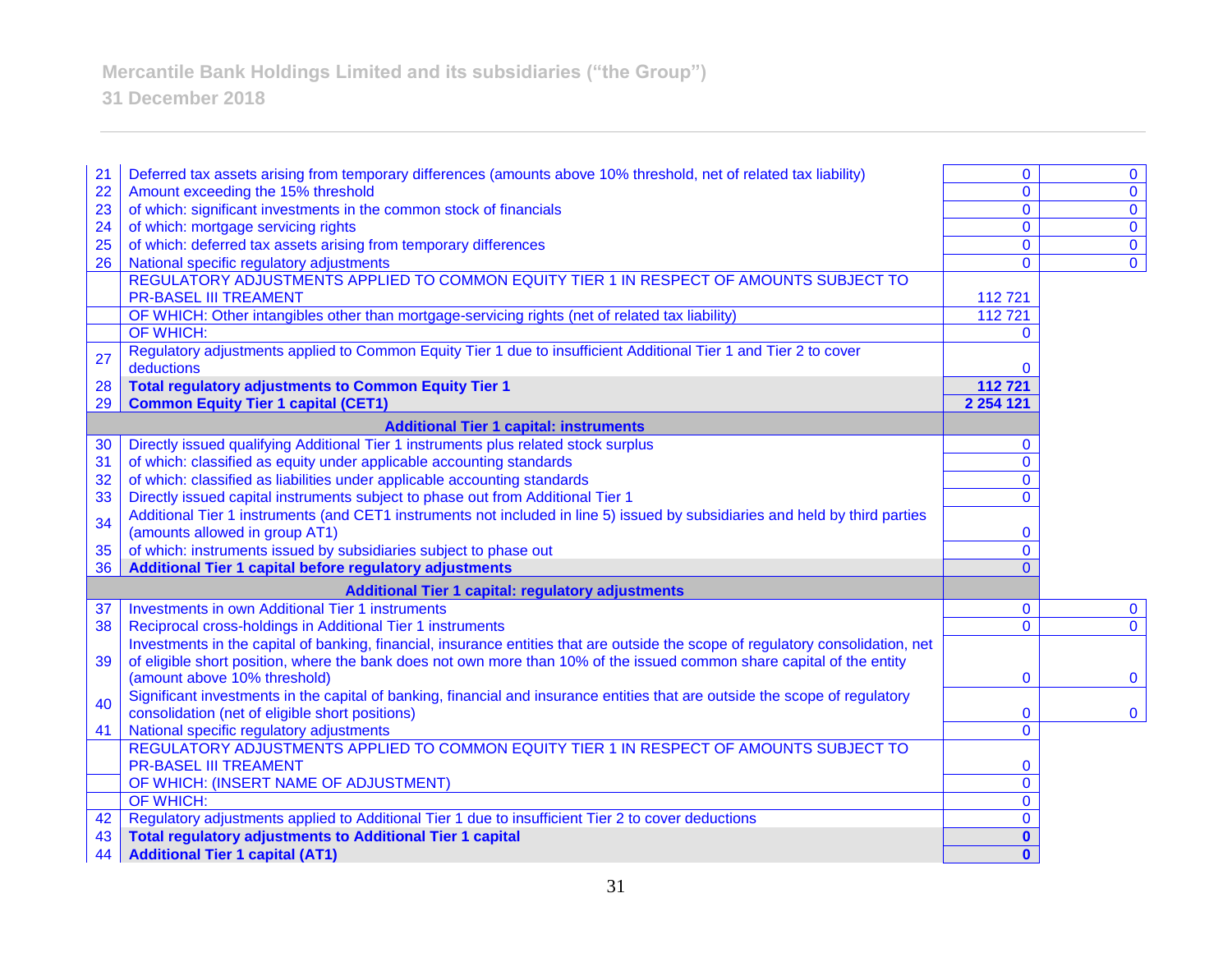| 45                                   | Tier 1 capital (T1= CET1 + AT1)                                                                                                                                                                                                                            | 2 2 5 4 1 2 1 |                |
|--------------------------------------|------------------------------------------------------------------------------------------------------------------------------------------------------------------------------------------------------------------------------------------------------------|---------------|----------------|
| <b>Tier 2 capital and provisions</b> |                                                                                                                                                                                                                                                            |               |                |
| 46                                   | Directly issued qualifying Tier 2 instruments plus related stock surplus                                                                                                                                                                                   | $\mathbf{0}$  |                |
| 47                                   | Directly issued capital instruments subject to phase out from Tier 2                                                                                                                                                                                       | $\Omega$      |                |
| 48                                   | Tier 2 instruments (and CET1 and AT1 instruments not included in lines 5 to 34) issued by subsidiaries and held by third                                                                                                                                   |               |                |
|                                      | parties (amounts allowed in group Tier 2)                                                                                                                                                                                                                  | $\mathbf 0$   |                |
| 49                                   | of which: instruments issued by subsidiaries subject to phase out                                                                                                                                                                                          | $\Omega$      |                |
| 50                                   | <b>Provisions</b>                                                                                                                                                                                                                                          | 87 499        |                |
| 51                                   | Tier 2 capital before regulatory adjustments                                                                                                                                                                                                               | 87 499        |                |
|                                      | Tier 2 capital: regulatory adjustments                                                                                                                                                                                                                     |               |                |
| 52                                   | Investment in own Tier 2 instruments                                                                                                                                                                                                                       | $\mathbf{0}$  | $\mathbf 0$    |
| 53                                   | Reciprocal cross-holdings in Tier 2 instruments                                                                                                                                                                                                            | $\Omega$      | $\overline{0}$ |
| 54                                   | Investments in capital of banking, financial and insurance entities that are outside the scope of regulatory consolidation, net<br>of eligible short positions, where the bank does not own more than 10% of the issued common share capital of the entity |               |                |
|                                      | (amount above the 10% threshold)                                                                                                                                                                                                                           | $\mathbf{0}$  | $\mathbf 0$    |
|                                      | Significant investments in the capital of banking, financial and insurance entities that are outside the scope of regulatory                                                                                                                               |               |                |
| 55                                   | consolidation (net of eligible short positions)                                                                                                                                                                                                            | $\mathbf 0$   | $\bf{0}$       |
| 56                                   | National specific regulatory adjustments                                                                                                                                                                                                                   | $\mathbf 0$   |                |
|                                      | REGULATORY ADJUSTMENTS APPLIED TO COMMON EQUITY TIER 2 IN RESPECT OF AMOUNTS SUBJECT TO                                                                                                                                                                    |               |                |
|                                      | <b>PR-BASEL III TREAMENT</b>                                                                                                                                                                                                                               | $\mathbf 0$   |                |
|                                      | OF WHICH: (INSERT NAME OF ADJUSTMENT)                                                                                                                                                                                                                      | $\Omega$      |                |
|                                      | <b>OF WHICH:</b>                                                                                                                                                                                                                                           | $\Omega$      |                |
| 57                                   | <b>Total regulatory adjustments to Tier 2 capital</b>                                                                                                                                                                                                      | $\bf{0}$      |                |
| 58                                   | <b>Tier 2 capital (T2)</b>                                                                                                                                                                                                                                 | 87 499        |                |
| 59                                   | Total capital (TC= T1 + T2)                                                                                                                                                                                                                                | 2 341 620     |                |
|                                      | RISK WEIGHTED ASSETS IN RESPECT OF AMOUNTS SUBJECT TO PRE-BASEL III TREAMENT                                                                                                                                                                               | 12 613 551    |                |
|                                      | OF WHICH: (INSERT NAME OF ADJUSTMENT)                                                                                                                                                                                                                      |               |                |
|                                      | <b>OF WHICH:</b>                                                                                                                                                                                                                                           | $\Omega$      |                |
| 60                                   | <b>Total risk weighted assets</b>                                                                                                                                                                                                                          | 12 613 551    |                |
| <b>Capital ratios</b>                |                                                                                                                                                                                                                                                            |               |                |
| 61                                   | Common Equity Tier 1 (as a percentage of risk weighted assets)                                                                                                                                                                                             | 17.87         |                |
| 62                                   | Tier 1 (as a percentage of risk weighted assets)                                                                                                                                                                                                           | 17.87         |                |
| 63                                   | Total capital (as a percentage of risk weighted assets)                                                                                                                                                                                                    | 18.56         |                |
| 64                                   | Institution specific buffers requirements (minimum CET1 requirement plus capital conservation buffers plus countercyclical                                                                                                                                 |               |                |
|                                      | buffer requirements plus G-SIB buffer requirement, expressed as a percentage of risk weighted assets)                                                                                                                                                      | 1.875         |                |
| 65                                   | of which: capital conservation buffer requirement                                                                                                                                                                                                          | 1.875         |                |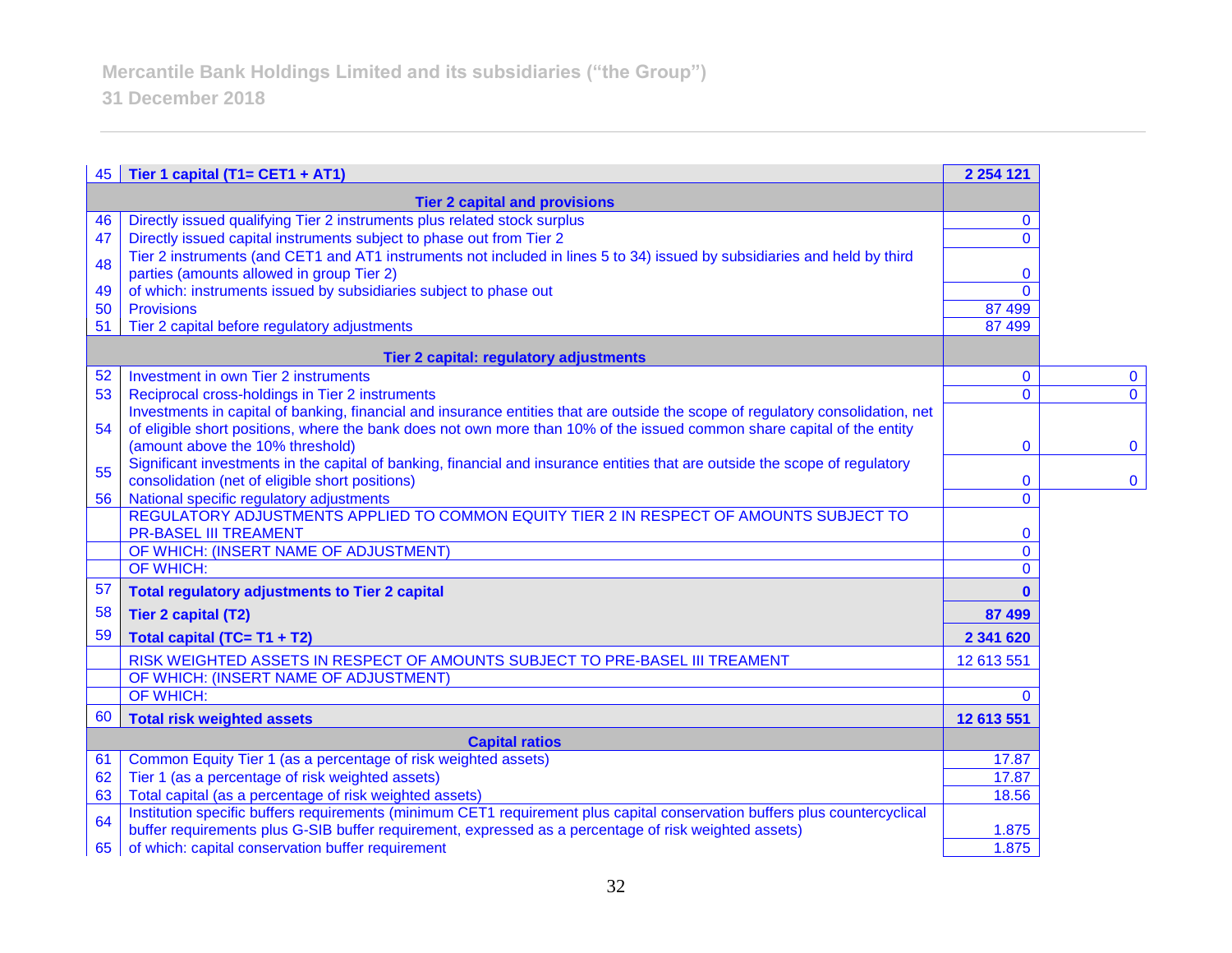| 66                                                                                                       | of which: bank specific countercyclical buffer requirement                                                                                      | $\mathbf{0}$   |  |
|----------------------------------------------------------------------------------------------------------|-------------------------------------------------------------------------------------------------------------------------------------------------|----------------|--|
| 67                                                                                                       | of which: G-SIB buffer requirement                                                                                                              | $\Omega$       |  |
| 68                                                                                                       | Common Equity Tier 1 available to meet buffers (as a percentage of risk weighted assets)                                                        | 17.87          |  |
|                                                                                                          | <b>National Minima (if different from Basel 3)</b>                                                                                              |                |  |
| 69                                                                                                       | National Common Equity Tier 1 minimum ratio (if different from Basel 3 minimum)                                                                 | 5.50           |  |
| 70                                                                                                       | National Tier 1 minimum ratio                                                                                                                   | 7.00           |  |
| 71                                                                                                       | National total capital minimum ratio                                                                                                            | 9.25           |  |
|                                                                                                          | Amounts below the threshold for deductions (before risk weighting)                                                                              |                |  |
| 72                                                                                                       | Non-significant investments in the capital of other financials                                                                                  | $\Omega$       |  |
| 73                                                                                                       | Significant investments in common stock of financials                                                                                           | 107 194        |  |
| 74                                                                                                       | Mortgage servicing rights (net of related tax liability)                                                                                        |                |  |
| 75                                                                                                       | Deferred tax assets arising from temporary differences (net of related tax liability)                                                           | 58 637         |  |
| Applicable caps on the inclusion of provisions in Tier 2                                                 |                                                                                                                                                 |                |  |
| 76                                                                                                       | Provisions eligible for inclusion in Tier 2 in respect of exposures subject to standardised approach (prior to application of<br>cap)           | 87 499         |  |
| 77                                                                                                       | Cap on inclusion of provisions in Tier 2 under standardised approach                                                                            | $\Omega$       |  |
| 78                                                                                                       | Provisions eligible for inclusion in Tier 2 in respect of exposures subject to internal ratings-based approach (prior to<br>application of cap) | $\mathbf{0}$   |  |
| 79                                                                                                       | Cap on inclusion of provisions in Tier 2 under internal ratings-based approach                                                                  | $\Omega$       |  |
|                                                                                                          |                                                                                                                                                 |                |  |
| Capital instruments subject to phase-out arrangement (only applicable between 1 Jan 2018 and 1 Jan 2022) |                                                                                                                                                 |                |  |
| 80                                                                                                       | Current cap on CET1 instruments subject to phase out arrangements                                                                               | $\mathbf{0}$   |  |
| 81                                                                                                       | Amounts excluded from CET1 due to cap (excess over cap after redemptions and maturities)                                                        | $\mathbf 0$    |  |
| 82                                                                                                       | Current cap on AT1 instruments subject to phase out arrangements                                                                                | $\mathbf{0}$   |  |
| 83                                                                                                       | Amounts excluded from AT1 due to cap (excess over cap after redemptions and maturities)                                                         | $\bf{0}$       |  |
| 84                                                                                                       | Current cap on T2 instruments subject to phase out arrangements                                                                                 | $\bf{0}$       |  |
| 85                                                                                                       | Amounts excluded from T2 due to cap (excess over cap after redemptions and maturities)                                                          | $\overline{0}$ |  |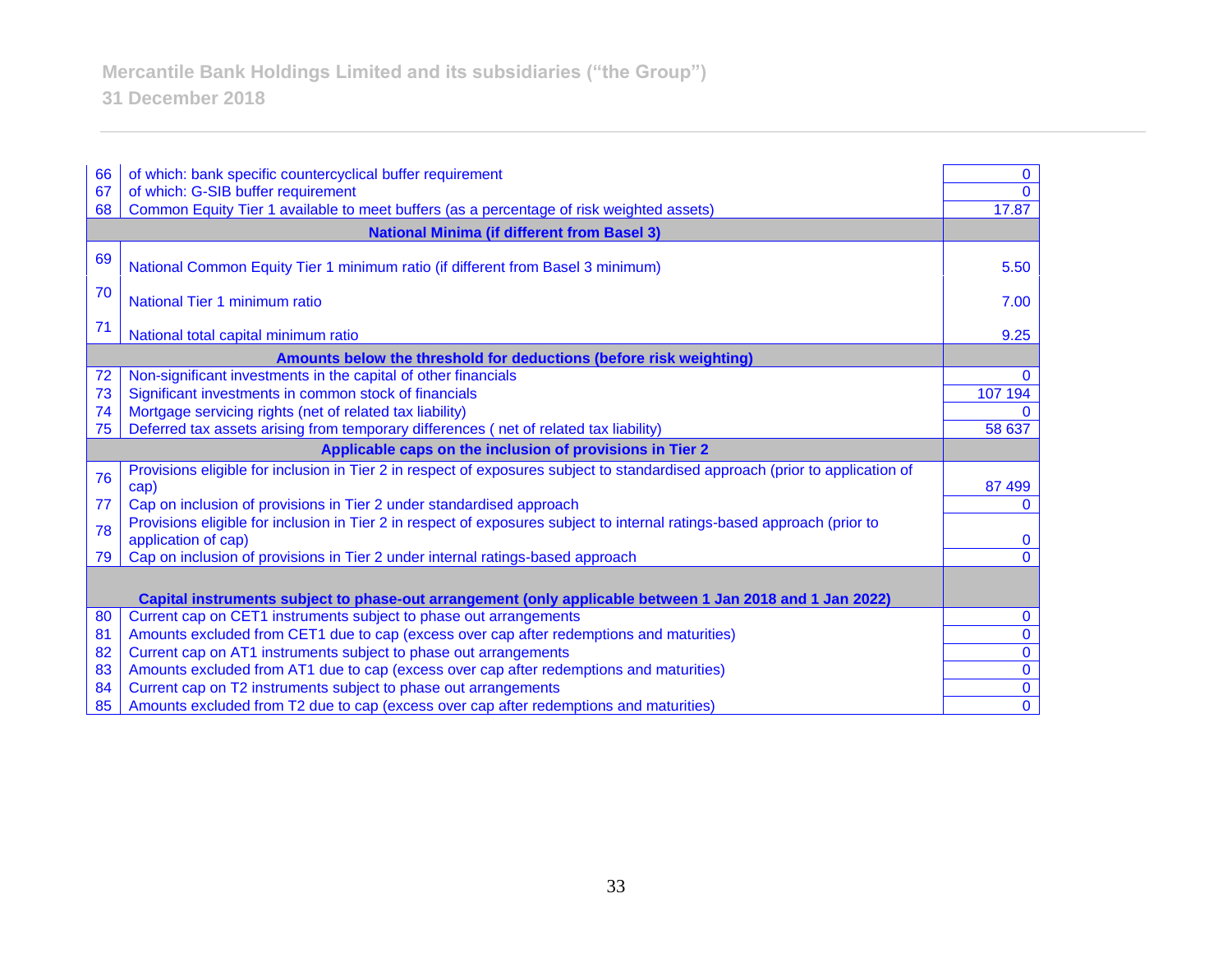#### **ANNEXURE B: MAIN FEATURES DISCLOSURE TEMPLATE**

**Mercantile Bank Group and Mercantile Bank Limited (solo)**

As at 31 December 2018

Set out below is the template that banks must use to ensure that the key features of all regulatory capital instruments are disclosed. Banks will be required to complete all of the shaded cells for each outstanding regulatory capital instrument (banks should insert "N/A" if the question is not applicable).

| Disclosure template for main features of regulatory capital instruments |                                                                                                |                                 |                                         |
|-------------------------------------------------------------------------|------------------------------------------------------------------------------------------------|---------------------------------|-----------------------------------------|
|                                                                         | <b>Issuer</b>                                                                                  | <b>Mercantile Bank Limited</b>  | <b>Mercantile Bank Holdings Limited</b> |
| $\overline{2}$                                                          | Unique identifier (e.g. CUSIP, ISIN or Bloomberg identifier for private<br>placement)          | <b>Unlisted</b>                 | <b>Unlisted</b>                         |
| 3                                                                       | Governing Law(s) of the instrument                                                             | <b>Banks Act, Companies Act</b> | <b>Banks Act, Companies Act</b>         |
|                                                                         | <b>Regulatory treatment</b>                                                                    |                                 |                                         |
| 4                                                                       | <b>Transitional Basel III rules</b>                                                            | <b>Common Equity Tier 1</b>     | <b>Common Equity Tier 1</b>             |
| 5                                                                       | <b>Post-transitional Basel III rules</b>                                                       | <b>Common Equity Tier 1</b>     | <b>Common Equity Tier 1</b>             |
| $6\phantom{1}$                                                          | Eligible at solo/group/group & solo                                                            | Group and solo                  | Group                                   |
| $\overline{7}$                                                          | Instrument type (type to be specified by each jurisdiction)                                    | <b>Ordinary share capital</b>   | <b>Ordinary share capital</b>           |
| 8                                                                       | Amount recognised in regulatory capital (Currency in mil, as of most recent<br>reporting date) | R1 483 Million                  | R1 207 Million                          |
| $\overline{9}$                                                          | Par value of instrument                                                                        | R <sub>2.00</sub>               | 1 cent                                  |
| 10                                                                      | <b>Accounting classification</b>                                                               | Shareholders' equity            | Shareholders' equity                    |
| 11                                                                      | Original date of issuance                                                                      | 28/03/2002                      | 13/06/1989                              |
| 12                                                                      | Perpetual or dated                                                                             | Perpetual                       | Perpetual                               |
| 13                                                                      | Original maturity date                                                                         | <b>No Maturity</b>              | <b>No Maturity</b>                      |
| 14                                                                      | Issuer call subject to prior supervisory approval                                              | <b>Yes</b>                      | Yes                                     |
| 15                                                                      | Optional call date contingent call dates and redemption amount                                 | N/A                             | N/A                                     |
| 16                                                                      | Subsequent call dates, if applicable                                                           | N/A                             | N/A                                     |